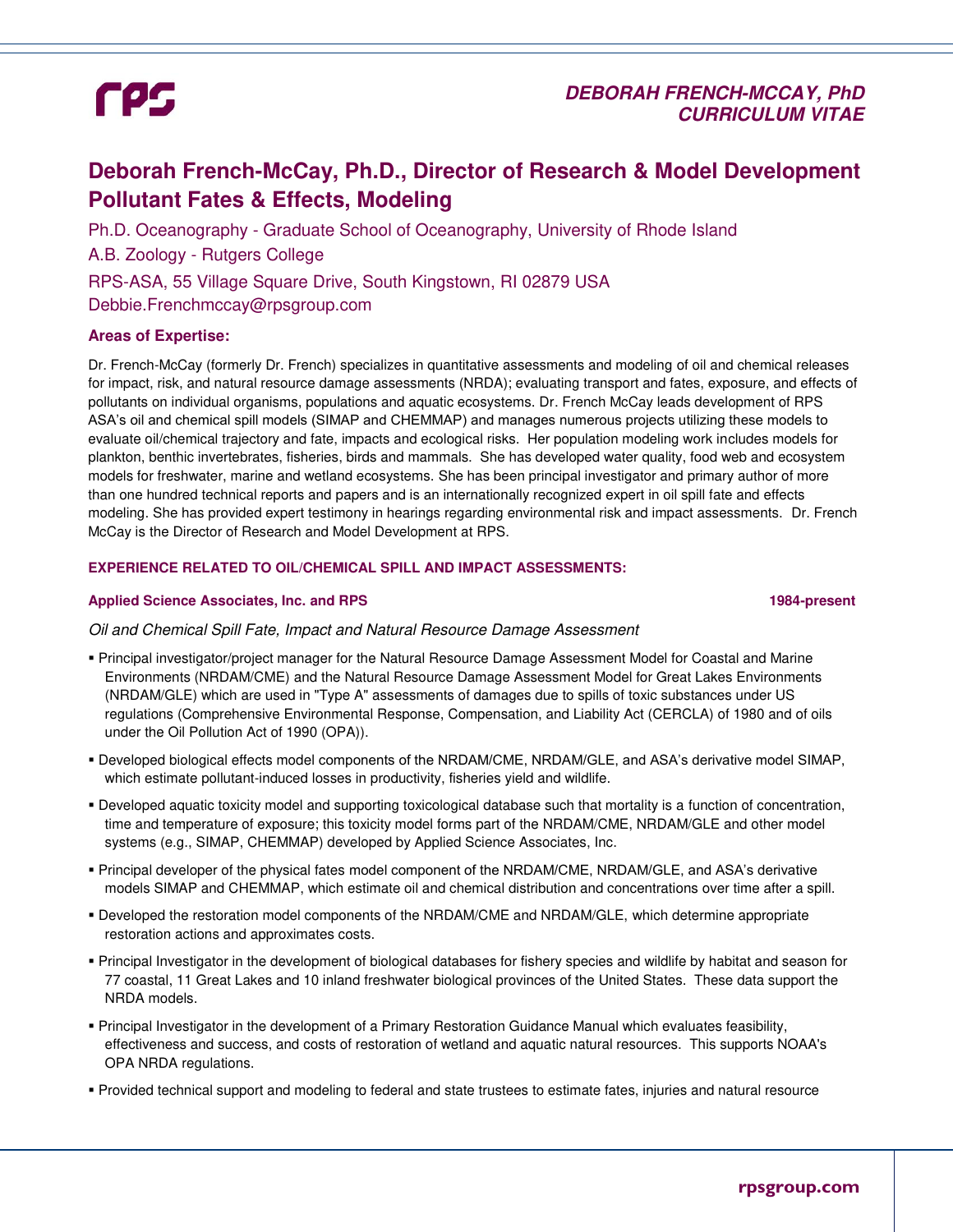

## **DEBORAH FRENCH-MCCAY, PhD CURRICULUM VITAE**

damages resulting from spills:

- o World Prodigy oil spill in Narragansett Bay, June 1989 (modeled fates, injuries, damages); the damage assessment was used by the R.I. Attorney General's office to successfully negotiate a settlement with the responsible party.
- o Vista Bella Oil Spill of 6 March 1991 in Caribbean Sea (modeled fates and injuries to water column, habitats and birds)
- o Bouchard oil spill, August 1993, at the entrance to Tampa Bay. Provided technical support to federal public trustees in developing a natural resource damages claim (modeled fates and injuries)
- o Caustic soda spill, Barge Cynthia M, March 1994 (modeled fates and water column injuries)
- o Morris J. Berman No.6 fuel oil spill, January 1994, in San Juan, Puerto Rico.
- o North Cape oil spill, January 1996, in Rhode Island provided technical support, modeling of fates and injuries, restoration scaling, Chair of Technical Working Group assessing injuries and restoration alternatives for marine resources
- o May 1997 Lake Barre, Louisiana, oil pipeline break (modeled fates, injuries; restoration scaling)
- o September 1997 Platform Irene, California, oil pipeline break (modeled fates and injuries)
- o November 1997 Kure spill in Humboldt Bay, California for State Natural Resource Trustees (modeled trajectory and fate)
- o Alafia River phosphoric acid spill of December 1997 (injury quantification and restoration scaling)
- o September 1998 Command spill off San Francisco, California for State Natural Resource Trustees (modeled trajectory and fate)
- o February 1999 New Carissa spill in Oregon (modeled oil exposure and injuries)
- o Chalk Point (Pepco) oil spill in the Patuxent River, MD, April 2000 (injury quantification and restoration scaling)
- o Penn oil spill in Narragansett Bay, July 2000 (modeled oil exposure and injuries)
- o November 2000 Westchester oil spill in the Mississippi River (modeled oil exposure and injuries)
- o 23 oil spill cases in Florida (injury quantification and restoration scaling); for State Natural Resource Trustees who successfully submitted claims to the National Pollution Fund Center (USCG OPA fund)
- o Ever Reach Spill of 30 September 2002 in Charleston Harbor, SC
- o April 2003 Bouchard 120 oil spill in Buzzards Bay, Massachusetts
- o Mosaic acidic process water release of September 2004 in Hillsborough Bay, FL
- o Three oil spills that occurred in the Galveston Bay area (1999, 2000, 2004) (modelled oil exposure and injuries)
- o Citgo Refinery Spill of 21 June 2006 in the Calcasieu River, Louisiana, modelled oil exposure and water column injuries; provided an assessment of the physical fate and transport of the oil, exposure concentrations, and injury (as direct injury and production foregone) to aquatic organisms and habitats
- o Deepwater Horizon oil spill of April-July 2010 in the Gulf of Mexico
- Deepwater Horizon oil spill of April-July 2010 in the Gulf of Mexico; Expert for US Government/NOAA of Water Column Technical Working Group, which evaluated impacts to marine fish and invertebrates. Performed modeling analyses of spill fates and biological effects for quantification of injuries. Dr. French McCay was lead of the Offshore Water Column, Plankton and Fish Technical Working Group in development of over 40 work plans for cruises each involving one or more vessels in the Gulf of Mexico that collected physical, chemical and biological data for use in the NRDA. She led the effort of conducting oil transport, fate and exposure modeling using the SIMAP model to evaluate injuries for water column organisms. She collaborated with hydrodynamic modelers, evaluating their hydrodynamic model output as input to the SIMAP model. Dr. French McCay also oversaw the development of biological density and life history data for use in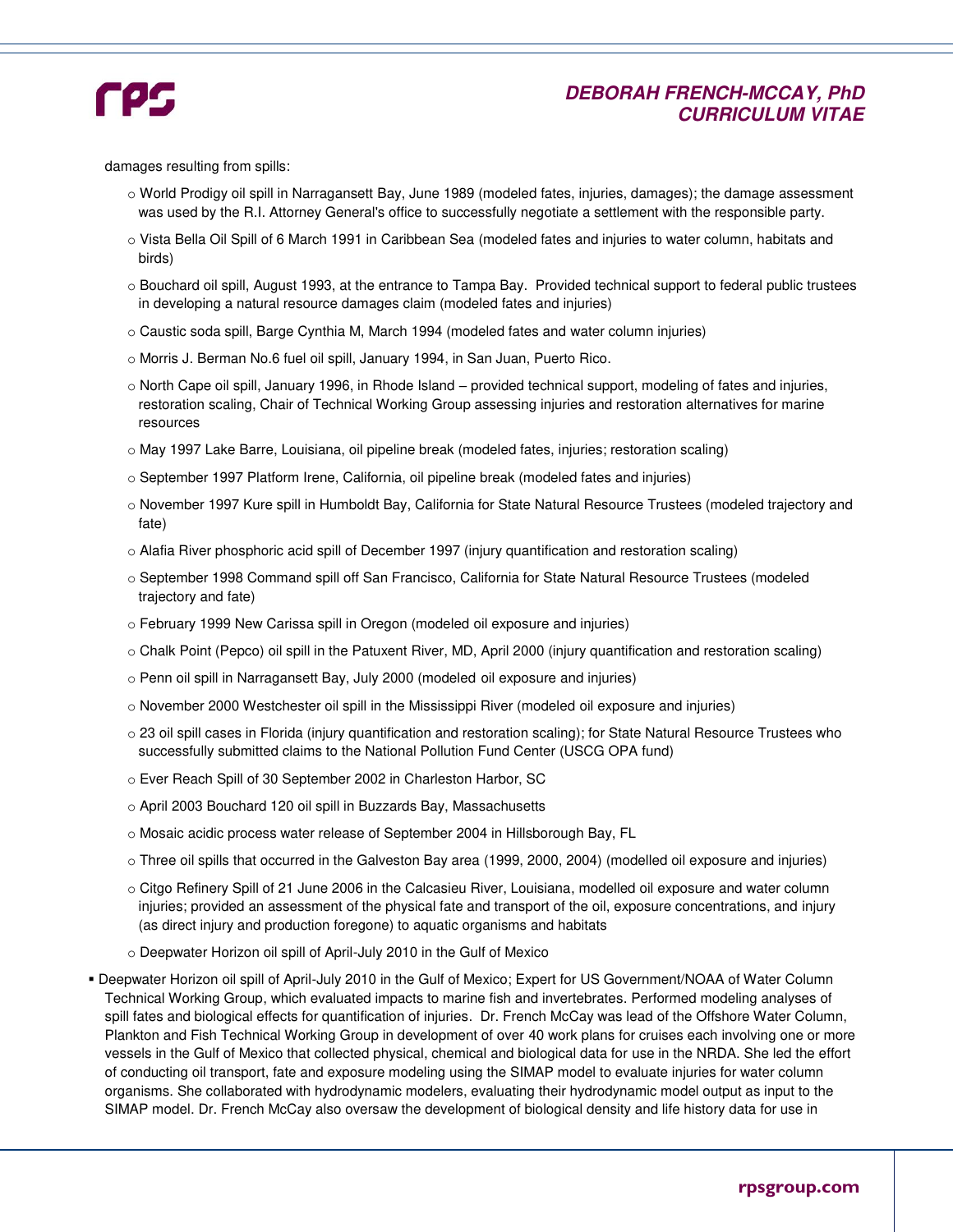## **DEBORAH FRENCH-MCCAY, PhD CURRICULUM VITAE**

modeling baseline biological densities and production foregone due to the spill. She developed and implemented population models, using published fish life history models and vital rates, to extrapolate from instantaneous direct injuries to additional production lost to the ecosystem due to injured organisms being removed from the environment. Technical reports are available at: [https://www.doi.gov/deepwaterhorizon/adminrecord].

- Hawaiian Molasses Spill NRDA (State of Hawaii) Dr. French McCay managed an analysis quantifying natural resource injuries to fish and invertebrates caused by spilled molasses in Honolulu Harbor and Ke'ehi Lagoon. Due to a pipeline burst, approximately 233,000 tons of molasses spilled into the marine system resulting in prolonged hypoxic conditions. Quantified production foregone and gained by various restoration options.
- Provides technical support to NOAA's Office of Response & Restoration / Assessment & Restoration Division and state trustees in on-going natural resource damage assessment cases.
- Provided training to federal and state trustees, industry, and private parties on use of modeling for NRDA, impact and risk assessment.

#### Modeling and Analysis of Pollutant Fates and Effects, Ecological Risk Assessment

- Project Manager and model developer for ASA's spill fates and biological effects model systems: SIMAP for oil spills and CHEMMAP for chemical spills. These models are used for impact and risk assessment, as well as natural resource damage assessment.
- CHEMMAP Model Development Dr. French McCay designed and managed the development of RPS ASA's CHEMMAP model system, which evaluates fate and biological effects of chemical releases in fresh and saltwater environments, accounting for transport, dispersion, volatilization, dissolution, acid-base reactions, and adsorption of chemicals in aquatic environments.
- Developer of Orimulsion fates model in ASA's SIMAP model system. Used this model to perform an ecological risk assessment for the importation of the bitumen product Orimulsion into Tampa Bay, Florida, as compared to the present risk using No. 6 fuel oil, and testified in permit hearings (client: Florida Power and Light). Model also used for an ecological risk assessment for permit applications by a power plant in New Brunswick Canada for conversion from No. 6 fuel oil to Orimulsion.
- Principal investigator for modeling oil spill fate and environmental exposures resulting from deepwater blowouts in the Gulf of Mexico assuming various response alternatives, including subsea dispersant injection. Developed Comparative Risk Assessment model for evaluating trade-offs of dispersant use.
- Used modeling to estimate impacts resulting from hypothetical spills of the cargo of a ship carrying hazardous wastes to be incinerated at sea; applied to several coastal areas (Gulf of Mexico and North Atlantic) and 10 possible wastes; analyzed worst case and most likely scenarios and performed sensitivity analysis.
- Project Manager for oil modeling analysis as part of the development of the Environmental Impact Assessment for the El Segundo Marine Technical Lease Renewal.
- Assessment of potential oil spill impacts and natural resource damages for oil platform spills off the coast of Florida, involving conditional probability (trajectory) modeling and worst-case analysis. Testified in permit hearings for Coastal Petroleum.
- Principal investigator for modeling fates and ecological risks of discharges associated with the use of chemical products used in deep water oil and gas operations in the Gulf of Mexico (MMS project, as subcontractor to A.D. Little).
- Principal investigator for modeling analysis of potential spills resulting from groundings in San Francisco Bay in an ecological risk assessment and cost analysis for natural resource damages, response costs and socioeconomic costs (client: Army Corps of Engineers, San Francisco District).
- Principal investigator for modeling analysis of potential spill impacts and costs in Washington state waters as part of a cost-benefit analysis for the Washington Department of Ecology's rulemaking regarding spill response requirements
- Principal investigator for modeling of spills in US waters with and without dispersant use, for use in an Programmatic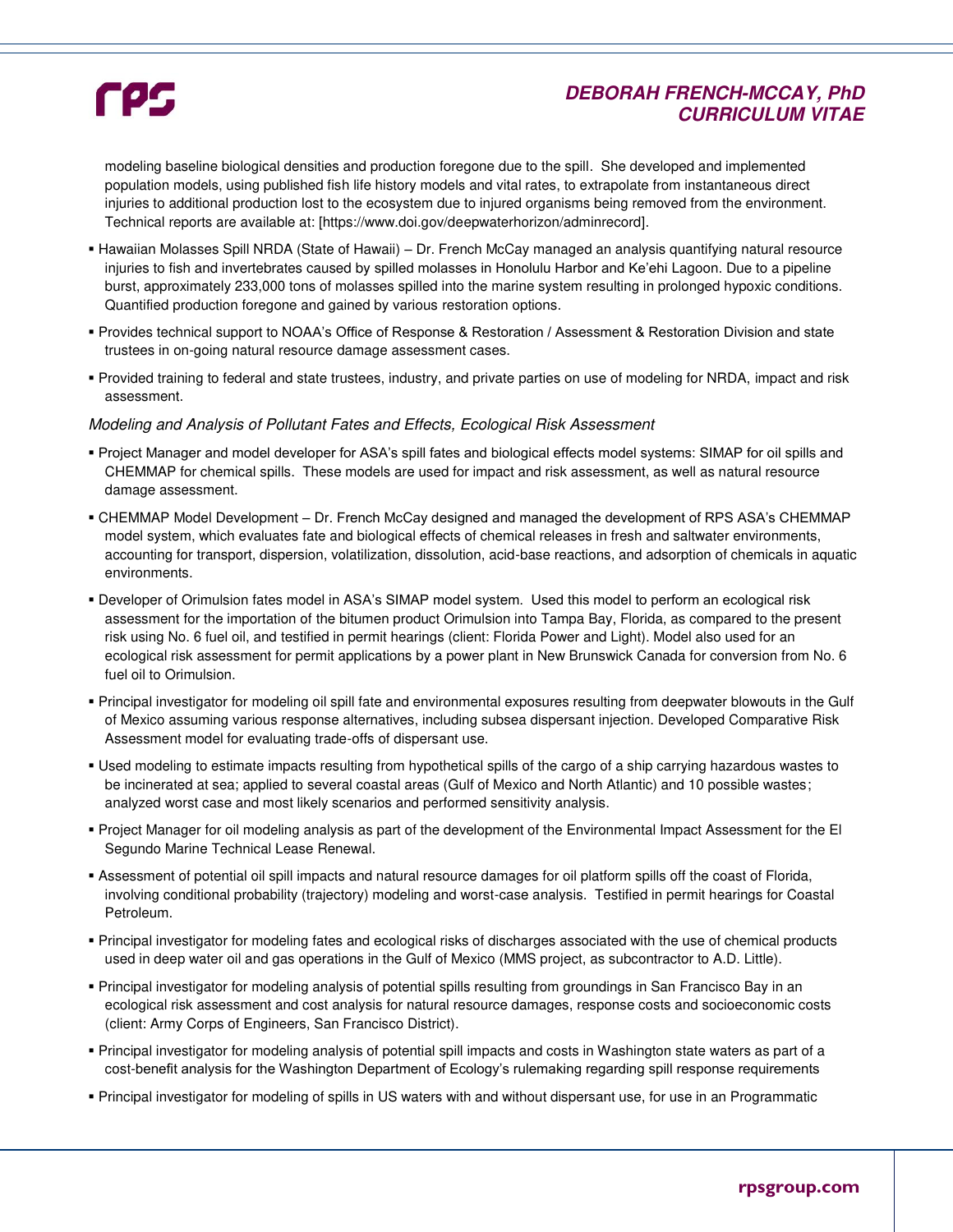## **DEBORAH FRENCH-MCCAY, PhD CURRICULUM VITAE**

Environmental Impact Statement, US Coast Guard rulemaking on response equipment regulations

- Principal investigator for preparation of an Environmental Assessment of hazardous material spill response equipment regulations, a US Coast Guard rulemaking under OPA90, where modelling was used to evaluate chemical fate and potential environmental consequences.
- Principal investigator for an analysis and review identifying the qualitative and relative risk of oil spills to the navigable waters and inland areas of Washington State to inform policy regarding resource allocation for oil spill prevention, preparedness, and response activities; client: JLARC Oil Spill Analysis and Review (Washington State Joint Legislative Audit and Review Committee).
- Brazilian River Oil Spill Assessment (Petrobras Brazil) Dr. French McCay was the principal investigator for the modeling analysis of the fates and effects of an oil spill in the Meio and Sagrado River systems in a mountainous region of Brazil. She quantified water column concentrations of dissolved components of the oil and measured the range of exposure to fish, insect larvae, and benthic invertebrates. Brazilian natural resource agency freshwater and estuarine fish and invertebrate data were obtained and synthesized to generate a survey catch per unit effort index for oil spill injury assessment.

#### Modeling of Wildlife Population Dynamics and Movements for Impact Assessment

- Developed a population model and a seasonal migration model for the northern fur seal; differences by age and sex were incorporated in the models; analyzed the impact of entanglement in discarded plastics on the northern fur seal population.
- Utilized northern fur seal population and migration models along with an oil spill trajectory model to estimate impacts on the northern fur seal population.
- Bioenergetics modeling to evaluate fish consumption by cormorants and its impact on fish populations in the Narragansett Bay estuary

#### Fish and Invertebrate Population Modeling and Impact Assessment

- Developed population and fisheries model with spatial resolution for eggs, larvae, juvenile and adults; an associated transport model used to distribute eggs and larvae.
- Applied the spatially resolved population and fisheries model to sea scallops and Atlantic cod on Georges Bank; used this model to estimate potential impacts of off shore oil development on the populations and fisheries.
- Developed a model system LARVMAP, which simulates active (directional swimming or sinking) and passive (by currents) movements of eggs, larvae, ichthyoplankton and other life stages of aquatic biota; used for evaluating potential impacts of spills, development, entrainment and impingement
- Assessed potential impacts of the entrainment of ichthyoplankton as a result of seawater heating from regasification facilities and impacts from pipeline and LNG terminal construction and operation, for Environmental Impact Statements for proposed LNG projects: two off the coast of Louisiana in the Gulf of Mexico, one in Mount Hope Bay, Massachusetts.
- Missouri Fish Kill Calculator (Missouri Department of Conservation) Dr. French McCay managed the development of a resource equivalency analysis model calculator for estimating injuries and damages associated with small-scale spill induced fish kills. The calculator translated injuries into fish restocking restoration measures using Resource Equivalency Analysis based on population modeling. Extensive fish life history data libraries for freshwater species occurring in the mid-west were compiled. A user interface to the fish kill calculator tool was also developed.

#### Ecological Evaluations for Marine Spatial Planning and Alternative Energy Siting Assessments

 Developed framework for modeling ecological values of marine biological resources, applied to the marine offshore area considered by the Rhode Island Ocean Special Area Management Plan (RI Ocean SAMP). The definition of "ecological value" was based on that used in other recent marine spatial planning valuation efforts, i.e., the intrinsic value of biodiversity without reference to anthropogenic use. Synthesized spatial distribution data were gathered from various studies performed by University of Rhode Island (URI) researchers as input to the Ecological Value Map (EVM) modeling effort. Weighting schemes were applied to normalized mapped data and the modified results summed to compute EVMs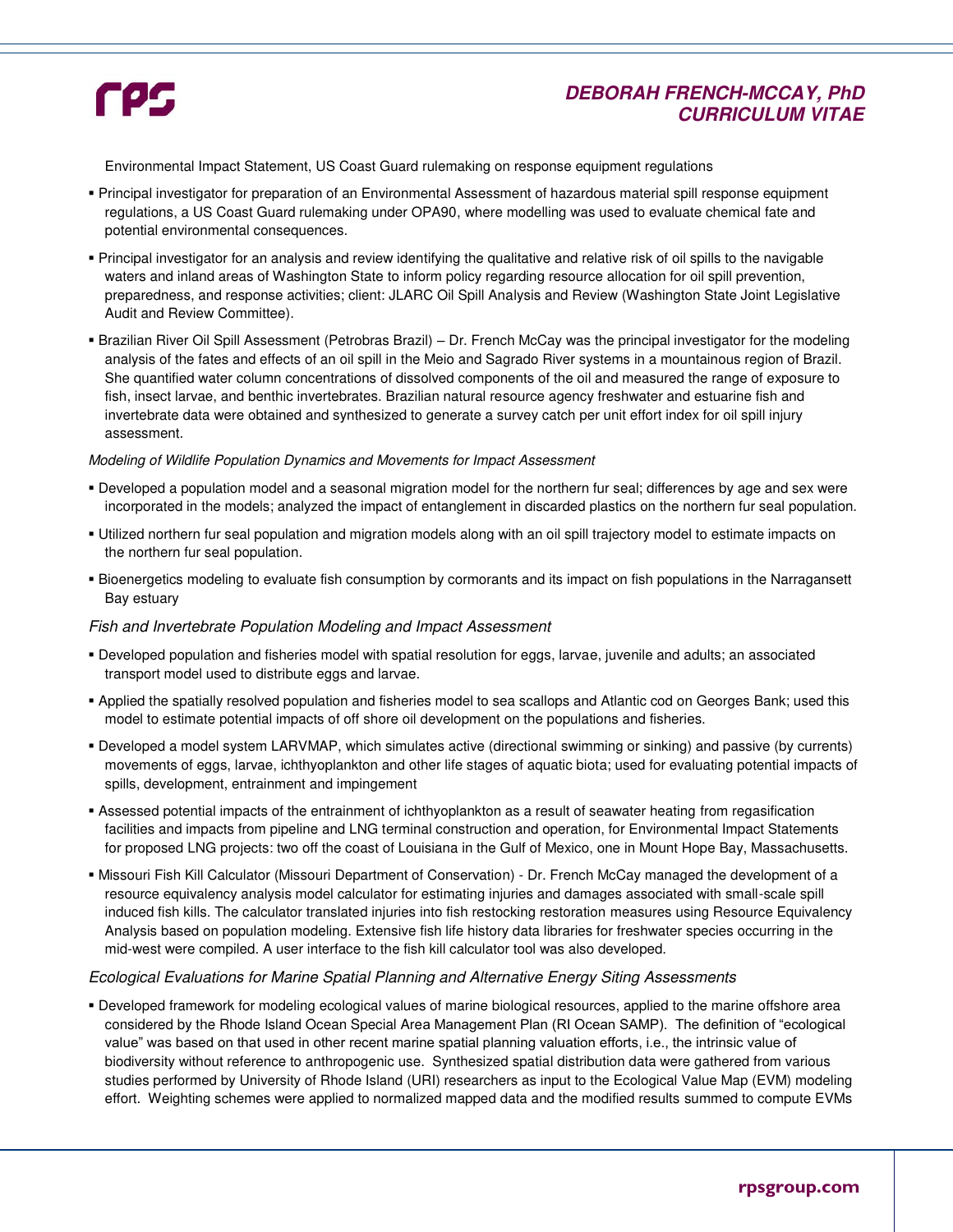## **DEBORAH FRENCH-MCCAY, PhD CURRICULUM VITAE**

that reflect protection status, global importance of the resources, uncertainty of the data and potential impacts of developments.

 Under funding from Bureau of Ocean Energy, Management, Regulation and Enforcement (BOEMRE), and in partnership with the University of Rhode Island, developed a conceptual framework and approach for cumulative environmental impact evaluation of offshore renewable energy development, as part of a larger framework for a site evaluation tool for decision makers. This extends the work on the RI Ocean SAMP to include consideration of cumulative impacts and a framework for application to offshore waters of the US. Socioeconomic uses and values are also included in the framework.

#### Expert Testimony and Hearing Experience (Oil Spill Related)

- Provided technical reports and expert opinion to NOAA Damage Assessment Center and other federal and state trustees in numerous natural damage assessment cases.
- Testified in Florida permit hearings for Florida Power and Light as an expert in oil spill modeling, regarding the modeling of the fates and effects of potential oil and Orimulsion spills.
- Testified in Florida permit hearings for Coastal Petroleum as an expert in oil modeling and natural resource damage assessment, on the assessment of potential oil spill natural resource damages resulting from oil platform spills off the coast of Florida.
- Estimated potential impacts on marine biota of once-through cooling and of stack emissions of a resource recovery facility at Quonset Point, RI on marine, freshwater and wetland biota; provided expert testimony at state government hearings for permitting the project, 1985-1990.
- Assessed potential impacts of water withdrawals and emissions from the proposed Newbay Power Plant on aquatic and terrestrial biota; testified in hearings to RI Department of Environmental Management and RI Coastal Resources Management Council in 1993 as an expert in Ecology and Environmental Impact Assessment.
- Assessed potential marine biological impacts of marina expansion and shore facility development on a small estuary (Fiddlers Cove) in Falmouth, MA; testified in town and state hearings in 1987.
- Assessed the extent and value of fresh and saltwater wetlands which might be impacted by development projects; provided information to be used in applications to Rhode Island Department of Environmental Management and Rhode Island Coastal Resources Management Council. Provided expert testimony in hearings.
- Assessed the potential water quality impacts of development projects; provided information to be used in applications to Rhode Island Department of Environmental Management and Rhode Island Coastal Resources Management Council. Provided expert testimony in hearings.

#### National Academy of Sciences, National Research Council

- 2017 Provided technical information on oil spill exposure analyses and comparative risk assessments related to dispersant use to the Committee on Evaluation of the Use of Chemical Dispersants in Oil Spill Response
- 2013 Member of Committee for Review of Genwest Effective Daily Recovery Capacity (EDRC) Project Final Report, requested by Bureau of Safety and Environmental Enforcement (BSEE)
- 2008 Provided technical information on oil spill consequence analysis to the Committee on Risk of Oil Spills in the Aleutian Islands: A Study to Design a Comprehensive Risk Assessment
- 2002 Member of Committee to Review the Oil Spill Recovery Institute's Arctic and Subarctic Research Programs
- 2001 Provided technical information and text inserts on oil spill modeling to the Committee on Oil in the Sea III
- 2001 Provided technical information and model simulations to the Committee on Spills of Emulsified Fuels: Risk and Response
- 1999 Provided technical information and model simulations to the Committee on Environmental Performance of Tanker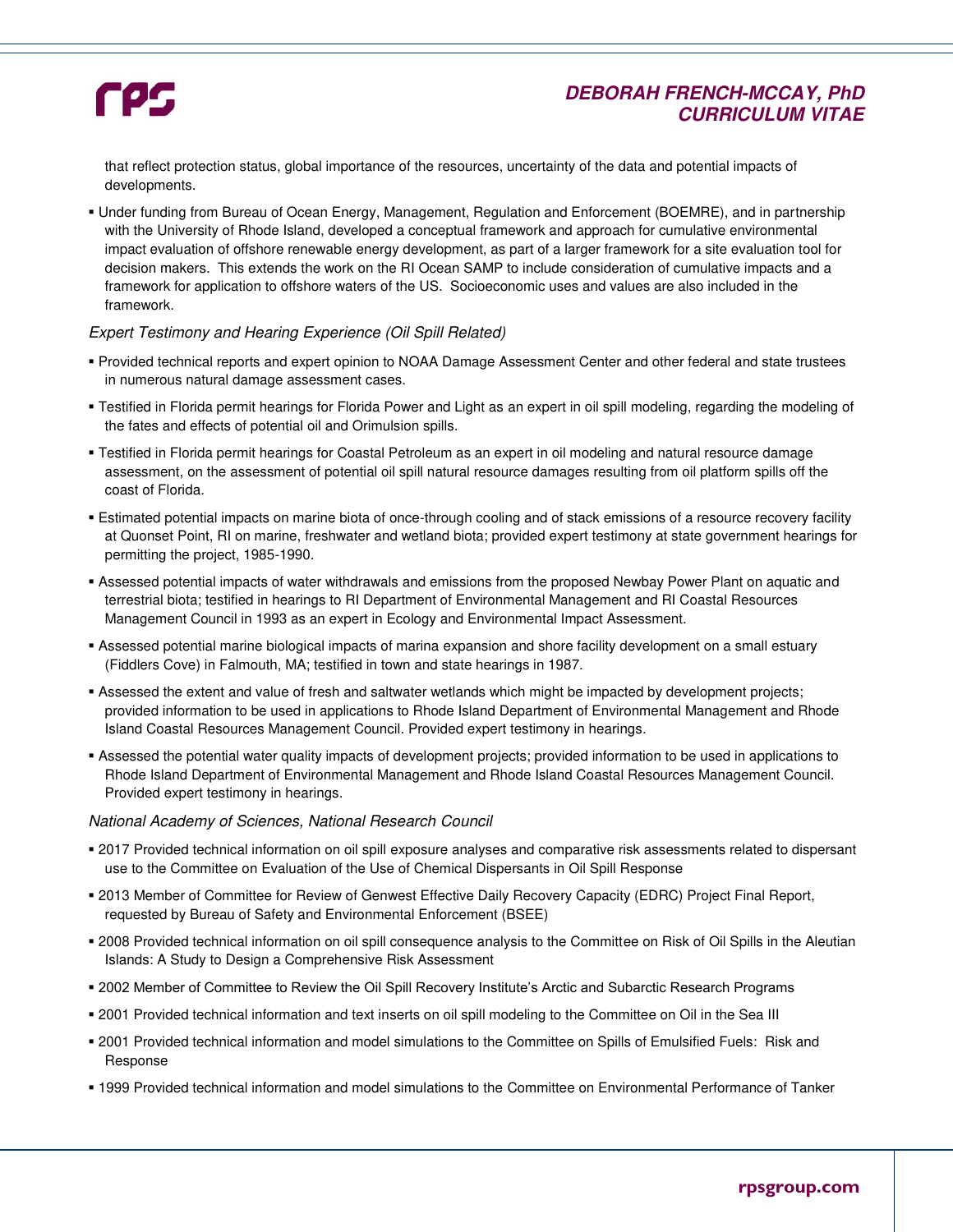## **DEBORAH FRENCH-MCCAY, PhD CURRICULUM VITAE**

Designs in Collision and Grounding

#### **SELECTED PUBLICATIONS**

#### **Articles in Journals and Books**

French-McCay, D., D. Crowley, and L. McStay. 2019. Sensitivity of Modeled Oil Fate and Exposure from a Subsea Blowout to Oil Droplet Sizes, Depth, Dispersant Use, and Degradation Rates. Mar. Pollut. Bull (in press).

French-McCay, D., D. Crowley, J. Rowe, M. Bock, H. Robinson, R. Wenning, A. H. Walker, J. Joeckel, and T. Parkerton. 2018. Comparative Risk Assessment of Spill Response Options for a Deepwater Oil Well Blowout: Part I. Oil Spill Modeling. Mar. Pollut. Bull. 133:1001–1015. https://doi.org/10.1016/j.marpolbul.2018.05.042.

Bock, M., H. Robinson, R. Wenning, D, French McCay, J. Rowe, A. H. Walker. 2018. Comparative Risk Assessment of Spill Response Options for a Deepwater Oil Well Blowout: Part II. Relative Risk Methodology. Mar. Pollut. Bull. 133:984–1000. http://dx.doi.org/10.1016/j.marpolbul.2018.05.032.

Walker, A.H., D. Scholz, M. McPeek, D. French-McCay, J. Rowe, M. Bock, H. Robinson, and R. Wenning. 2018. Comparative Risk Assessment of Spill Response Options for a Deepwater Oil Well Blowout: Part III. Stakeholder Engagement. Mar. Pollut. Bull. 133:970–983. https://doi.org/10.1016/j.marpolbul.2018.05.009.

Ward, C.P., Sharpless, C.M., Aeppli, C., French-McCay, D.P., Valentine, D.L., Rodgers, R. P., Gosselin, K.M., Nelson, R.K., & Reddy, C.M. Partial photochemical oxidation was a dominant fate of Deepwater Horizon surface oil. 2018. Environmental Science & Technology 52 (4): 1797-1805.

Ward, C.P., C. Armstrong, R. Conmy, D. French-McCay and C. Reddy, 2018. Photochemical oxidation of oil reduced the effectiveness of aerial dispersants applied in response to the Deepwater Horizon spill. Environ. Sci. Technol. Lett. 5 (5): 226–231.

Wilson, Ryan R., Craig Perham, Deborah P. French-McCay, Richard Balouskus, 2018. Potential impacts of offshore oil spills on polar bears in the Chukchi Sea, Environmental Pollution, Volume 235, April 2018, Pages 652-659, ISSN 0269-7491, https://doi.org/10.1016/j.envpol.2017.12.057.

French-McCay, D.P., T. Tajalli-Bakhsh, K. Jayko, M. L. Spaulding, and Z. Li, 2018. Validation of oil spill transport and fate modeling in Arctic ice. Arctic Science 4: 71–97. dx.doi.org/10.1139/as-2017-0027

French-McCay, D., M. Horn, Z. Li, K. Jayko, M. Spaulding, D. Crowley, and D. Mendelsohn, 2018. Modeling Distribution Fate and Concentrations of Deepwater Horizon Oil in Subsurface Waters of the Gulf of Mexico. Chapter 31 in: Oil Spill Environmental Forensics Case Studies, S. Stout and Z. Wang (eds.), Elsevier, ISBN: 978-O-12-804434-6, pp. 683-736.

Spaulding, M. Z. Li, D. Mendelsohn, D. Crowley, D. French-McCay, and A. Bird, 2017. Application of an Integrated Blowout Model System, OILMAP DEEP, to the Deepwater Horizon (DWH) Spill. Marine Pollution Bulletin 120: 37-50. DOI information: 10.1016/j.marpolbul.2017.04.043

Li, Z., M. Spaulding, and D. French McCay, 2017. An algorithm for modeling entrainment and naturally and chemically dispersed oil droplet size distribution under surface breaking wave conditions. Mar. Poll. Bull. 119:145-152.

Li, Z., M. Spaulding, D. French McCay, D. Crowley, J. R. Payne, 2017. Development of a unified oil droplet size distribution model with application to surface breaking waves and subsea blowout releases considering dispersant effects. Mar. Poll. Bull. 114: 247-257.

Etkin, D., D. McCay, M. Horn, A. Wolford, H. Landquist, and I Hassellöv, 2016. Chapter 2: Quantification of Oil Spill Risk. Oil Spill Science and Technology, Second Edition. Merv Fingas editor, Elsevier Publishing. 16 December 2016, pp 71-183.

MacDonald, I.R., O. Garcia-Pineda, A. Beet, S. Daneshgar Asl, L. Feng, G. Graettinger, D. French-McCay, J. Holmes, C. Hu, F. Huffer, I. Leifer, F. Mueller-Karger, A. Solow, M. Silva, and G. Swayze, 2015. Natural and Unnatural Oil Slicks in the Gulf of Mexico. J. Geophys. Res. Oceans 120(12): 8364-8380. DOI: 10.1002/2015JC011062.

Reilly, T. J., D. French McCay, J. R. Grant and J. Rowe, 2012. Application of ecosystem-based analytic tools to evaluate natural resource damage and environmental impact assessments in the ROPME Sea Area, Aquatic Ecosystem Health & Management, 15:sup1, 14-24

French-McCay, D.; Nordhausen, W.; Payne, J. R., 2008. Modeling impacts and tradeoffs of dispersant use, Oil Spill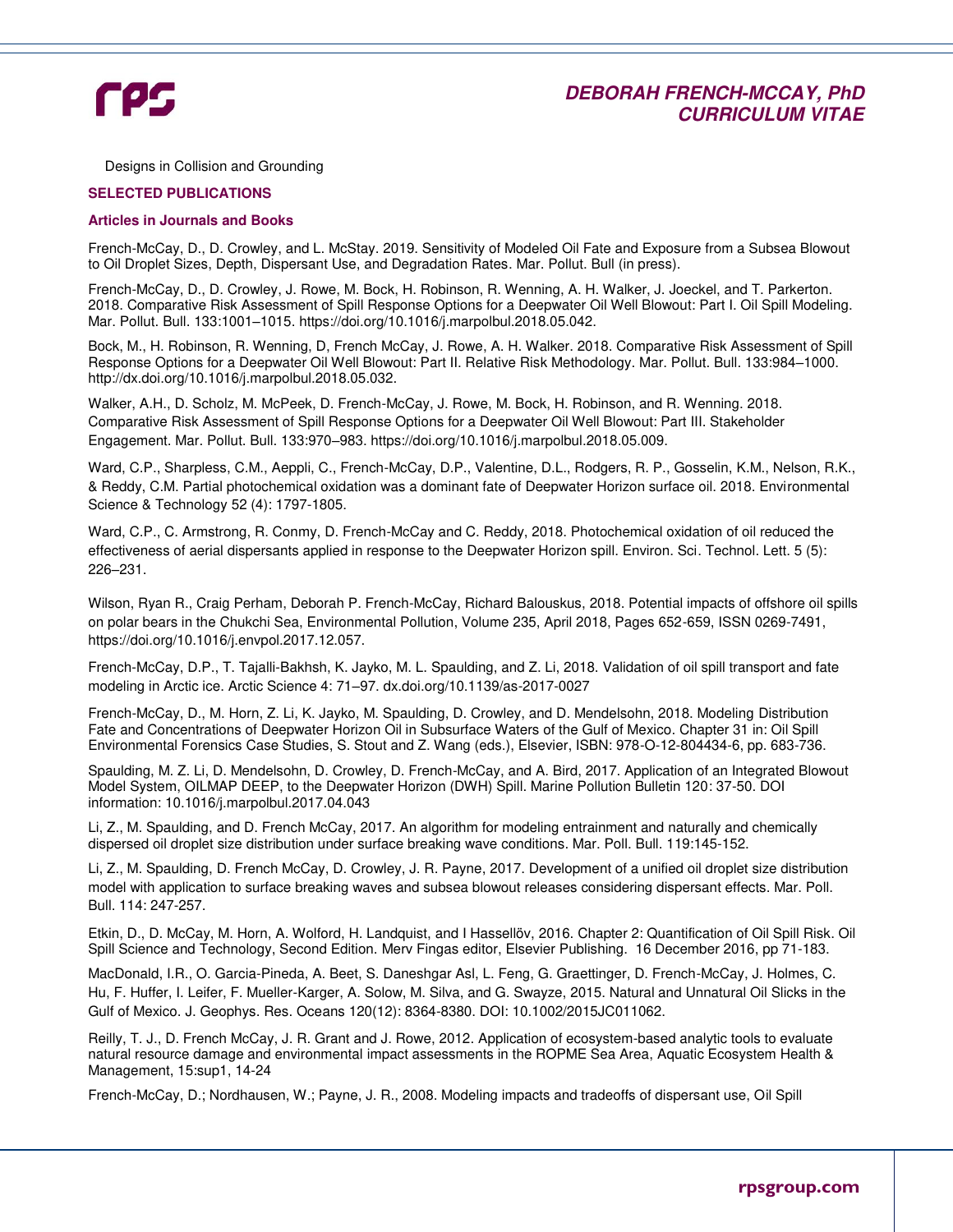## **DEBORAH FRENCH-MCCAY, PhD CURRICULUM VITAE**

Response: A Global Perspective. Book Series: NATO Science for Peace and Security Series C - Environmental Security, pp. 297-320.

French McCay, D., N. Whittier, M. Ward, and C. Santos, 2006. Spill hazard evaluation for chemicals shipped in bulk using modeling. Environmental Modelling & Software 21(2):158-171.

French McCay, D.P., 2004. Oil spill impact modeling: Development and validation. Environmental Toxicology and Chemistry 23(10): 2441-2456.

French McCay, D. P. and T. Isaji, 2004. Evaluation of the consequences of chemical spills using modeling: Chemicals used in deepwater oil and gas operations. Environmental Modelling & Software 19(7-8):629-644.

French McCay, D., N. Whittier, S. Sankaranarayanan, J. Jennings, and D. S. Etkin, 2004. Estimation of potential impacts and natural resource damages of oil. J. Hazardous Materials 107/1-2:11-25.

Sankaranarayanan, S. and D. French McCay. 2003a. Application of a Two- dimensional Depth-averaged Hydrodynamic Tidal Model. Journal of Ocean Engineering 30(14): 1807-1832.

Sankaranarayanan, S. and D. French McCay. 2003b. Three-dimensional Modeling of Tidal Circulation in Bay of Fundy. Journal of Waterway, Port, Coastal, and Ocean Engineering, ASCE 129(3): 114-123.

French McCay, D.P., M. Gibson, J.S. Cobb, 2003. Scaling restoration of American lobsters: combined demographic and discounting model for an exploited species. Mar Ecol Prog Ser 264:177-196.

French McCay, D.P., C.H. Peterson, J.T. DeAlteris and J. Catena, 2003. Restoration that targets function as opposed to structure: replacing lost bivalve production and filtration. Mar Ecol Prog Ser 264:197-212.

French McCay, D.P., and J.J. Rowe, 2003. Habitat restoration as mitigation for lost production at multiple trophic levels. Mar Ecol Prog Ser 264:235-249.

French McCay, D.P., 2003. Development and Application of Damage Assessment Modeling: Example Assessment for the North Cape Oil Spill. Marine Pollution Bulletin, Volume 47, Issues 9-12, September-December 2003, pp. 341-359.

French McCay, D.P., 2002. Development and application of an oil toxicity and exposure model, OilToxEx. Environmental Toxicology and Chemistry 21(10): 2080-2094.

French, D.P., 2000. Modelling Oil and Chemical Spill Impacts. Sea Technology 42(4): 43-49, April 2001

French, D.P., 2000. Modelling Oil Spill Impacts. In: State of the Art in Oil Modelling and Processes, R. Garcia-Martinez and C. Brebbia (eds.), WIT Press, Ashurst Lodge, Ashurst, Southampton, UK, 2001.

French, D.P., 1998. Evolution of oil trajectory, fate and impact assessment models. p. 73-86 In: Oil and Hydrocarbon Spills, Modelling, Analysis and Control, R. Garcia-Martinez and C. A. Brebbia (eds.), Computational Mechanics Publications, Ashurst Lodge, Ashurst, Southampton, UK, 2001.

French, D.P. and M. Reed, 1994. Integrated Environmental Impact Model and GIS for Oil and Chemical spills. P. 197-198 In: GIS and Environmental Modeling: Progress and Research Issues, Michael F. Goodchild, Louis T. Steyaert, Bradley O. Parks, Carol Johnston, David Maidment, Michael Crane, and Sandi Glendinning, Editors, GIS World Books, Fort Collins, CO, 1996.

French, D.P. and T. Smayda, 1993. Temperature regulated responses of nitrogen-limited Heterosigma akashiwo, with relevance to its blooms. P. Lessus, G. Arzul, E. Erard, P. Gentien, and C. Marcaillou, Eds., Harmful Marine Algal Blooms, Technique et Documentation, Lavoisier, Intercept. Ltd.

French, D.P., 1991. Estimation of exposure and resulting mortality of aquatic biota following spills of toxic substances using a numerical model, Aquatic Toxicology and Risk Assessment: Fourteenth Volume, ASTM STP 1124, (M.A. Mayes and M.G. Barron, Eds.) American Society for Testing and Materials, Philadelphia, 1991, pp. 35 47.

French, D.P., 1990. Utilizing numerical models to assess natural resource damages from the oil spills: The World Prodigy case. Marine Technology Society Journal 24(4):16 22.

French, D.P. and M. Reed, 1990. Potential impact of entanglement in marine debris on the population dynamics of the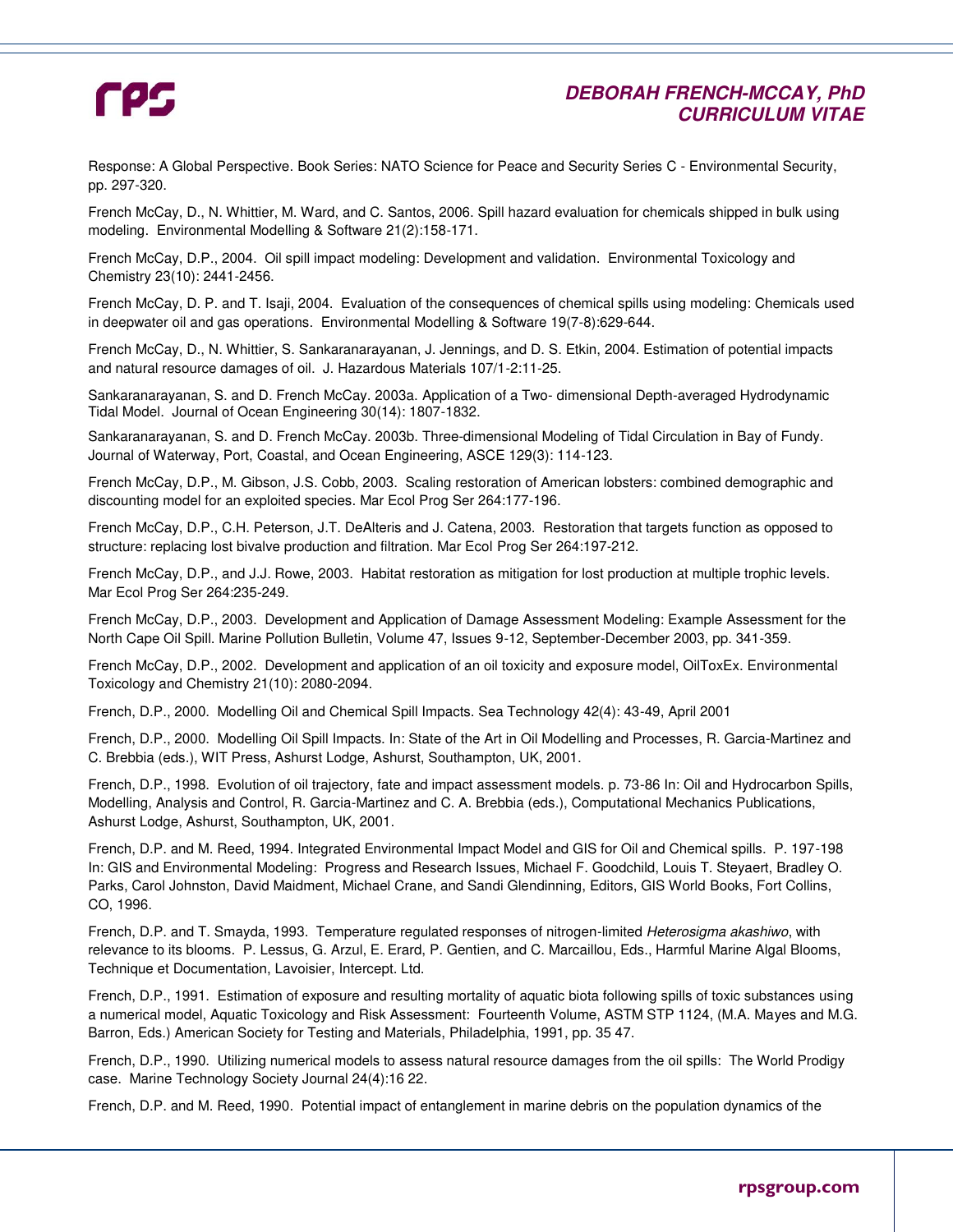## **DEBORAH FRENCH-MCCAY, PhD CURRICULUM VITAE**

northern fur seal, *Callorhinus ursinus.* p. 431-452 In: R.S. Shomura and M.L. Godfrey (eds.) Proceedings of the Second International Conference on Marine Debris, April 2 7, 1989, Honolulu, Hawaii.

Feng, S., M. Reed and D.P. French, 1989. The chemical data base for the natural resource damage assessment model system. Oil and Chemical Pollution 5:165 193.

French, D.P. and F.W. French, III, 1989. The biological effects component of the natural resource damage assessment model system. Oil and Chemical Pollution 5:125 163.

French, D.P., M. Reed, J. Calambokidis and J. Cubbage, 1989. A simulation model of seasonal migration and daily movements of the northern fur seal, Callorhinus ursinus. Ecological Modelling 48:193 219.

Reed, M., D.P. French, J. Calambokidis and J. Cubbage, 1989. Simulation modelling of the effects of oil spills on population dynamics of northern fur seals. Ecological Modelling 49:49 71.

Reed, M., D.P. French and K. Jayko, 1987. Simulation of marine ecosystem effects due to PCB waste incineration in the Gulf of Mexico. Ecological Modeling 38:213 242.

Reed, M., K. Jayko, D.P. French, M. Spaulding, T. Isaji and J. Rosen, 1986. A model system for estimating fate and effects of pollutants in marine ecosystems: Application and sensitivity analyses. Rapp. P. v. Reun. Cons. Int. Explor. Mer. 186:80 103.

French, D.P., 1984. Nutrient and temperature limited continuous culture of the phytoplankton species Skeletonema costatum (Greville) Cleve, Asterionella glacialis Castracane and Olisthodiscus luteus Carter, and modeling of their seasonal succession in Narragansett Bay, R.I., Ph.D. Thesis, University of Rhode Island, Kingston, R.I.

French, D.P., M.J. Furnas and T.J. Smayda, 1983. Diel changes in nitrite concentration in the chlorophyll maximum in the Gulf of Mexico. Deep Sea Research 30:797 722.

#### **Technical Reports**

Galagan, C.W., D. French-McCay, J. Rowe, L. McStay, and D. Crowley. 2018. Simulation modeling of ocean circulation and oil spills in the Gulf of Mexico. Volume I: Synthesis report. U.S. Department of the Interior, Bureau of Ocean Energy Management, Gulf of Mexico OCS Region, New Orleans, LA. OCS Study BOEM 2018-039. 164 p.

Galagan, C.W., L. French McCay, D., Rowe, J., and McStay,L. 2018. Simulation modeling of ocean circulation and oil spills in the Gulf of Mexico, Volume II: Appendixes I–V: U.S. Department of the Interior, Bureau of Ocean Energy Management, Gulf of Mexico OCS Region, New Orleans, LA. OCS Study BOEM 2018-040. 422 p.

French McCay, D. K. Jayko, Z. Li, M. Horn, T. Isaji, M. Spaulding. 2018. Volume II: Appendix II - Oil Transport and Fates Model Technical Manual. In: Galagan, C.W., D. French-McCay, J. Rowe, and L. McStay, editors. Simulation Modeling of Ocean Circulation and Oil Spills in the Gulf of Mexico. Prepared by RPS ASA for the US Department of the Interior, Bureau of Ocean Energy Management, Gulf of Mexico OCS Region, New Orleans, LA. OCS Study BOEM 2018-040; 422 p.

French McCay, D., M. Horn, Z. Li, D. Crowley, M. Spaulding, D. Mendelsohn, K. Jayko, Y. Kim, T. Isaji, J. Fontenault, R. Shmookler, and J. Rowe. 2018. Simulation Modeling of Ocean Circulation and Oil Spills in the Gulf of Mexico, Volume III: Data Collection, Analysis and Model Validation. US Department of the Interior, Bureau of Ocean Energy Management, Gulf of Mexico OCS Region, New Orleans, LA. OCS Study BOEM 2018-041; 313 p.

French McCay, D., T. T. Bakhsh, K. Jayko, M. Spaulding, Z. Li, 2017. Arctic Oil Spill Response Technology – Oil Spill Modeling in Ice. International Association of Oil & Gas Producers (IOGP), Contract Reference: JIP28 18-16JIP, Final Report by RPS ASA for: IOGP JIP Working Group, RPS Project Number: 15-436, July 7, 2017, 51p.

Buchholz, K., A. Krieger, J. Rowe, D. Schmidt Etkin, D. French-McCay, M. Gearon, M. Grennan, and J. Turner. 2016. Worst Case Discharge Scenarios for Oil and Gas Offshore Facilities and Oil Spill Response Equipment Capabilities. Task 2: Oil Spill Response Equipment Capabilities Analysis (Volume II). Oil Spill Response Plan (OSRP) Equipment Capabilities Review, BPA No. E14PB00072, Bureau of Safety and Environmental Enforcement (BSEE), Oil Spill Preparedness Division (OSPD), Washington, D.C., February 29, 2016, 172p.[https://www.bsee.gov/site-page/worst-case-discharge-scenarios-foroil-and-gas-offshore-facilities-and-oil-spill-response]

French McCay, D. R. Balouskus, J. Ducharme, M. Schroeder Gearon, Y. Kim, S. Zamorski, Z. Li, and J. Rowe, 2016. Simulation of oil spill trajectories during the broken ice period in the Chukchi and Beaufort Seas, Prepared for U.S. Fish and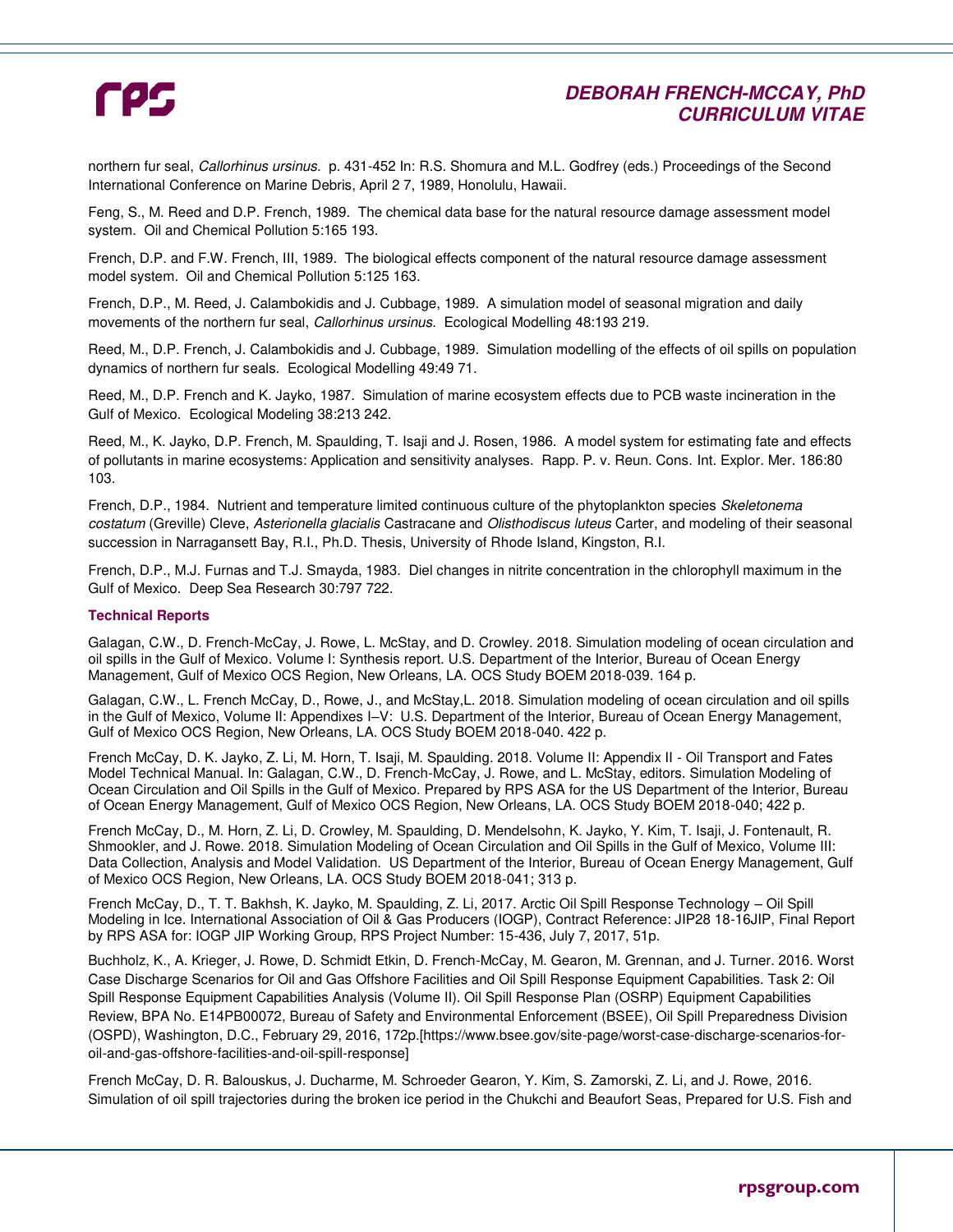## **DEBORAH FRENCH-MCCAY, PhD CURRICULUM VITAE**

Wildlife Service, Marine Mammals Management, Anchorage, Alaska, 189p.

French McCay, D.P, K. Jayko, Z. Li, M. Horn, Y. Kim, T. Isaji, D. Crowley, M. Spaulding, L. Decker, C. Turner, S. Zamorski, J. Fontenault, R. Shmookler, and J.J. Rowe, 2015a. Technical Reports for Deepwater Horizon Water Column Injury Assessment – WC\_TR14: Modeling Oil Fate and Exposure Concentrations in the Deepwater Plume and Cone of Rising Oil Resulting from the Deepwater Horizon Oil Spill. DWH NRDA Water Column Technical Working Group Report. Prepared for National Oceanic and Atmospheric Administration by RPS ASA, South Kingstown, RI, USA. September 29, 2015. Administrative Record no. DWH-AR0285776.pdf [https://www.doi.gov/deepwaterhorizon/adminrecord]

French McCay, D.P, Alicia Morandi, M.C. McManus, M. Schroeder Gearon, Katharine Jayko, and Jill Rowe, 2015b. Technical Reports for Deepwater Horizon Water Column Injury Assessment – WC\_TR.09: Vertical Distribution Analysis of Plankton. DWH NRDA Water Column Technical Working Group Report. Prepared for National Oceanic and Atmospheric Administration by RPS ASA, South Kingstown, RI, USA. DWH NRDA Water Column Technical Working Group Report. Prepared for National Oceanic and Atmospheric Administration by RPS ASA, South Kingstown, RI, USA. Administrative Record no. DWH-AR0195958.pdf, DWH-AR0171921.xlsx, DWH-AR0171922.xlsx [https://www.doi.gov/deepwaterhorizon/adminrecord]

French McCay, D.P, M.C. McManus, R. Balouskus, J.J. Rowe, M. Schroeder, A. Morandi, E. Bohaboy, and E. Graham, 2015c. Technical Reports for Deepwater Horizon Water Column Injury Assessment: WC\_TR.10: Evaluation of Baseline Densities for Calculating Direct Injuries of Aquatic Biota During the Deepwater Horizon Oil Spill. DWH NRDA Water Column Technical Working Group Report. Prepared for National Oceanic and Atmospheric Administration by RPS ASA, South Kingstown, RI, USA. Administrative Record no. DWH-AR0285021.pdf, DWH-AR0285141.xlsx, DWH-AR02851412.xlsx [https://www.doi.gov/deepwaterhorizon/adminrecord]

French McCay, D.P, R. Balouskus, M.C. McManus, M. Schroeder, J.J. Rowe, and E. Bohaboy, 2015d. Technical Reports for Deepwater Horizon Water Column Injury Assessment – WC TR.12: Evaluation of Production Foregone as the Result of Direct Kill of Fish and Invertebrate Individuals. DWH NRDA Water Column Technical Working Group Report. Prepared for National Oceanic and Atmospheric Administration by RPS ASA, South Kingstown, RI, USA. Administrative Record no. DWH-AR0285169.pdf, DWH-AR0285305.xlsx-DWH-AR0285361.xlsx [https://www.doi.gov/deepwaterhorizon/adminrecord]

French McCay, D., J. Rowe, R. Balouskus, A. Morandi, R.C. McManus, 2015e. Technical Reports for Deepwater Horizon Water Column Injury Assessment – WC\_TR.28: Injury quantification for planktonic fish and invertebrates in estuarine, shelf and offshore waters. DWH NRDA Water Column Technical Working Group Report. Prepared for National Oceanic and Atmospheric Administration by RPS ASA, South Kingstown, RI, USA. Administrative Record no. DWH-AR0172019.pdf, DWH-AR0172219.xlsx- DWH-AR0172227.xlsx [https://www.doi.gov/deepwaterhorizon/adminrecord]

Horn, M., M. Grennan, L. Decker, S. Zamorski, D. French McCay, and Z. Li, 2015a. Technical Reports for Deepwater Horizon Water Column Injury Assessment –Volume I. Water Column Chemistry Data from the Deepwater Horizon Blowout. RPS ASA, South Kingstown, RI, USA, August 2015. DWH-AR0023907.pdf (main), DWH-AR0290546.pdf (Appendix A),DWH-AR0290744.pdf (Appendix B), DWH-AR0291867.pdf (Appendix C),DWH-AR0292430.pdf (Appendix D),DWH-AR0292881.pdf (Appendix E), [https://www.doi.gov/deepwaterhorizon/adminrecord]

Horn, M., D. French McCay, J. Payne, W. Driskell, Z. Li, M. Grennan, L. Decker, S. Zamorski, 2015b. Technical Reports for Deepwater Horizon Water Column Injury Assessment –Volume III. Water Column Chemical and Physical Data from the Deep Water Horizon Blowout. RPS ASA, South Kingstown, RI, USA, August 2015. DWH-AR0024617.pdf (main), (Appendix A is missing), DWH-AR0024364.pdf (Appendix B), DWH-AR0024462.pdf (Appendix C), DWH-AR0023990.pdf (Appendix D) [https://www.doi.gov/deepwaterhorizon/adminrecord]

Bejarano, A.C., J. Michel, J. Rowe, Z. Li, D. French McCay, L. McStay and D.S. Etkin. 2013. Environmental Risks, Fate and Effects of Chemicals Associated with Wind Turbines on the Atlantic Outer Continental Shelf. US Department of the Interior, Bureau of Ocean Energy Management, Office of Renewable Energy Programs, Herndon, VA. OCS Study BOEM 2013-213.

Rowe, J., D. French McCay, E. Graham, D. Crowley, M. Schroeder, J. M. Discher and T.J. Reilly, 2013. Galveston Bay area oil spills, SIMAP Injuries Report. Technical Report by Applied Science Associates and Lighthouse Technical Consultants, Inc.; submitted to: State of Texas Natural Resource Trustees, Texas General Land Office, Austin, TX; GLO Contract Number: 09-172-000-3616; for USCG NPFC Claim Nos.: GB03-N01016-TX1, GB06-T07001-TX1, GB14-N05019-TX1.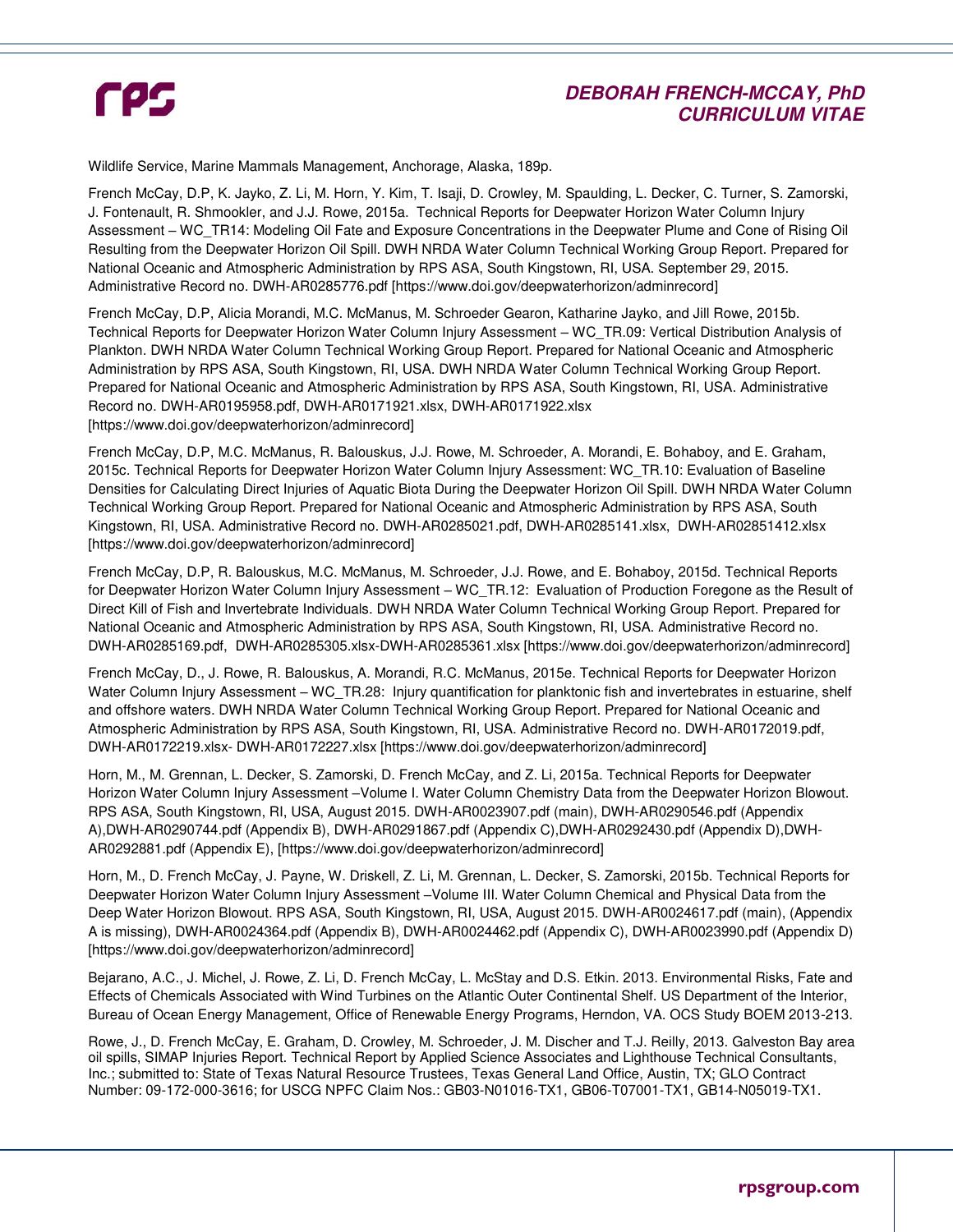## **DEBORAH FRENCH-MCCAY, PhD CURRICULUM VITAE**

French McCay, D., J. Rowe, D. Reich, M. Schroeder, and E. Graham, 2012. Oil spill modeling for the Offshore Environmental Cost Model (OECM). Appendix A in: Forecasting Environmental and Social Externalities Associated with OCS Oil and Gas Development: The Revised Offshore Environmental Cost Model (OECM). OCS Study BOEM 2012-05. <http://www.boem.gov/uploadedFiles/BOEM/Oil\_and\_Gas\_Energy\_Program/Leasing/Five\_Year\_Program/2012- 2017 Five Year Program/OECM.pdf>

Kaplan, B., CJ Beegle-Krause, D. French McCay, A. Copping, S. Geerlofs, eds. 2010. Updated Summary of Knowledge: Selected Areas of the Pacific Coast. U.S. Dept. of the Interior, Bureau of Ocean Energy Management, Regulation, and Enforcement, Pacific OCS Region, Camarillo, CA. OCS Study BOEMRE 2010-014.

French-McCay, D.P, 2010. Guidance for Dispersant Decision Making: Potential for Impacts on Aquatic Biota. Final Report to Coastal Response Research Center (CRRC), Durham, NH, USA, NOAA Grant Number: NA04NOS4190063; CRRC Project Number: 08-087, November 15, 2010, 82pp.

French McCay, D., Dagmar Schmidt Etkin, CJ Beegle-Krause, J. Rowe, Colin Moore and Keith Michel, 2008. Final Report, Oil Spill Risk Analysis Review, Submitted to: State of Washington Joint Legislative Audit and Review Committee, Olympia WA, ASA Report 2008-099, November 3, 2008, 42p. plus appendices.

French McCay, D., J. Rowe, S. Sankaranarayanan, and M. Schroeder, 2007. CITGO Refinery Spill of 21 June 2006 in Calcasieu River, Louisiana: Inputs for Modeling of Physical Fates and Biological Injuries to Subtidal Aquatic Organisms. Draft Report to National Ocean Service NOAA, Office of Response & Restoration/Assessment & Restoration Division, Baton Rouge, LA, ASA Report 2006-181, June 4, 2007.

Payne, J.R., French-McCay, D.P, C. Mueller, K. Jayko, B. Longval, M. Schroeder, E. Terrill, M. Carter, M. Otero, S.Y. Kim, W. Middleton, A. Chen, W. Nordhausen, R. Lewis, M. Lampinen, T. Evans, C. Ohlmann, 2007. Evaluation of Field-Collected Drifter and In Situ Fluorescence Data Measuring Subsurface Dye Plume Advection/Dispersion and Comparisons to High-Frequency Radar-Observation System Data for Dispersed Oil Transport Modeling. Final Report Submitted to the NOAA/UNH Coastal Response Research Center. NOAA Grant Number(s): NA04NOS4190063 (CFDA No. 11-419). Project Number: 06-084, May 11, 2007, 96p plus 8 appendices.

French-McCay, D., N. Whittier, R. Asch, J. Rowe, D. Schmidt Etkin, and A. Borowik, 2006. Final Environmental Assessment: Vessel and MTR Facility Response Plan Requirements for Hazardous Substances. Final Report by Applied Science Associates to U.S. Coast Guard, Office of Standards Evaluation and Development (G-PSR), Standards Evaluation and Analysis Division (G-PSR-1), September 2006

French-McCay, D.P., J.J. Rowe, N. Whittier, R. Asch, S. Sankaranarayanan, A. Borowik, C. Suárez, and D. S. Etkin, 2006. Evaluation of the Consequences of Various Response Options Using Modeling of Fate, Effects and NRDA costs for Oil Spills into Washington Waters, Phase II: Draft Report (29 Volumes), submitted to Washington Department of Ecology, Lacey, WA, February 2006.

Etkin, D.S. and D. French-McCay, 2005. Summary of Response Modeling Assumptions and Results For Washington State Oil Spill Scenarios Phases I and II. Submitted to Washington Department of Ecology, Lacey, WA, October 2005.

French McCay, D, J. Rowe, N. Whittier, S. Sankaranarayanan, C. Suàrez, and D. Schmidt Etkin, 2005b. Evaluation of the Consequences of Various Response Options Using Modeling of Fate, Effects and NRDA costs for Oil Spills into Washington Waters. Phase I, Final Report (26 volumes), Submitted to Washington Department of Ecology, Lacey, WA, November 2005.

French McCay, D.P., Jill Rowe, Matthew Ward, and Dennis Forsythe, 2005. Revised Report: M/V Ever Reach Spill of 30 September 2002 in Charleston Harbor, SC: Modeling of Physical Fates and Biological Injuries. Prepared under contract to NOAA Damage Assessment Center, Silver Spring, MD, October 4, 2005.

French McCay, D.P., 2005. Revised Report for Trustees: M/V Ever Reach Spill of 30 September 2002 in Charleston Harbor, SC: Restoration Scaling for Bird Injuries. Prepared under contract to NOAA Damage Assessment Center, Silver Spring, MD, October 4, 2005.

French McCay, D., D. Aurand, J. Michel, R. Unsworth, N. Whittier, C. Lord, C. Dalton, R. Levine, J. Rowe, S. Sankaranarayanan, H-S. Kim, R. Piovesan and M. Hitchings, 2004. Oil Spills Fate and Effects Modeling for Alternative Response Scenarios. Final Report to US Department of Transportation, Cambridge, MA and US Coast Guard, Washington,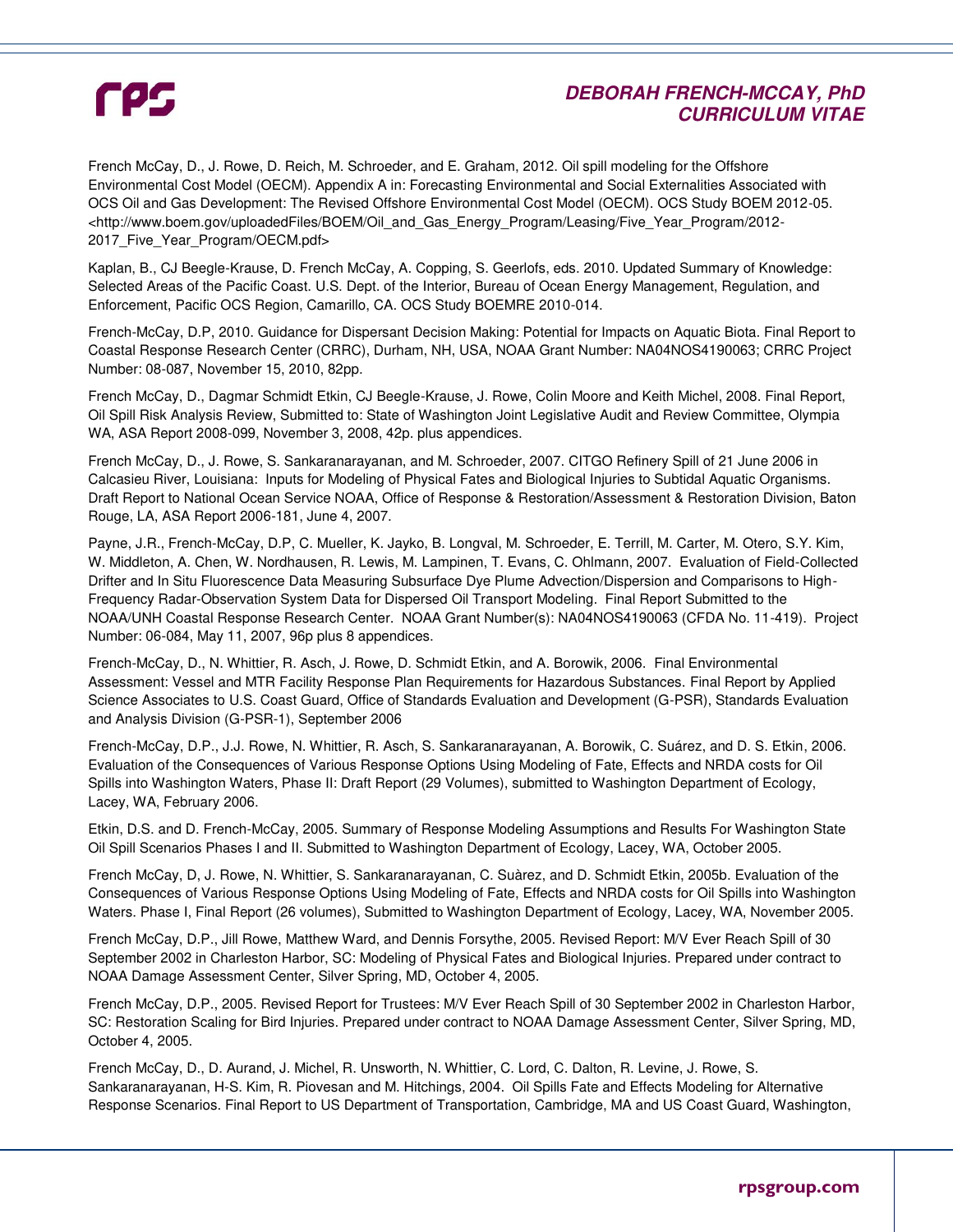## **DEBORAH FRENCH-MCCAY, PhD CURRICULUM VITAE**

DC, submitted by Applied Science Associates, Narragansett, RI, USA, March 2004, 6 volumes.

French McCay, D., J. J. Rowe, and N. Whittier, 2003a. Final Report, Estimation of Natural Resource Damages for 23 Florida Cases Using Modeling of Physical Fates and Biological Injuries. (23 volumes). Prepared for Florida Department of Environmental Protection, May 2003.

French McCay, D., J. J. Rowe, N. Whittier, S. Subbayya, W. Saunders, C. Dalton, and D.S. Etkin 2003. Bio-Economic Modeling for Oil Spills from Tanker/Freighter Groundings on Rock Pinnacles in San Francisco Bay. Final report prepared for US Army Corps of Engineers – San Francisco District, Dept. of the Army, Sacramento, CA, Contract No. DACW07-01-R-0001, May 2003, 7 volumes.

French McCay, D., and J. Jennings, 2002. Chalk Point Oil Spill of April 7, 2000 in Patuxent River, MD: Modeling of the Fates and Acute Biological Effects of the Spilled Oil on the Water Column. Final report prepared for Research Planning Inc., Columbia, SC, for submission to NOAA Damage Assessment Center, Silver Spring, MD, April 2002, 36p plus appendices.

French McCay, D., N. Whittier, T. Isaji and W. Saunders, 2002. Assessment of the potential impacts and NRDA costs for oil spills in the James River. Final report prepared for Research Planning, Inc., Columbian, SC, for submission to Maritime Administration, South Atlantic Region, Department of Transportation, Norfolk, Virginia, February 2002, 84p plus appendices.

French McCay, D., C. Galagan and N. Whittier, 2001. Florida mystery spill of August 2000: modeling of physical fates and biological injuries. Final Report prepared for NOAA Damage Assessment Center, October 2001, 35p. plus appendices.

French McCay, D. and C. Galagan, 2001. M/T Westchester spill in the Mississippi River, November 2000: modeling of physical fates and biological injuries. Final Report prepared for Industrial Economics, Inc., September 2001, 35p. plus appendices.

French McCay, D. and J. Payne, 2001. Final report, computer simulations: Spatial and temporal movement of spilled oil. Final report prepared Tetra Tech EM, Reston, VA, for submission to U.S. EPA, Office of Research and Development, National Exposure Research Laboratory, Ecosystems Research Division, Athens, Georgia, Sept. 2001.

French McCay, D., 2001. T/B.Penn spill of July 2000 in Narragansett Bay: Modeling of physical fates and biological injuries. Final report prepared for Stephen Morin, RI Department Environmental Management. Providence, Rhode Island, May 2001, 36p. plus appendices.

Boehm, P., D. Turton, A. Raval, D. Caudle, D. French, N. Rabelais, R. Spies, and J. Johnson, 2001. Deepwater program: Literature review, environmental risks of chemical products used in Gulf of Mexico deepwater oil & gas operations, Final report to US Department of the Interior, Minerals Management Service, Gulf of Mexico OCS Region, February 20001, OCS Study MMS 2001-011, 326p plus appendices.

French McCay, D.P., 2001. Development and application of an oil toxicity and exposure model, OilToxEx. Final report to NOAA Damage Assessment Center, Silver Spring, MD, January 2001, 50p plus appendices.

French D. P., 2000. Habitat productivity analysis to compensate for injuries resulting from the December 1997 process water spill into the Alafia River. Submitted to NOAA Damage Assessment Center Silver Springs MD. ASA project 99-176.

French, D., T. Isaji, K. Jayko, C. Galagan, D. Field, 2000. Draft final report, M/V Kure spill pathway analysis: Trajectory modeling. Prepared for the California Department of Fish and Game, Sacramento, CA.

French, D. and T. Isaji, 2000. Spill pathway analysis: Trajectory modeling of the September 1998 spill in the San Francisco southern traffic lane. Prepared for Office of Spill Prevention and Response, California Department of Fish and Game, Sacramento, California.

French, D., 1999. Restoration scaling for marine and salt pond shellfish injuries resulting from the North Cape oil spill: With updated surf clam injury. Prepared for Industrial Economics, Incorporated, 2067 Massachusetts Avenue, Cambridge, MA 02140 and NOAA Damage Assessment Center. NOAA Contract: 50-DSNC-7-900032. ASA project #98-10.

French, D. 1999. Pre-assessment NRDA analysis: Preliminary modeling of the fates and effects of oil released from the M/V New Carissa in February-March 1999. Prepared for Industrial Economics, Incorporated, 2067 Massachusetts Avenue, Cambridge, MA 02140 and NOAA Damage Assessment Center. NOAA Contract: 50-DSNC-7-900032.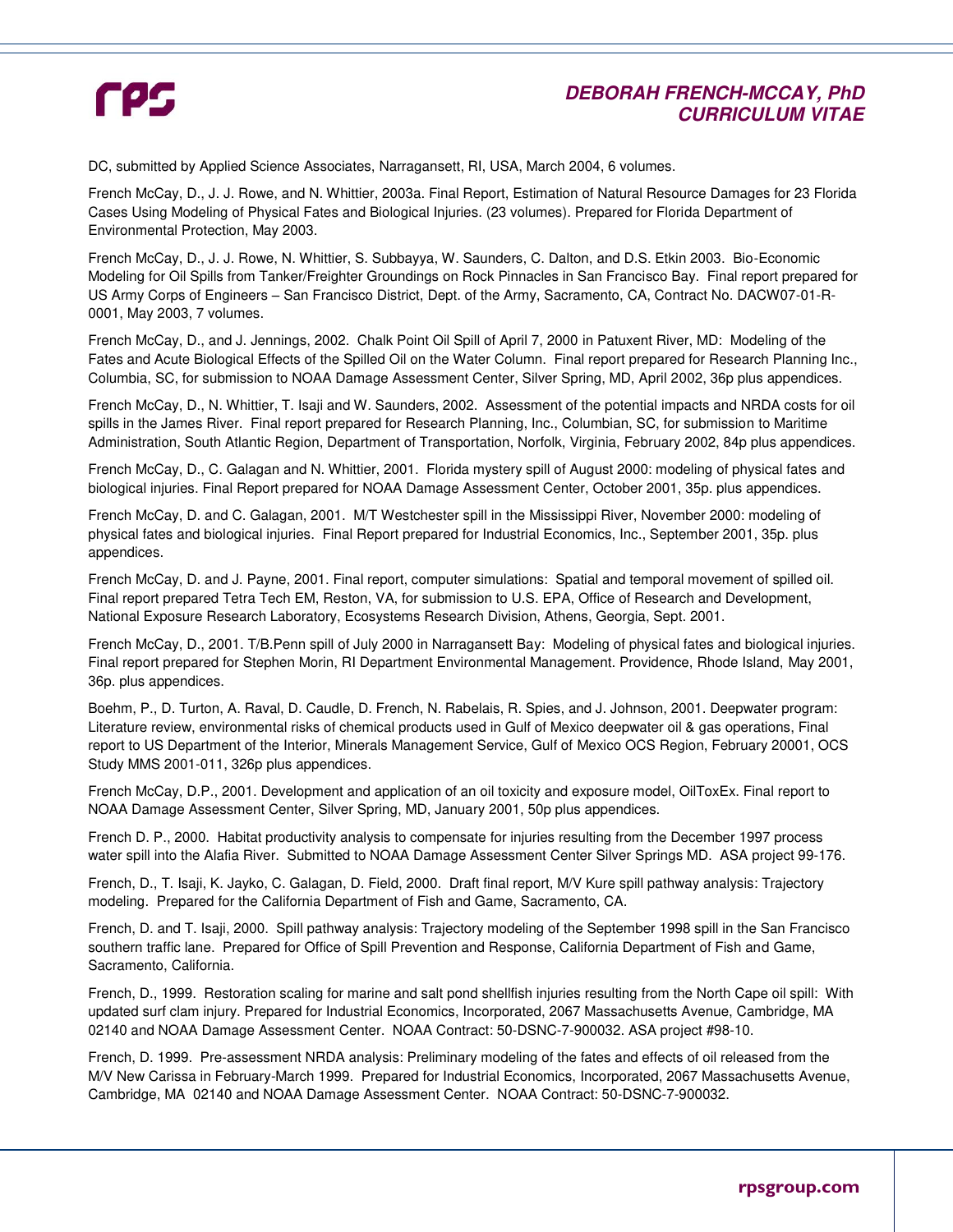## **DEBORAH FRENCH-MCCAY, PhD CURRICULUM VITAE**

French, D., 1999. Restoration scaling for injuries resulting from the North Cape oil spill. Prepared for Industrial Economics, Incorporated, 2067 Massachusetts Avenue, Cambridge, MA 02140 and NOAA Damage Assessment Center. NOAA Contract 50-DSNC-7-90032.

French, D., 1999. North Cape oil spill: Synthesis of injury quantification and restoration scaling for lobsters. Prepared for Industrial Economics, Incorporated, 2067 Massachusetts Avenue, Cambridge, MA 02140 and NOAA Damage Assessment Center. NOAA Contract 50-DSNC-7-90032.

French, D., H. Schuttenberg, C. Galagan, and E. Howlett, 1999. Trajectory and risk analysis for FPL plants and terminals using the spill impact model analysis package (SIMAP). Report to Florida Power & Light, 700 Universe Boulevard, Juno Beach, FL 33408

French, D.P., 1998. Scaling injuries resulting from the December 1997 process water spill into the Alafia River. Prepared for Industrial Economics, Inc., Cambridge, MA 02140.

French, D.P., 1998. The natural resource damage assessment model for California (NRDAM/CAL). Technical documentation, February 1998.

French, D.P., 1998. Modeling of the torch/platform Irene pipeline spill. Report to NOAA Damage Assessment Center, Rapid Assessment Program, Silver Springs, MD, NOAA Contract 50-DSNC-7-90032, March 12, 1998.

French, D.P., 1998. Modeling of the fates and effects of the Lake Barre pipeline release of May 1997. Report to NOAA Damage Assessment Center, Silver Springs, MD, NOAA Contract: 50-DSNC-7-90032, September 9, 1998.

French, D.P. and H. Rines, 1998. Estimation of losses in the salt ponds resulting from water column and sediment acute toxicity from the North Cape oil spill. Report to NOAA Damage Assessment Center, Silver Springs, MD, September 1998.

French, D.P., 1998. Updated estimate of injuries to marine communities resulting from the North Cape oil spill based on modeling of fates and effects. Report to NOAA Damage Assessment Center, Silver Spring, MD, September 1998.

French, D.P., 1998. Restoration scaling for injuries resulting from the North Cape oil spill. Report to NOAA Damage Assessment Center, Silver Spring, MD, Contract: 50-DSNC-7-90032, August 1998.

French, D.P., 1998. North Cape oil spill: Synthesis of injury quantification and restoration scaling for lobsters. Report to NOAA Damage Assessment Center, Silver Springs, MD, August 31, 1998.

French, D.P. and H. Rines, 1998. Determining the window of opportunity for water column sampling: surface oil spills. Report to NOAA Damage Assessment Center, Rapid Assessment Program. NOAA Contract: 50-DSNC-7-90032, Silver Springs, MD, January 22, 1998.

French, D. P., 1998. Estimate of Injuries to marine communities resulting from the North Cape oil spill based on modeling of fates and effects. Report to NOAA Damage Assessment Center, Silver Spring, MD, January 1998.

French, D.P. and H. Rines, Tampa Bay Oil Spill Damage Assessment: Water Column Injury, Report to National Oceanic and Atmospheric Administration, Damage Assessment Center, April 15, 1997.

French, D.P. and C. Galagan, 1997. Oil spill trajectories and analysis of maximum credible natural resource damages resulting from platform spills in the Gulf of Mexico offshore of Apalachicola Bay. Report to: Coastal Petroleum, PO Box 10468, Tallahassee, FL 32302, September 4, 1997.

French, D.P., M. Reed, K. Jayko, S. Feng, H. Rines, S. Pavignano, T. Isaji, S. Puckett, A. Keller, F. W. French III, D. Gifford, J. McCue, G. Brown, E. MacDonald, J. Quirk, S. Natzke, R. Bishop, M. Welsh, M. Phillips and B.S. Ingram, 1996. The CERCLA type A natural resource damage assessment model for coastal and marine environments (NRDAM/CME), Technical Documentation, Vol. I-V. Final report, submitted to the Office of Environmental Policy and Compliance, U.S. Dept. of the Interior, Washington, DC, April 1996, Contract No. 14-0001-91-C-11.

Reed, M., D.P. French, S.Feng, F.W. French III, E. Howlett, K, Jayko, W.Knauss, J. McCue, S. Pavignano, S. Puckett, H. Rines, R.Bishop, M. Welsh, and J. Press, 1996. The CERCLA type a natural resource damage assessment model for the Great Lakes environments (NRDAM/GLE), Vol. I-III. Final report, submitted to Office of Environmental Policy and Compliance, U.S. Department of the Interior, Washington, DC, by Applied Science Associates, Inc., Narragansett, RI, April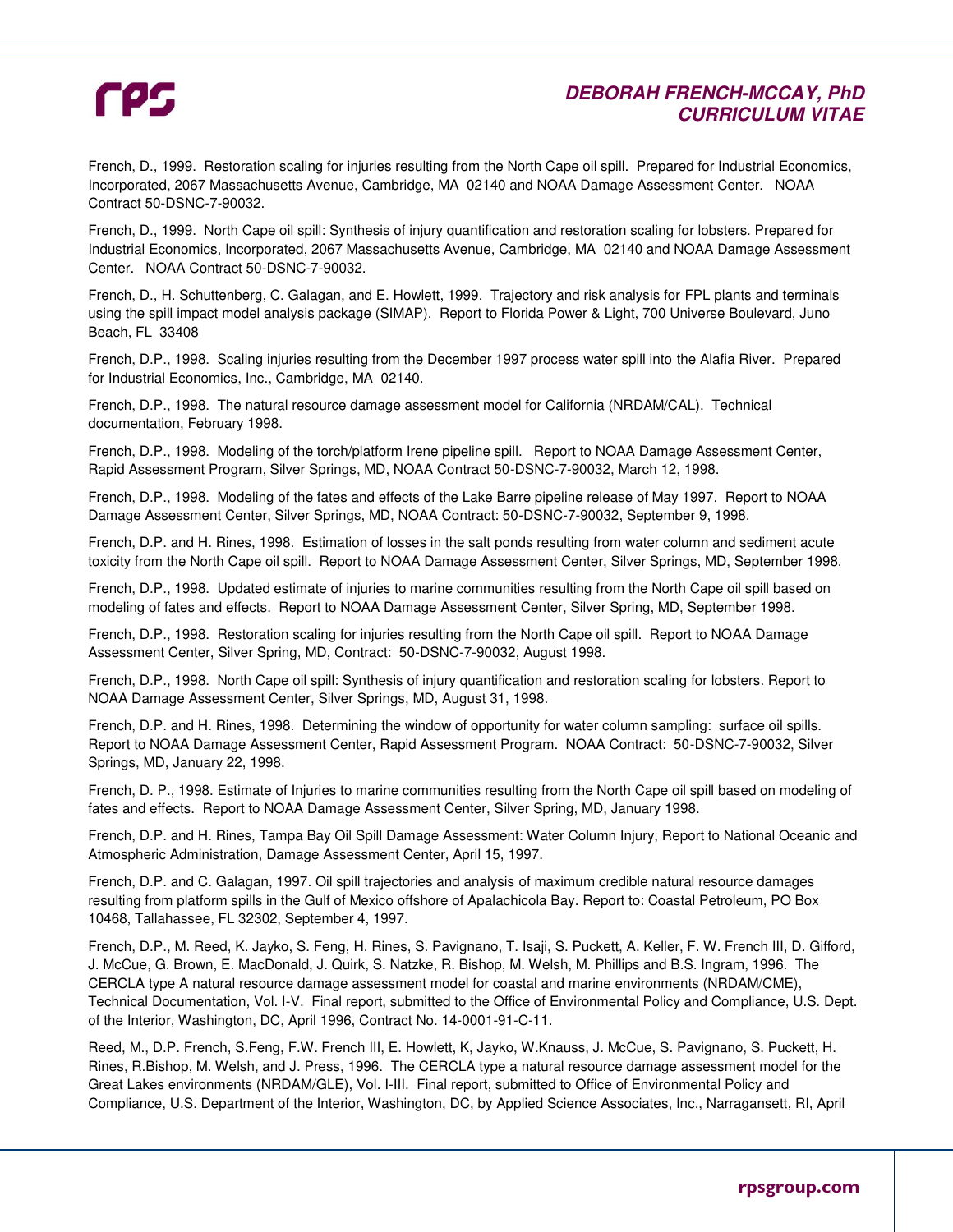## **DEBORAH FRENCH-MCCAY, PhD CURRICULUM VITAE**

1996, Contract No. 14-01-0001-88-C-27.

French, D.P., and Rines, H., 1995. Rap manual support document: Preliminary assessment of chemical spills. Submitted to National Oceanic and Atmospheric Administration, Damage Assessment Center, Silver Spring, MD, ASA # 95-01.

French, D.P., and Rines, H., 1995. Considerations and methods for performing mass balance calculations for oil spills. Submitted to: National Oceanic and Atmospheric Administration, Damage Assessment Center, Silver Spring, MD, ASA # 95- 01.

French, D.P., S. Pavignano, A. Keller, D. Gifford, S. Puckett, S. Feng, M. Reed, M. Welsh and R. Bishop, 1993. Compensation formula for natural resource damage assessments under OPA: Oil spills into inland (freshwater) waters. Report to the National Oceanic and Atmospheric Administration, Rockville, MD, March 1993.

French, D.P., M. Reed, S. Puckett, S. Pavignano, H. Rines, A. Keller, D. Gifford, F.W. French III, S. Feng, C. Turner, G. Brown, E. MacDonald, J. Quirk, S. Natzke and B.S. Ingram, 1993. Compensation formula for natural resource damage assessments under OPA: Oil spills into estuarine and marine environments. Report to National Oceanic and Atmospheric Administration, Rockville, MD, March 1993.

French, D.P., H. Rines, D. Gifford, A. Keller, S. Pavignano, G. Brown, B. Ingram, E. MacDonald, J. Quirk, S. Natzke, and K. Finkelstein, 1993. Final report: Restoration guidance document for natural resource injury as a result of discharges of oil. Report to National Oceanic and Atmospheric Administration, Office of General Council, Damage Assessment Regulations Team, February 1994, submitted by EG&G Washington Analytical Services Center with Applied Science Associates, Contract No. 50-DSNC-8-00139, ASA 92-65.

French, D.P., H. Rines, D. Mendelsohn, J. Boothroyd, C. Galagan, M. Harlin, A. Keller, G. Klein MacPhee, S. Pratt, A. Ross, M. Gould, and L. Gould, 1991. Habitat inventory/resource mapping for Narragansett Bay and associated coastline. Atlas, ASA 89 33, June 1991.

French, D.P., J.J. Opaluch and T.A. Grigalunas, 1990. World Prodigy oil spill damage assessment using the CERCLA Type A Model (NRDAM/CME). Report to the Rhode Island Department of the Attorney General, Providence, R.I., August 1990, 30 p. plus appendices.

French, D.P., S. Hurlbut, E. Anderson and M. Reed, 1989. Simulation of effects of potential oil spills on Georges Bank scallop and cod. Final report prepared for Texaco Canada Resources Ltd., Calgary, Alberta, Canada, March 1989, 229 p. plus appendices.

French, D.P., 1984. Nutrient and temperature limited continuous culture of the phytoplankton species Skeletonema costatum (Greville) Cleve, Asterionella glacialis Castracane and Olisthodiscus luteus Carter, and modeling of their seasonal succession in Narragansett Bay, R.I., Ph.D. Thesis, University of Rhode Island, Kingston, R.I.

#### **Conference Proceedings**

French McCay, D., J. Rowe, D. Crowley, J. Ducharme, M. Frediani, and M. Bernardo, 2018. Potential Oil Trajectories and Oil Exposure from Hypothetical Spills in the Hudson River. Proceedings of the 41st AMOP Technical Seminar on Environmental Contamination and Response, Emergencies Science Division, Environment Canada, Ottawa, ON, Canada. pp. 1163-1193.

French McCay, D., D. Crowley and J. Rowe, 2017. Evaluation of Oil Fate and Exposure from a Deep Water Blowout With and Without Subsea Dispersant Injection Treatment as Well as Traditional Response Activities. In: Proceedings, International Oil Spill Conference, May 2017, Paper 2017-094, American Petroleum Institute, Washington, DC.

French McCay, D., T. Tajalli Bakhsh, and M.L. Spaulding, 2017. Evaluation of Oil Spill Modeling in Ice Against In Situ Drifter Data from the Beaufort Sea In: Proceedings, International Oil Spill Conference, May 2017, Paper 2017-356, American Petroleum Institute, Washington, DC.

French McCay, D., R. Balouskus, J. Ducharme, M. Schroeder Gearon, Y. Kim, S. Zamorski, Z.Li, and J. Rowe, 2017. Potential Oil Trajectories and Surface Oil Exposure from Hypothetical Discharges in the Chukchi and Beaufort Seas. Proceedings of the 40th AMOP Technical Seminar on Environmental Contamination and Response, Emergencies Science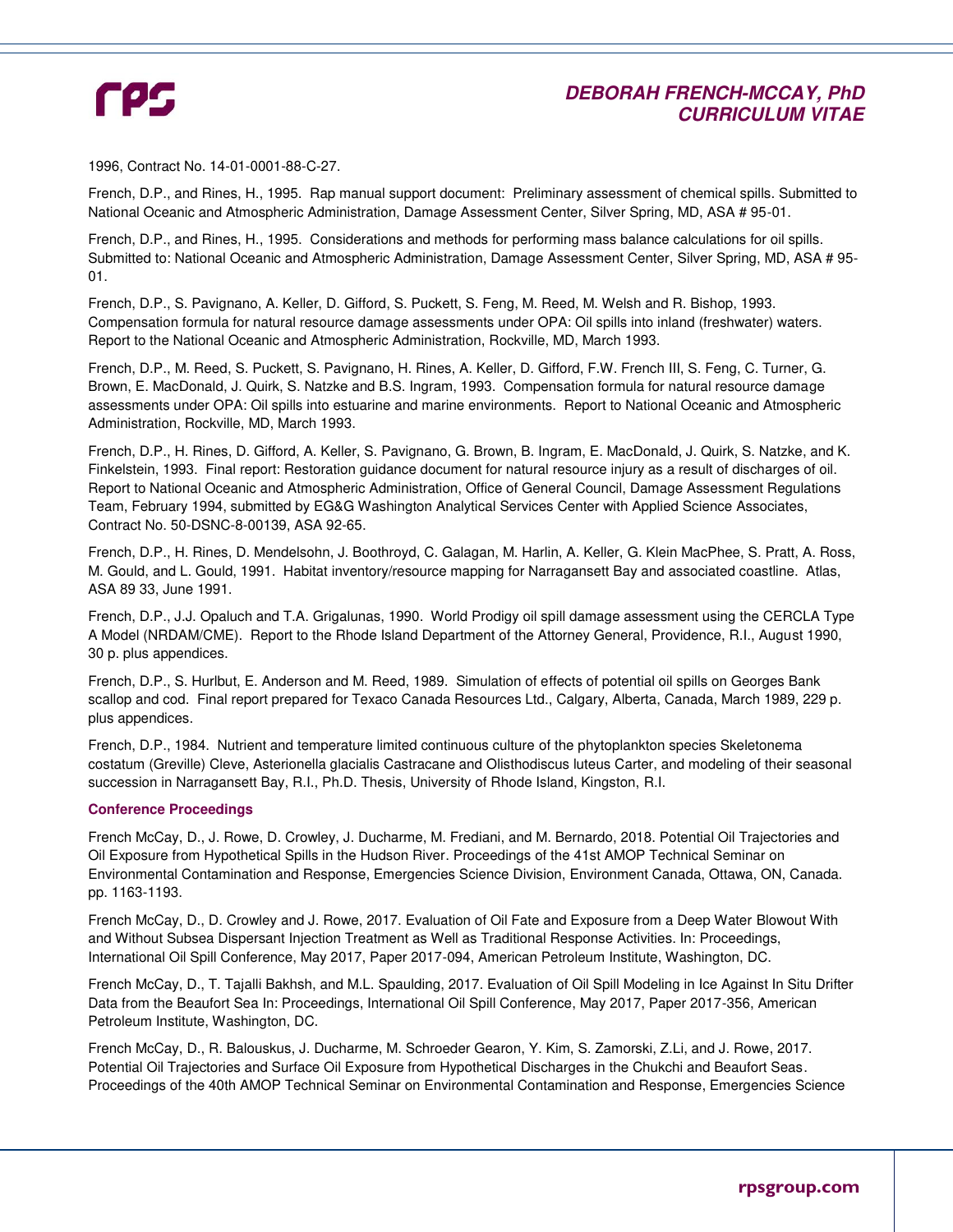## **DEBORAH FRENCH-MCCAY, PhD CURRICULUM VITAE**

Division, Environment Canada, Ottawa, ON, Canada. pp. 660-693.

French McCay, D.P, Z. Li, M. Horn, D. Crowley, M. Spaulding, D. Mendelsohn, and C. Turner, 2016. Modeling Oil Fate and Subsurface Exposure Concentrations from the Deepwater Horizon Oil Spill. pp. 115-150 In: Proceedings of the 39th AMOP Technical Seminar on Environmental Contamination and Response, Emergencies Science Division, Environment Canada, Ottawa, ON, Canada.

French McCay, D., 2016. Potential Effects Thresholds for Oil Spill Risk Assessments. p. 285-303 In: Proceedings of the 39th AMOP Technical Seminar on Environmental Contamination and Response, Emergencies Science Division, Environment Canada, Ottawa, ON, Canada.

Horn, M. and D. French McCay. 2016. Consequence Analysis for Crude-by-Rail Releases into Freshwater Environments. Proceedings of the 39th Arctic Marine Oil Spill Program (AMOP) Technical Seminar. Environment Canada, Ottawa, ON. pp. 641-667.

Horn, M. D. French McCay. 2015. Trajectory and Fate Modeling with Acute Effects Assessment of Hypothetical Spills of Diluted Bitumen into Rivers. Proceedings of the 38th Arctic and Marine Oil Spill Program (AMOP) Technical Seminar. Environment Canada, Ottawa, ON. pp. 549-581.

French McCay, D., M.S. Gearon, Y.H. Kim, K. Jayko and T. Isaji, 2014. Modeling Oil Transport and Fate in the Beaufort Sea. In Proceedings of the 37th AMOP Technical Seminar on Environmental Contamination and Response, Emergencies Science Division, Environment Canada, Ottawa, ON, Canada, pp.40-64.

Reich, D., R. Balouskus, D. French McCay, Dagmar Schmidt Etkin, J. Michel and J. Lehto, 2014. An Environmental Vulnerability Model for Oil Spill Risk Analyses: Examples from an Assessment for the State of Alaska. In Proceedings of the 37th AMOP Technical Seminar on Environmental Contamination and Response, Emergencies Science Division, Environment Canada, Ottawa, ON, Canada, pp.65-89.

French-McCay, D.P. and E. Graham, 2014. Quantifying Tradeoffs – Net Environmental Benefits of Dispersant Use. In: Proceedings of the 2014 International Oil Spill Conference, American Petroleum Institute, Washington, D.C., May 2014, Paper 300077, pp 762-775.

French McCay, D., J. Rowe, N. Whittier and C. Santos, 2013. Modeling the M/T Prestige Oil Spill and Alternative Scenarios if Towed to a Port of Refuge. In Proceedings of the 36th AMOP Technical Seminar on Environmental Contamination and Response, Emergencies Science Division, Environment Canada, Ottawa, ON, Canada.

French McCay, D., D. Reich, J. Michel, D. Etkin, L. Symons, D. Helton and J. Wagner, 2012. Oil Spill Consequence Analyses of Potentially-Polluting Shipwrecks. In Proceedings of the 35th AMOP Technical Seminar on Environmental Contamination and Response, Emergencies Science Division, Environment Canada, Ottawa, ON, Canada.

French McCay, D., D. Reich, J. Rowe, M. Schroeder, and E. Graham, 2011. Oil Spill Modeling Input to the Offshore Environmental Cost Model (OECM) for US-BOEMRE's Spill Risk and Costs Evaluations. In Proceedings of the 34th AMOP Technical Seminar on Environmental Contamination and Response, Emergencies Science Division, Environment Canada, Ottawa, ON, Canada.

French-McCay, D.P., 2011. Oil Spill Modeling for Ecological Risk and Natural Resource Damage Assessment. Paper 415, Proceedings of the 2011 International Oil Spill Conference, American Petroleum Institute, Washington, D.C., May 2011.

French-McCay, D.P., 2011. Modeling Subsurface Oil Transport and Concentrations during the Response to the Deepwater Horizon Oil Spill. Poster 419, Proceedings of the 2011 International Oil Spill Conference, American Petroleum Institute, Washington, D.C., May 2011.

French-McCay, D.P, and E. Graham, 2010. Guidance for Dispersant Decision Making: Potential for Impacts on Aquatic Biota. In: Proceedings of the 33rd AMOP Technical Seminar on Environmental Contamination and Response, Emergencies Science Division, Environment Canada, Ottawa, ON, Canada, pp. 635-664.

French-McCay, D.P, 2009. State-of-the-Art and Research Needs for Oil Spill Impact Assessment Modeling. In: Proceedings of the 32nd AMOP Technical Seminar on Environmental Contamination and Response, Emergencies Science Division, Environment Canada, Ottawa, ON, Canada, pp. 601-653.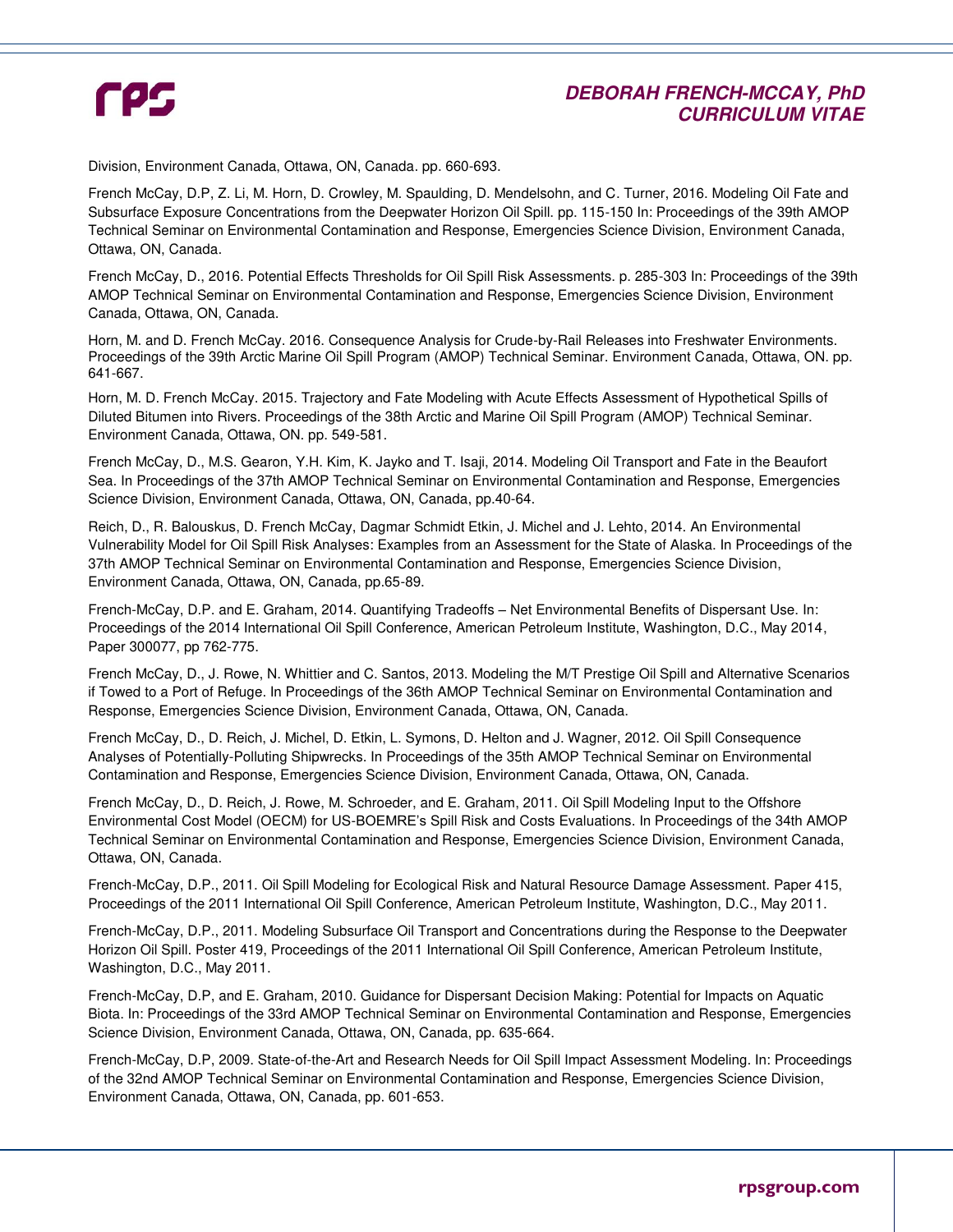## **DEBORAH FRENCH-MCCAY, PhD CURRICULUM VITAE**

French-McCay, D.P, CJ Beegle-Krause, J. Rowe, W. Rodriguez, and D. S. Etkin, 2009. Oil Spill Risk Assessment – Relative Impact Indices by Oil Type and Location. In: Proceedings of the 32nd AMOP Technical Seminar on Environmental Contamination and Response, Emergencies Science Division, Environment Canada, Ottawa, ON, Canada, pp. 655-681.

French-McCay, D.P, N. Whittier, and J.R. Payne, 2008. Evaluating Chemical Spill Risks to Aquatic Biota Using Modeling. In: Proceedings of the 31th AMOP Technical Seminar on Environmental Contamination and Response, Emergencies Science Division, Environment Canada, Ottawa, ON, Canada, pp. 243-272.

French-McCay, D.P, J. Rowe and D.S. Etkin, 2008. Transport and Impacts of Oil Spills in San Francisco Bay – Implications for Response. In: Proceedings of the 31th AMOP Technical Seminar on Environmental Contamination and Response, Emergencies Science Division, Environment Canada, Ottawa, ON, Canada, pp. 159-176.

French-McCay, D.P., 2008. Modeling as a Scientific Tool in NRDA for Oil and Chemical Spills. Paper 396, Proceedings of the 2008 International Oil Spill Conference, American Petroleum Institute, Washington, D.C.

French-McCay, D.P., C. Mueller, J. Payne, E. Terrill, M. Otero, S.Y. Kim, M. Carter, W. Nordhausen, M. Lampinen, B. Longval, M. Schroeder, K. Jayko, and C. Ohlmann, 2008. Dispersed Oil Transport Modeling Calibrated by Field-Collected Data Measuring Fluorescein Dye Dispersion. Paper 393, Proceedings of the 2008 International Oil Spill Conference, American Petroleum Institute, Washington, D.C.

French-McCay, D.P, C. Mueller, K. Jayko, B. Longval, M. Schroeder, J.R. Payne, E. Terrill, M. Carter, M. Otero, S. Y. Kim, W. Nordhausen, M. Lampinen, and C. Ohlmann, 2007. Evaluation of Field-Collected Data Measuring Fluorescein Dye Movements and Dispersion for Dispersed Oil Transport Modeling. In Proceedings of the 30th Arctic and Marine Oil Spill Program (AMOP) Technical Seminar, Emergencies Science Division, Environment Canada, Ottawa, ON, Canada, pp.713- 754.

Payne, J.R., E. Terrill, M. Carter, M. Otero, W. Middleton, A. Chen, French-McCay, D.P, C. Mueller, K. Jayko, W. Nordhausen, R. Lewis, M. Lampinen, T. Evans, C. Ohlmann, G. L. Via, H. Ruiz-Santana, M. Maly, B. Willoughby, C. Varela, P. Lynch and P. Sanchez, 2007. Evaluation of Field-Collected Drifter and Subsurface Fluorescein Dye Concentration Data and Comparisons to High Frequency Radar Surface Current Mapping Data for Dispersed Oil Transport Modeling. In Proceedings of the 30th Arctic and Marine Oil Spill Program (AMOP) Technical Seminar, Emergencies Science Division, Environment Canada, Ottawa, ON, Canada, pp.681-711.

D.S. Etkin, J. J. Rowe, S. Sankaranarayanan, D.P. French-McCay, and J. Reichert 2007. Using Current Analysis to Determine Efficacy of Pre-Booming Operations. In Proceedings of the 30th Arctic and Marine Oil Spill Program (AMOP) Technical Seminar, Emergencies Science Division, Environment Canada, Ottawa, ON, Canada, pp. xxx-xxx.

D.S. Etkin, French-McCay, D.P, and J. J. Rowe, 2007. Using Analytical Models to Assess the Benefits of Oil Spill Response technology. In Proceedings of the 30th Arctic and Marine Oil Spill Program (AMOP) Technical Seminar, Emergencies Science Division, Environment Canada, Ottawa, ON, Canada, pp.657-680.

French-McCay, D.P, J. J. Rowe, W. Nordhausen, and J.R. Payne, 2006. Modeling Potential Impacts of Effective Dispersant Use on Aquatic Biota. In Proceedings of the 29th Arctic and Marine Oil Spill Program (AMOP) Technical Seminar, Emergencies Science Division, Environment Canada, Ottawa, ON, Canada, pp.855-878.

French-McCay, D.P, J. J. Rowe, S. Sankaranarayanan, and D.S. Etkin, 2006. Data Needs to Reliably Hindcast a Spill's Impact: The PEPCO Pipeline Spill of April 2000 as Case Example. In Proceedings of the 29th Arctic and Marine Oil Spill Program (AMOP) Technical Seminar, Emergencies Science Division, Environment Canada, Ottawa, ON, Canada, pp.827- 853.

Etkin, D.S., D. French McCay, and J. Rowe. 2006. Modeling to evaluate effectiveness of variations in spill response strategy. In Proceedings of the 29th Arctic and Marine Oil Spill Program (AMOP) Technical Seminar, Emergencies Science Division, Environment Canada, Ottawa, ON, Canada, pp.879-892.

French-McCay, D.P, N. Whittier, D. Aurand, C. Dalton, J. J. Rowe, S. Sankaranarayanan, and H.-S. Kim, 2005. Use of Probabilistic Trajectory and Impact Modeling to Assess Consequences of Oil Spills with Various Response Strategies. In Proceedings of the 28th Arctic and Marine Oil Spill Program (AMOP) Technical Seminar, Emergencies Science Division,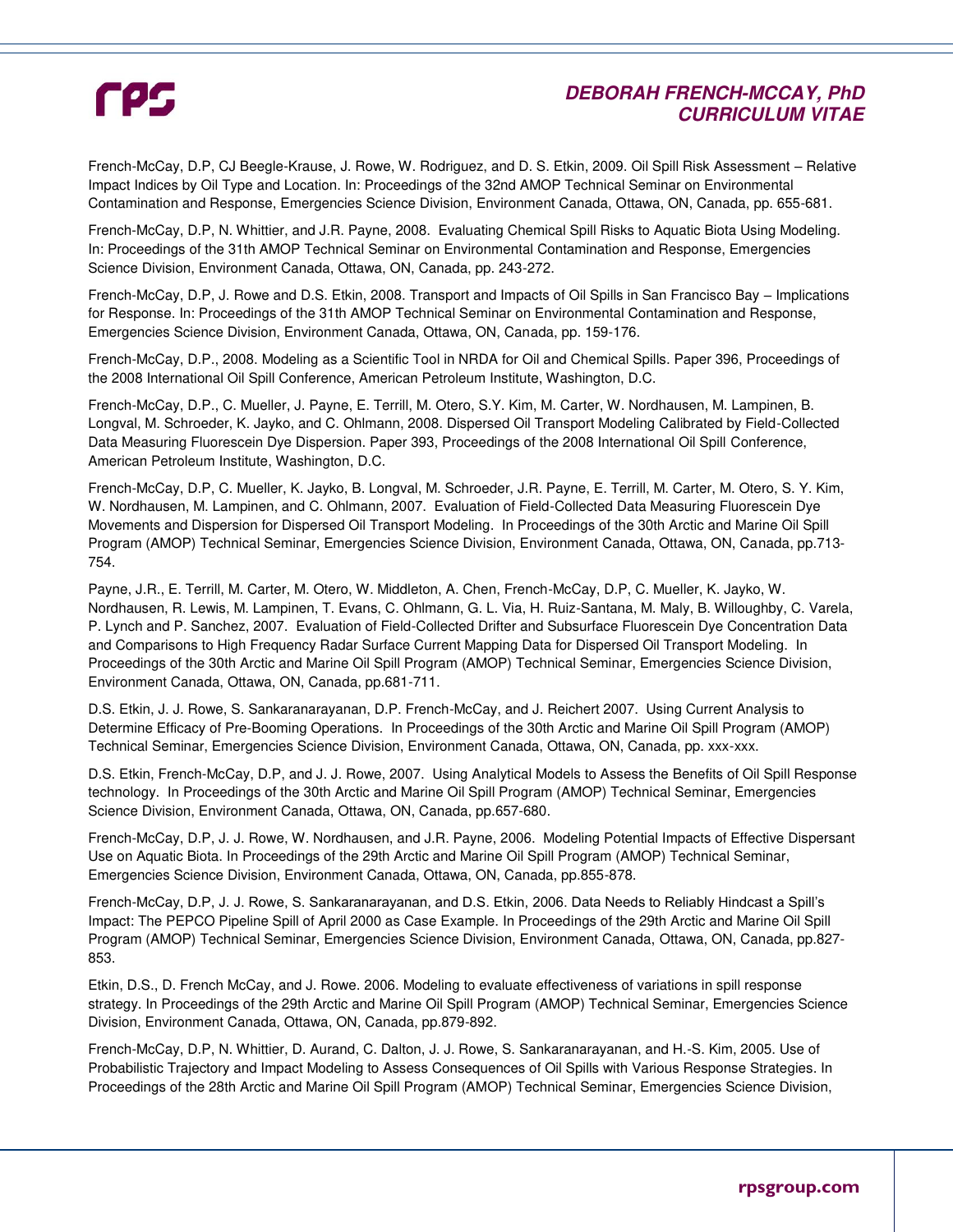## **DEBORAH FRENCH-MCCAY, PhD CURRICULUM VITAE**

Environment Canada, Ottawa, ON, Canada, pp. 253-271.

French-McCay, D.P, N. Whittier, D. Aurand, C. Dalton, J. J. Rowe, S. Sankaranarayanan, 2005. Modeling fates and impacts of hypothetical oil spills in Delaware, Florida, Texas, California, and Alaska waters, varying response options including use of dispersants. Proceedings, 2005 International Oil Spill Conference, Paper 399, Miami, Florida, American Petroleum Institute, Washington, DC.

French-McCay, D.P, J. J. Rowe, N. Whittier, S. Sankaranarayanan, D. S. Etkin, and L. Pilkey-Jarvis, 2005. Evaluation of the Consequences of Various Response Options Using Modeling of Fate, Effects and NRDA Costs of Oil Spills into Washington Waters. Proceedings, 2005 International Oil Spill Conference, Paper 395, Miami, Florida, American Petroleum Institute, Washington, DC.

French McCay, D.P., and J.J. Rowe, 2004. Validation of the SIMAP Oil Spill Model Using Historical Oil Spill Cases. In Proceedings of the 27th Arctic and Marine Oil Spill Program (AMOP) Technical Seminar, Emergencies Science Division, Environment Canada, Ottawa, ON, Canada, pp. 421-452.

French McCay, D. and N. Whittier, 2003. Modeling Assessment of Potential Fates and Exposure for Orimulsion and Heavy Fuel Oil Spills. In: Proceedings, International Oil Spill Conference, April 2003, Paper 157, American Petroleum Institute, Washington, DC.

French McCay, D., N. Whittier, S. Sankaranarayanan, J. Jennings, and D. S. Etkin, 2002. Modeling Fates and Impacts for Bio-Economic Analysis of Hypothetical Oil Spill Scenarios in San Francisco Bay. In Proceedings of the 25th Arctic and Marine Oil Spill Program (AMOP) Technical Seminar, Emergencies Science Division, Environment Canada, Ottawa, ON, Canada, p. 1051-1074.

French McCay, D. James R. Payne, 2001. Model of oil fate and water concentrations with and without application of dispersants. Proceedings of the 2001 24th Arctic and Marine Oil Spill Program (AMOP) Technical Seminar, June 12-14, 2001, Environment Canada, pp.611-645.

French McCay, D. P. 2001. Chemical spill model (CHEMMAP) for forecasts/hindcasts and environment risk assessment. Proceedings of the 2001 24th Arctic and Marine Oil Spill Program (AMOP) Technical Seminar, June 12-14, 2001, Environment Canada, pp.825-846.

French, D.P. and H. Schuttenberg, 1999. Evaluation of net environmental benefit using fates and effects modeling. Paper ID #321. In Proceedings of the 1999 International Oil Spill Conference, American Petroleum Institute, Washington, DC.

French, D., H. Schuttenberg, T. Isaji, 1999. Probabilities of oil exceeding thresholds of concern: Examples from an evaluation for Florida Power & Light. In: Proceedings of the 22nd Arctic and Marine Oil Spill Program (AMOP) Technical Seminar, June 2-4, 1999, Environment Canada, pp. 243-270.

French, D.P. and H. Rines, 1997. Validation and use of spill impact modeling for impact assessment. In: Proceedings of the 1997 International Oil Spill Conference, American Petroleum Institute, Fort Lauderdale, Florida, Publication No. 4651, pp. 829-834, 1997.

French, D.P., 1992. Hypothesis Testing of the Mechanisms Controlling Phytoplankton Distributions Using Computer Models, published in proceedings of: Fifth International Conference on Toxic Marine Phytoplankton, T.J. Smayda, ed., Newport, RI, Oct. 28-Nov. 1, 1991, Elsevier, NY, 1992.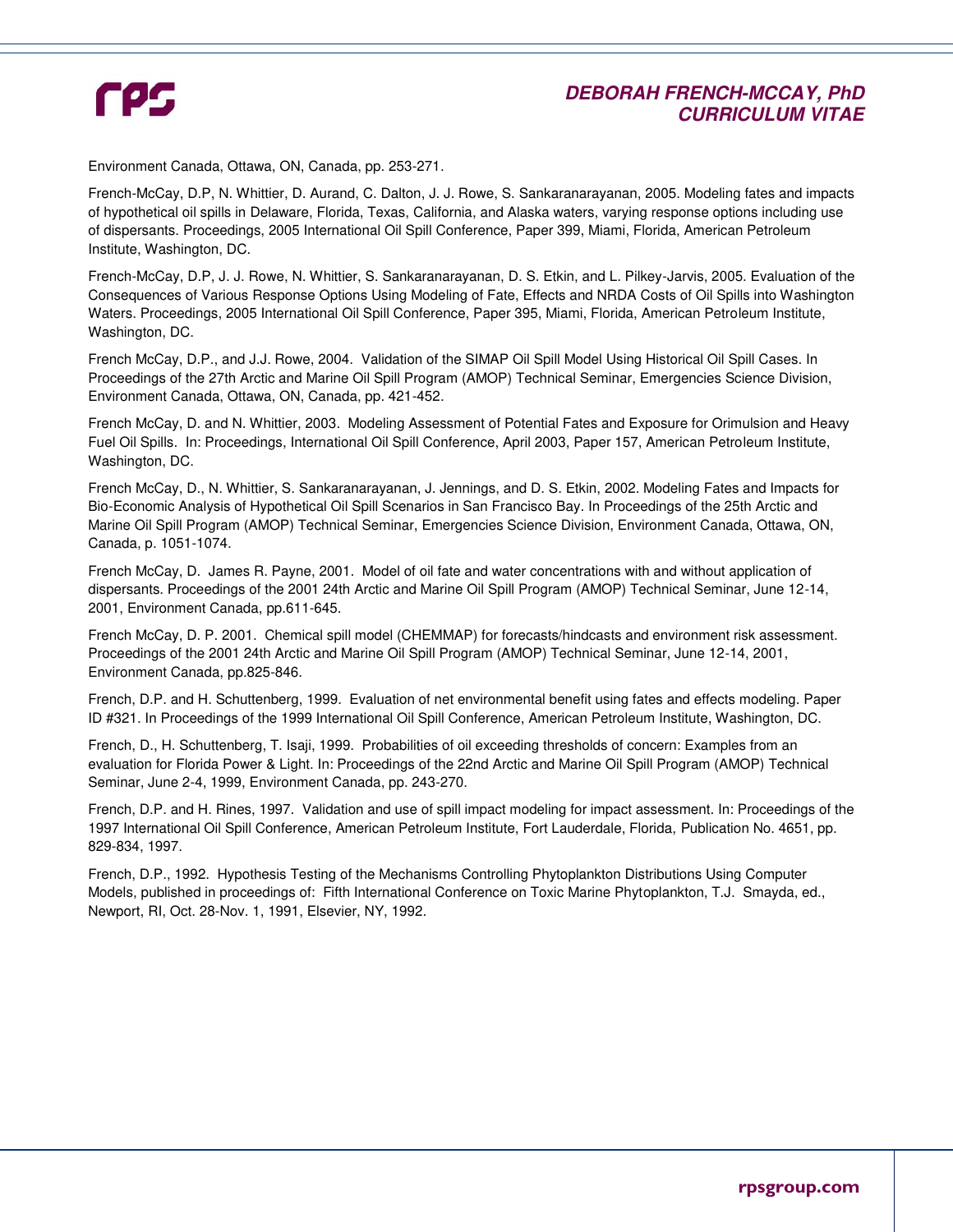



#### **Qualifications**

- PhD, Food and Resource Economics: University of Florida, Gainesville, FL
- MS, Food and Resource Economics: University of Florida, Gainesville, FL
- BA, Religion Studies: Wellesley College, MA

#### **Professional Associations**

- American Water Research Association (AWRA)
- Water Environment Federation (WEF)
- Population Association of America (PAA)
- Western International Economic Association (WIEA)
- American Agricultural Economic Association (AAEA)

#### **Key Skills**

- Benefit Cost Analysis
- Economics of Recreation
- Public Infrastructure Investment
- Economic Decision Making Under Climate Uncertainty

# Gretchen Greene, PhD

#### **PRINCIPAL ECONOMIST/MANAGING PARTNER**

Dr. Gretchen Greene has over 25 years of diverse economics experience in natural resource, energy, and community economics. Dr. Greene has expertise in ecosystem service valuation, natural resource damage assessment (NRDA), recreation, water demand and management, and public infrastructure investment. She also brings expertise in endangered species economics; land conservation and sustainable economic development; cost-benefit analysis; demographics, socioeconomics, and environmental justice; decision analysis with uncertainty; and survey design and data analysis. An experienced facilitator, Dr. Greene has developed focus groups and surveys covering a variety of environmental topics. She has worked in dozens of different cultural environments, from southern Africa to Mongolia to Native American communities. She has worked with numerous federal, state, tribal, and municipal agencies as well as private industrial clients and law firms.

## **Selected Projects**

## **Natural Resource Damage Assessments and Other Litigation**

#### **Development of Baseline Information System Related to Gulf Oil Spill, Arnold and Porter – Washington DC**

Dr. Greene led the human-use side of developing a Web-based information management system that compiles, evaluates, and facilitates access to publicly available data, reports, articles, and geospatial information related to baseline ecological and human-use services provided within the Gulf of Mexico. The system was used to aid in determining the public loss related to the spill.

#### **Economic Value of Tropical Rainforest Land in Latin America, Confidential Oil and Gas Client – Ecuador**

Dr. Greene led a team providing litigation support to a confidential client on potential damage to tropical rainforest land in Latin America as a result of oil and gas exploration and extraction. The project involved literature reviews on the total economic value of the land, including direct use values, indirect or ecological use values, and passive or nonuse values.

#### **Human Use Impacts Resulting from Petroleum Corporation Oil Spill, CITGO – Louisiana**

Dr. Greene assessed the human use impacts resulting from a CITGO oil spill in the Calcasieu River Estuary in Louisiana. A series of site visits and helicopter overflights was conducted to investigate the recreational sites and types of activities potentially affected by the spill and the level of recreational activity in the spill impact zone. Dr. Greene designed and implemented a recreational use survey and analyzed survey data and other information to estimate the economic value of lost and diminished recreational use.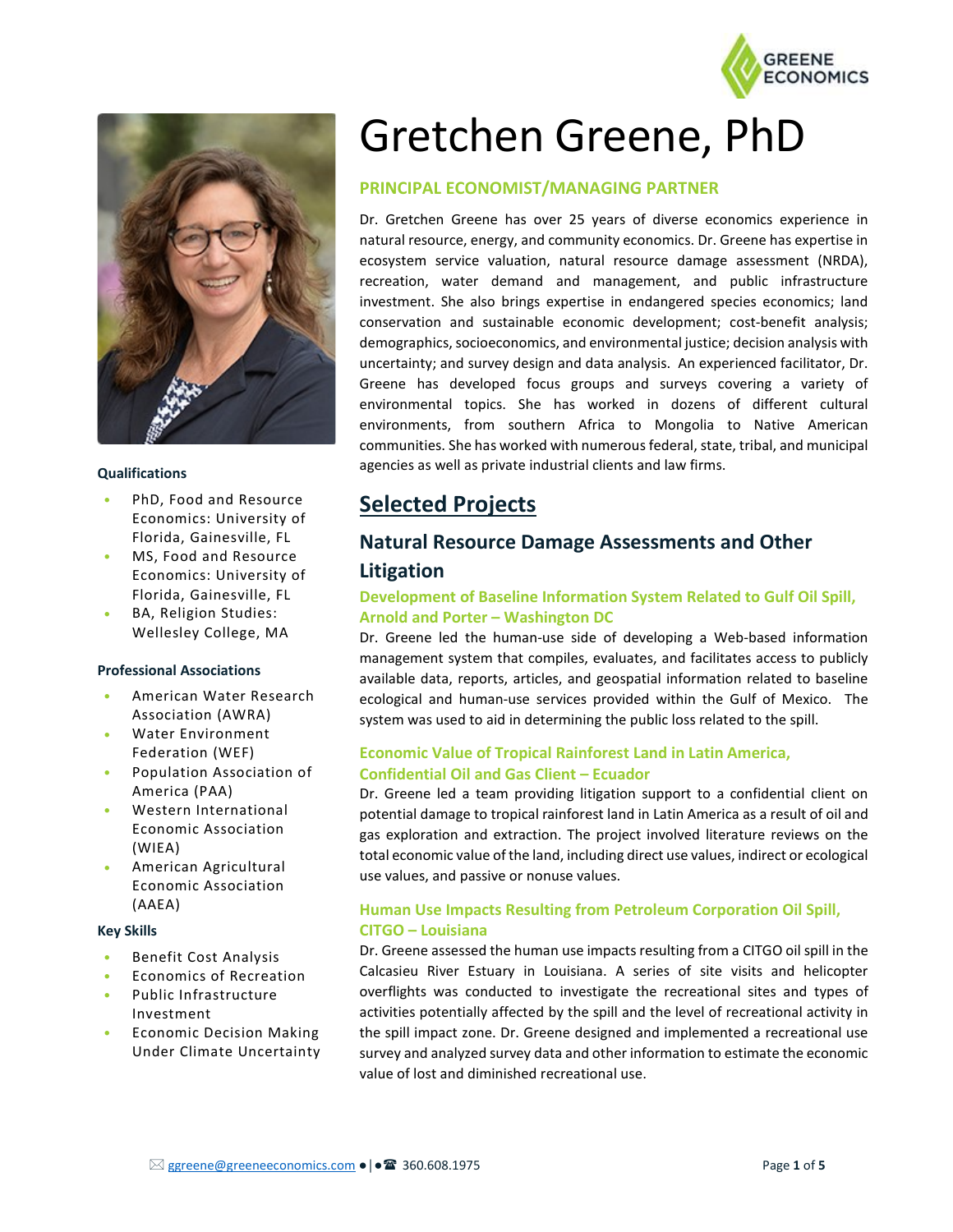

#### **Settlement Support, Natural Resource Damage Case, Briggs and Morgan – Albemarle Sound, North Carolina**

Dr. Greene reviewed the analysis of recreational fishing values in the Roanoke River and Albemarle Sound in support of a confidential client of Briggs and Morgan. In response to the review, Dr. Greene led a team that conducted an alternative valuation of the economic damages resulting from historic releases to the sound and a series of fish consumption advisories. Dr. Greene worked with the client to develop strategies and presentation materials for the on-going settlement negotiations.

#### **Settlement Support, Tribal Natural Resource Damage Case, Arcadis Consulting – New York**

Dr. Greene provided background information about different approaches to valuing the cultural component of natural resource damages in a case between an Indian tribe and a confidential client of Arcadis Consulting. Relevant previous settlements were reviewed and a strategy for negotiations was developed.

#### **Fish-Consumption and Recreation Survey, Upper Columbia River Remedial Investigation/Feasibility Study and Human Health Risk Assessment, Teck Cominco – Spokane, Washington**

Dr. Greene worked with the U.S. Environmental Protection Agency and the National Park Service in the RI/FS process of assessing risk to human health. She oversaw and reviewed the Upper Columbia River recreation and fish-consumption surveys. She reviewed and developed the data quality objectives, survey sample design, survey instrument, enumeration, and data analysis steps of the process.

#### **Traditional Ecological Knowledge Study, First Nation and Ministry of Transportation, Ontario, Canada**

Dr. Greene worked with a First Nation and the Ministry of Transportation of Ontario to provide estimates of damages to lands occupied by the highway traversing reserve lands. Estimates for foregone market losses such as timber stumpage fees, as well as non-market value estimates for subsistence and traditional and community values, are being developed.

#### **Tool for Selection of Sustainable Remediation Strategies for the Great Lakes Region, Confidential Client – Northeast United States**

Dr. Greene developed a decision-making tool for selection of alternative remediation strategies based on principles of green remediation consistent with U.S. Environmental Protection Agency and U.S. Navy guidance documents. Metrics used in the decision framework include water quality, water quantity, sediment quality and quantity, air quality, recreation and other human uses, and ecological or habitat services.

#### **Settlement Support for Soboba Tunnel Damages Natural Resource Damages Case, Soboba Band of Luiseno Indians – Hemet, California**

Dr. Greene supported Luebben, Johnson, and Barnhouse in estimating the value of foregone water to the Soboba Tribe over a period of 70 years. The foregone water resulted from damages related to the leakage into a tunnel built by the federal government. Damages were estimated for a variety of different legal strategies. The settlement involved three water districts and federal, local, and state entities.

#### **Damages Related to Mining Lease Dispute, Wilson Elser Moskowitz Edelman & Dicker – Dallas, Texas**

Dr. Greene provided expert testimony in deposition regarding alleged damages related to a mineral lease and water permitting procedures. The case was heard in the District Court of Tulsa County, State of Oklahoma.

### **Recreation Economics and Ecosystem Services**

#### **Expert Testimony on Economic Value of Hunting and Fishing in Missouri**

Dr. Greene provided expert testimony in court and in deposition for a case involving a ban on imports and exports of deer in the state of Missouri. Testimony covered the economic stimulus provided by, and the economic value of, deer hunting, and was based on a study completed for the Missouri Department of Conservation by Ramboll Environ on the economic value of hunting and fishing in Missouri.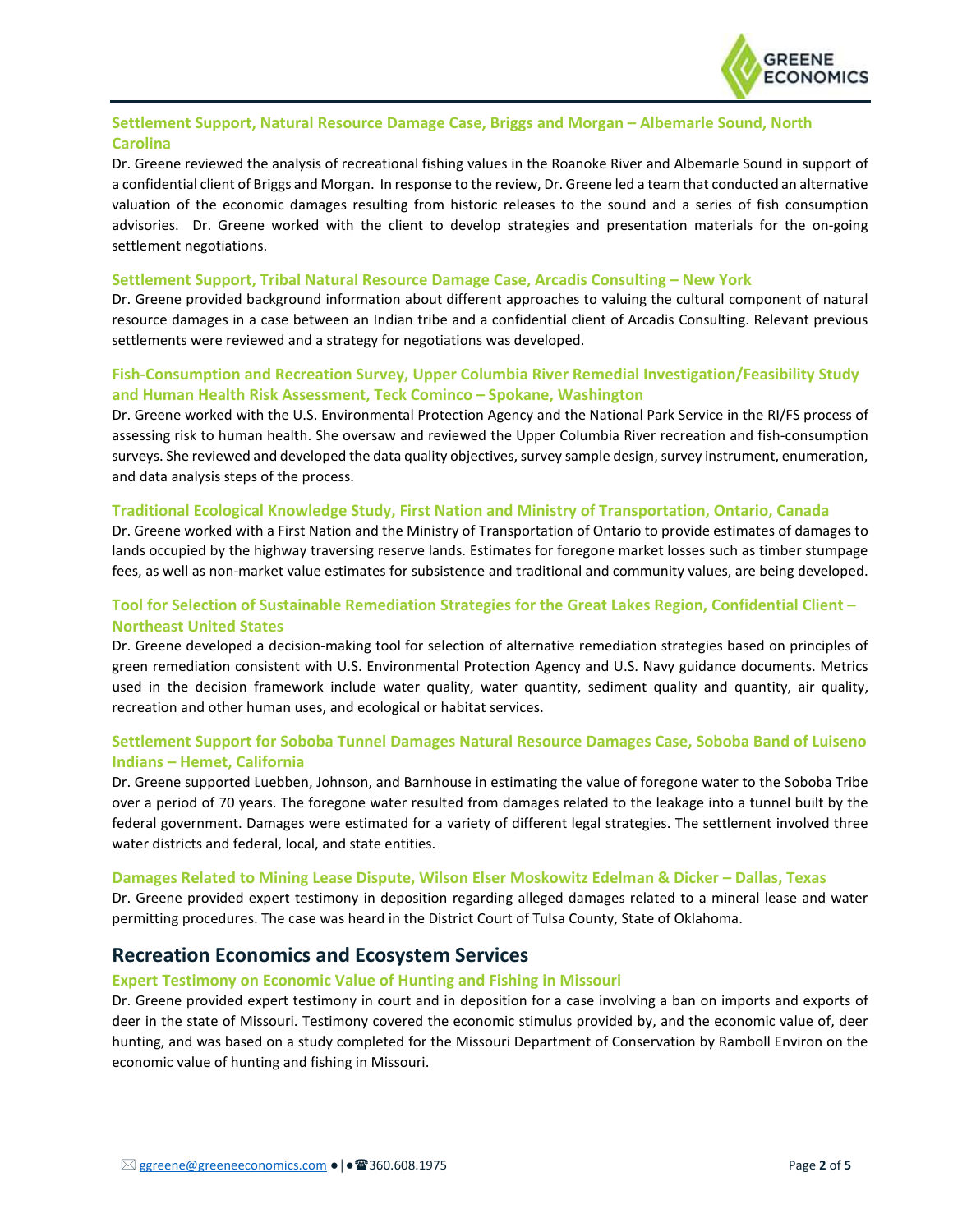

#### **Recreational Benefits of Proposed Water-Storage Facility, Fort Apache Indian Reservation - Arizona**

Dr. Greene estimated the economic benefits of a proposed water-storage facility on future tourism visitation and related tourist expenditures to the Fort Apache Indian Reservation. Benefits were measured in terms of increased value of improved fish habitat, increased value of recreation for Tribal members and tourists, benefits to the Tribal fish hatchery program. The study also included a discussion of cultural values. A regional economic impact analysis was also completed, quantifying profits to local and Tribal businesses and income and employment increases. Visitors from within Arizona and from other states were estimated separately. The results of this analysis were used in negotiations related to Salt River Project basin-wide water rights adjudications and Gila River basin adjudications.

#### **Economic Benefits of Improved Instream Flow in the Upper Yakima Basin, Bureau of Reclamation - Yakima, Washington**

Dr. Greene conducted an evaluation of the recreational benefits associated with the acquisition of water rights to enhance stream flows in the Taneum Creek basin. The study included a direct survey of recreational anglers to determine their willingness to pay for increased stream flows to benefit fish. Recreation participation rates and demand, as well as the benefits of various levels of improved fishing quality, were estimated using a random utility model. Regional economic impacts were also developed to describe the impact from recreational anglers' expenditures on the economies of the Yakima Basin.

#### **Social and Economic Impact Analysis for the Timber Mountain/John's Peak Off-Highway Vehicle Management Plan and Environmental Impact Statement, Bureau of Land Management - Medford, Oregon**

Dr. Greene drafted an EIS that evaluated management alternatives for an OHV recreation area. Her work focused on the social and economic impacts of the management alternatives, including issues concerning property values, noise, and law enforcement near the recreation area. Future demand for OHV recreation in the management area was also estimated.

#### **Recreational Needs Assessment, Enloe Dam Hydroelectric License Application Process - Okanogan County, Washington**

Dr. Greene conducted a recreational needs assessment for the Enloe Dam relicensing process. The work involved projecting recreational needs for the next 30 years and evaluating the capacity of the project to mitigate recreational demand. Trends in recreational participation, based on national, state, and county research, were developed for the County. Local stakeholders were interviewed to validate the results.

#### **Floodplain Ecosystem Services Valuation for Carson River Valley, Carson River Water Subconservancy District – Carson, Nevada**

Dr. Greene estimated the value of floodplain ecosystem services provided by farmlands that flood in winter. Facing population and development pressures, the water management district was interested in exploring appropriate monetary values to pay farmers for ecosystem services provided by the undeveloped land. Based on actual flood flow data, a model was designed to simulate, first, the actual event, and then the same event, but with a developed floodplain. Results demonstrated changes in peak flow speed, volume, and warning time under the two scenarios.

#### **Economic Considerations for Land Preservation as a Strategy for Watershed Protection in the Cahaba River Basin, EDAW – Atlanta, Georgia**

Dr. Greene prepared a report which provided an overview of the economic benefits and costs of preserving and conserving land in the rapidly developing Cahaba Watershed and included an evaluation of different preservation mechanisms. A summary of the strengths and weaknesses of preservation mechanisms included a review of land leases, donations, transferable development rights, product contracts, conservation easements, and fee purchases. Benefits of watershed protection that were evaluated included values for protecting water quality and water supply; enhancing recreation; preserving habitat; reducing erosion; and enhancing property values and tax revenues. Costs included payments for land purchase, management, and enforcement; foregone tax revenues; and the opportunity cost of development.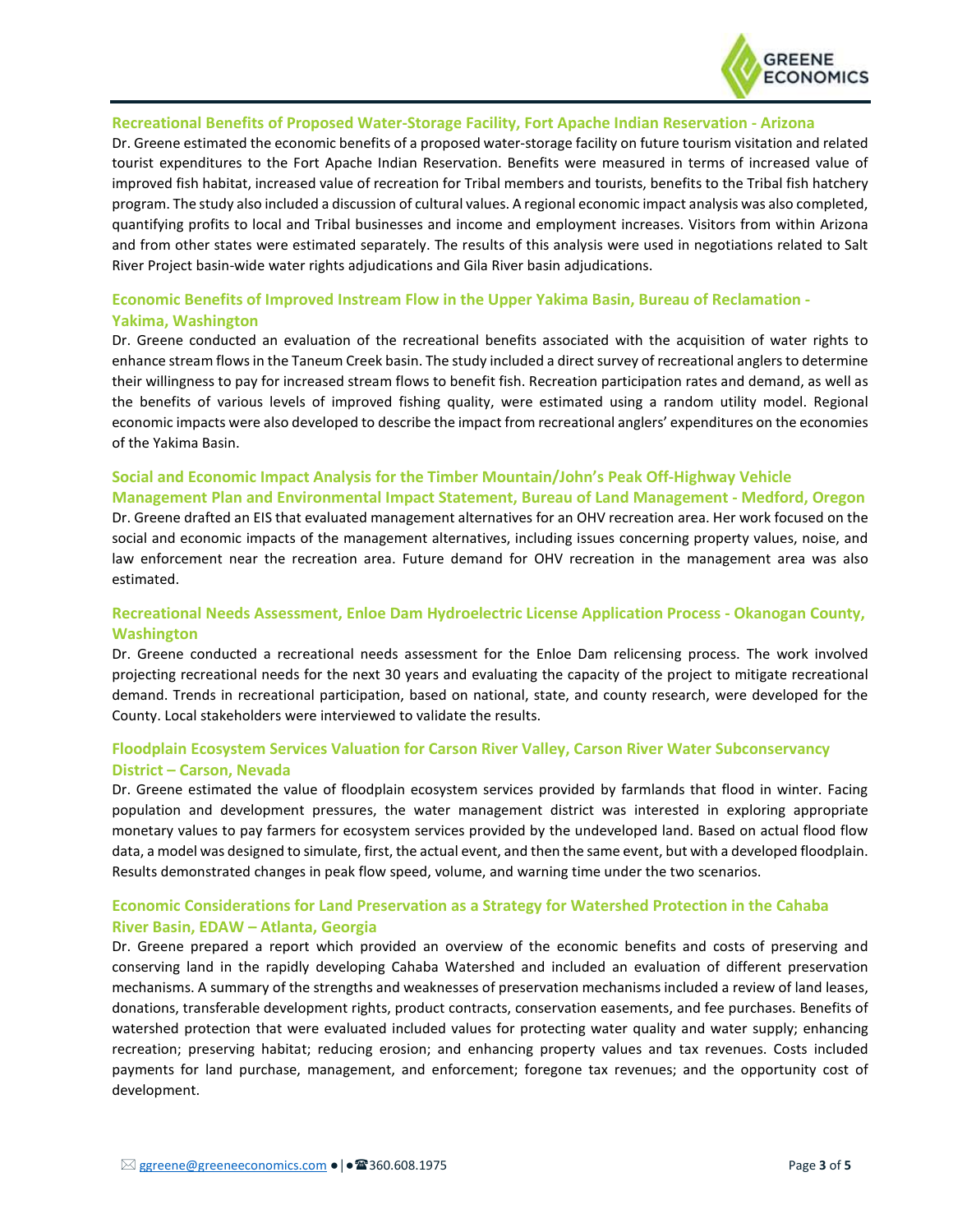

#### **Analysis of Benefits and Costs of Proposed Regulatory Changes in Offshore Oil and Gas Exploration in the Arctic, Oil and Gas Industry**

Dr. Greene analyzed the benefits and costs of offshore oil and gas exploration in the U.S. Arctic. Analysis included all benefits and costs covering royalties, income, fiscal impacts, regional economic impacts, and environmental benefits and costs. Detailed financial data were developed from public sources and from the client (under a nondisclosure agreement). Analysis was conducted prior to rulemaking on oil and gas operations in the arctic and covered risks of oil spills, safety, and health impacts. Results were presented to the White House Office of Management and Budget. Analysis was also presented in testimony to the U.S. Senate Energy Committee.

#### **Analysis of the Economic Impacts of Complying with Regulations Implementing Laws on Endangered Species, EDAW and California Department of Fish and Game – Sacramento, California**

Dr. Greene analyzed the impacts of regulations implementing California laws relating to threatened or endangered species. The laws modify conditions under which incidental or accidental take of species is penalized, as well as changing reporting requirements for individuals and other state agencies. Dr. Greene was responsible for analyzing the economic impacts of the new regulation on the development community as well as the natural environment.

#### **Conservation Tools: An Evaluation and Comparison of the Use of Certain Land Preservation Mechanisms, Washington State Recreation and Conservation Office – Washington**

Dr. Greene developed a spreadsheet-based tool for analyzing how different land conservation and preservation mechanisms affect the achievement of stated goals of the Recreation and Conservation Office. The report was part of a required element of State House Bill 1957 that required the office to explore the effect of different land preservation mechanisms on cost and the ability to respond to future ecological and economic changes and shocks. .

#### **Quarry Valuation Based on Water Storage Potential, Confidential Client – Indiana**

Dr. Greene's appraisal of a quarry in Indiana focused on three different capacities: water storage potential, any remaining mineral resources, and any other uses (e.g., as a landfill).

#### **Expert Witness on Conservation and Urban Water Demand – New York City, New York**

Dr. Greene provided expert witness support on the effects of conservation on urban water demand. Literature was reviewed and water demand forecasts were evaluated and reproduced.

#### **Evaluation of the Economic Impact of Designating Critical Habitat for the Cook Inlet Beluga Whale, National Marine Fisheries Service – Anchorage, Alaska**

Dr. Greene evaluated the economic impacts of designating critical habitat for the Cook Inlet beluga whale. She analyzed the potential benefits of critical habitat designation and the designation's potential impacts to subsistence and commercial fishing. The work was part of the Regulatory Impact Review Section 4(b)(2) Analysis/Initial Regulatory Flexibility Act Analysis for the designation.

#### **Ecosystem Services Analysis for Pesticide Reregistration, Dow Chemical – London, England**

Dr. Greene is currently working with Dow Chemical to explore the ecosystem service levels associated with a potential reregistration of the chemical chlorpyrifos, or dursban. The pesticide is used in Spain to control red scale in citrus production. Spain is the largest citrus exporter in the world, and the economic analysis explores the economic impacts in terms of jobs, regional impacts, and aesthetic value under a scenario in which chlorpyrifos is banned. The environmental effects considered in the assessment include impacts on water, greenhouse-gas levels, and habitat for over 25 species. Preliminary results suggest that, although environmental impacts may be minimal, economic impacts would be considerable.

## **Selected Papers and Presentations**

Remediation and water resource protection under changing climatic conditions. With D. Rowe, S. Warner, and K. Gimre. Environmental Technology & Innovation 8:291-298, 2017.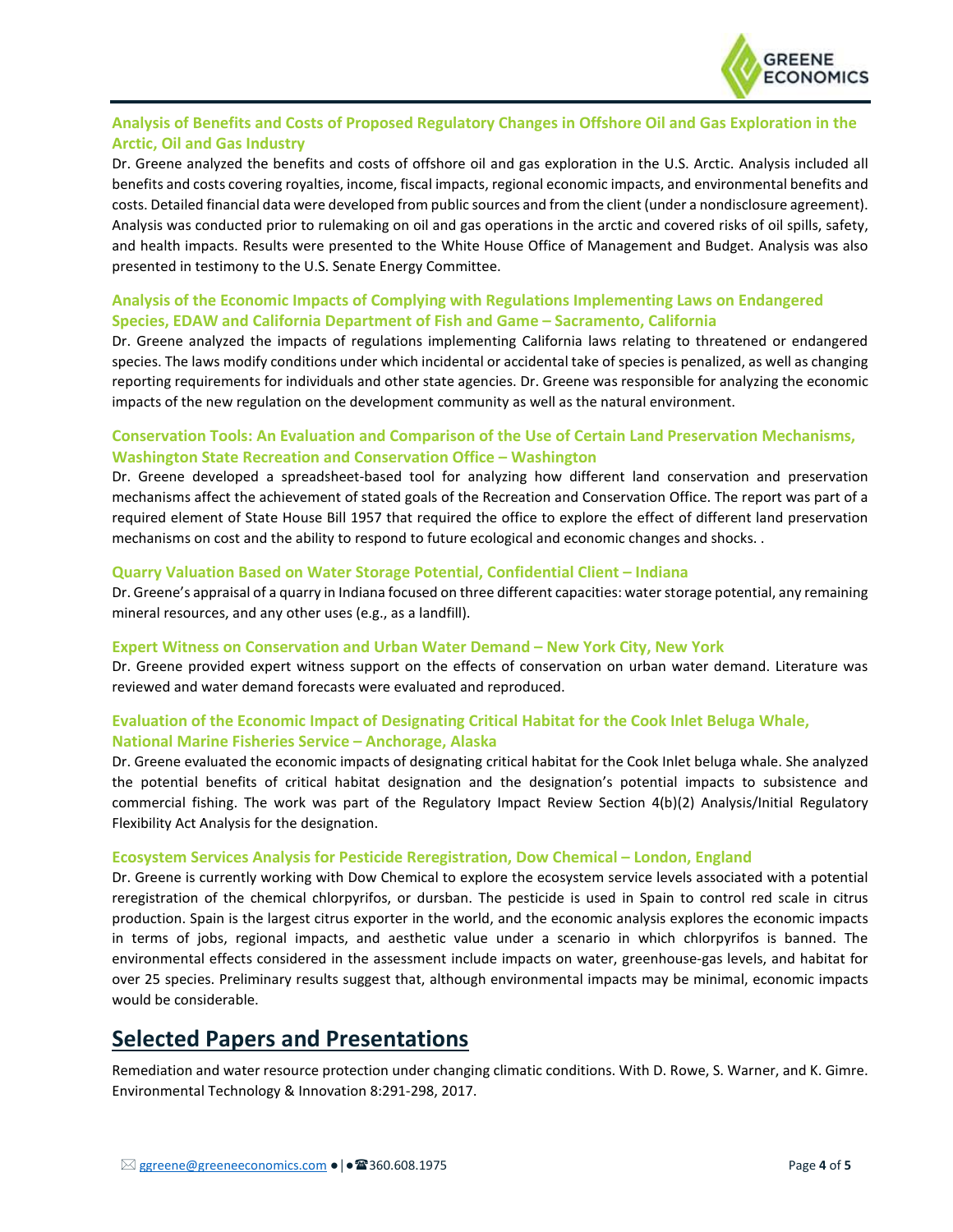

Panel Discussion: Integrated Planning for Coastal Restoration: A Net Ecosystem Services Approach. CNREP 2016, New Orleans, Louisiana, March 22, 2016.

Making Decisions about Climate Change Adaptation. San Diego Climate Action Plan Panel Discussion. Lambda Alpha International, San Diego, California, January 5, 2016.

Economic Analysis of Climate Change Adaptation in Ventura County, CA. With G. Reub, F. Kristanovich, R. Battalio, D. Revell, S. Newkirk, L. Verdone, and E. Vandebroek. CERF Annual Meeting, Coastal Inundation and Its Impacts in a Changing Climate, Session SCI 188B, Portland, Oregon, November 12, 2015.

Climate Change and Water Management: Fear of Uncertainty. Session 3: Economic Considerations. 2015 AWRA Washington State Conference—Water Management Strategies in the Face of Climate Change, Seattle, Washington, October 22, 2015.

Net Ecosystem Services Analysis as a Floodplain Restoration and Management Tool. With G. Reub and S. Mathies. Fish Passage 2015, Groningen, The Netherlands, June 22–24, 2015.

Economic Approaches to Using Ecosystem Services in Floodplain Management Decisions. With S. Burr. American Water Resources Association Annual Meeting, Portland, Oregon, November 7, 2013.

Measuring the Social and Economic Outputs from Ecosystem Services Provided by Shellfish Used in Restoration and Aquaculture. With G. Reub, J. Fisher, and W. Dewey. EcoSummit 2012, Columbus, Ohio, October 4, 2012.

An Ecosystem Services Framework in Practice: An Assessment of Fruit Production in Southern Europe. With G. Reub, S. Deacon, J. Nicolette, and S. Norman. 6th SETAC World Congress/SETAC Europe 22nd Annual Meeting, Berlin, Germany, May 20–24, 2012.

Optimal Ecosystem Services Provided through Shellfish Aquaculture: The Role of Property Rights. With J. Fisher, G. Reub, and W. Dewey. Coastal and Estuarine Research Federation 21st Biennial Conference, Societies, Estuaries, and Coasts: Adapting to Change, Daytona Beach, Florida, November 6–10, 2011.

Cultural Differences in Economic Values for Ecosystem Service Restoration. Society for Ecological Restoration 4th World Conference, Merida, Mexico, August 21–25, 2011.

Overview of Social and Economic Service Quantification, Evolution and Valuation of Ecosystem Services Workshop. ACES Conference, Phoenix, Arizona, December 6, 2010.

Understanding and Evaluating Watershed Assets as Part of a Water Stewardship Program. American Business Conferences Sustainable Agricultural Partnerships 2010, San Francisco, California, August 10, 2010.

Conservation Tools: An Evaluation and Comparison of Certain Land Preservation Mechanisms. With D. Greene, T. C. Richmond, and T. Greenwalt. Washington State Office of Recreation and Conservation, Dec. 23, 2009, available at: http://www.rco.wa.gov/documents/rco/ConservationTools.pdf

Socioeconomic Conditions in an Oil-Producing Region of Ecuador. With B. Wyse, S. Onisko, and S. Jenniges. 2009 ESRI International User Conference Map Gallery Exhibition, San Diego, California, July 2009.

Estimation of Recreation Anglers' Value of Reef Fish in the Gulf of Mexico. With C. B. Moss and E. Thunberg. Southern Agricultural Economics Association Annual Meetings, North Carolina, February 1996 (Abstract: Journal of Agricultural and Applied Economics, 28:1(1996):216).

The Demand for Recreational Fishing in Tampa Bay, Florida: A Random Utility Approach. With C. B. Moss and T. H. Spreen. Marine Resource Economics, 12:293-305, 1997.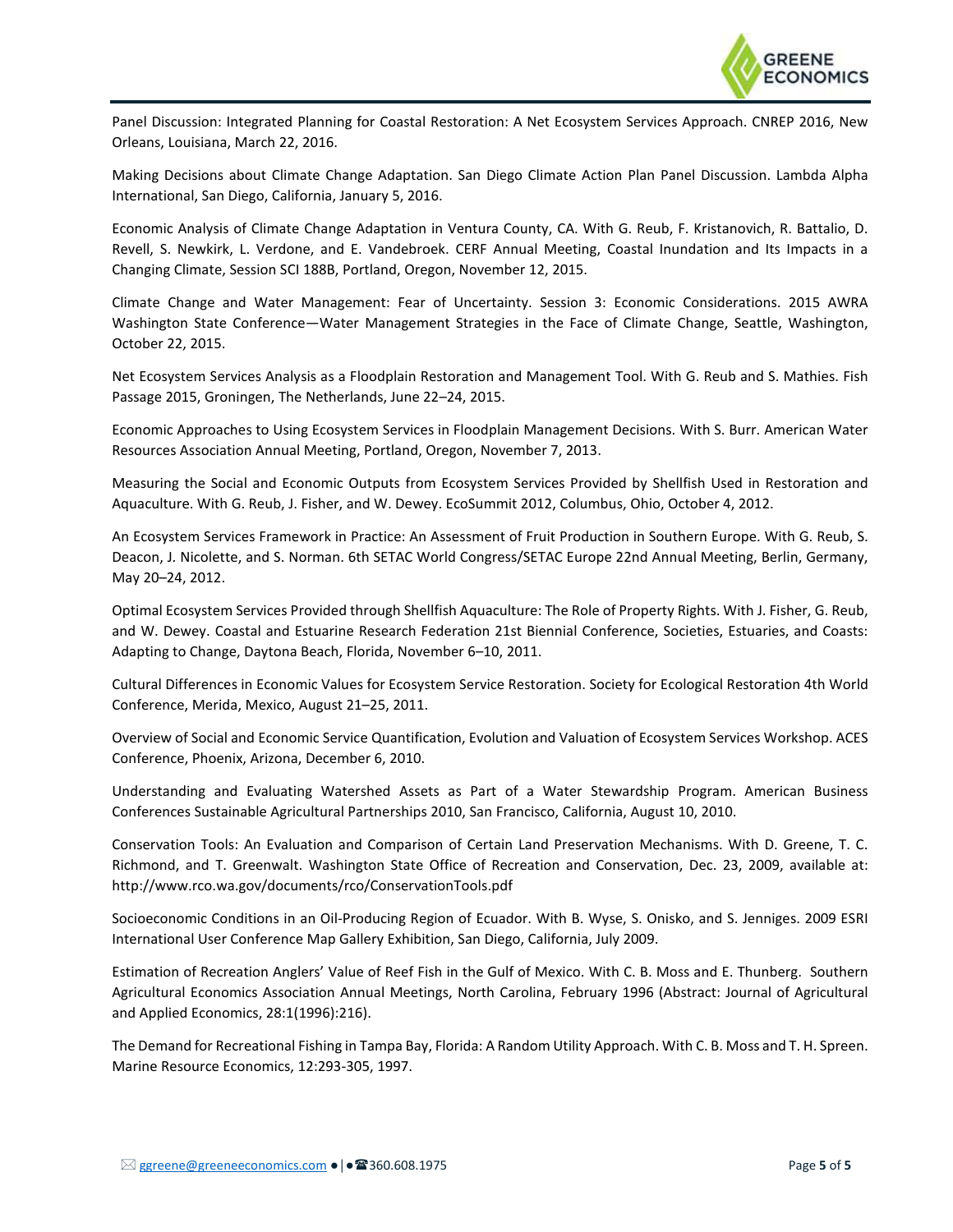

ENVIRONMENTAL RESEARCH **CONSULTING** 

**Dagmar Schmidt Etkin, PhD Curriculum Vitae**

## **Environmental Research Consulting, 41 Croft Lane, Cortlandt Manor, NY 10567-1160 USA Tel: +1 914 734 7511 Email: [etkin@environmental-research.com](mailto:etkin@environmental-research.com)**

Dr. Dagmar Schmidt Etkin has 47 years of experience in environmental analysis–14 years investigating issues and analyzing data related to population biology and ecological systems, and 33 years specializing in risk analysis (probability and consequences) related to energy production and transport. Since 1999, she has been president of Environmental Research Consulting (ERC). ERC's work focuses on providing regulatory agencies and industry with sound scientific data and perspectives for responsible environmental decision-making and risk assessment.

## **Education**

- **PhD Harvard University**, Organismic/Evolutionary Biology (ecology, statistics, modeling) 1982
- **MA Harvard University**, Biology 1980
- **BA University of Rochester**, Biology 1977

## **Professional Analytical Experience**

With an academic background in biology, ecology and population modeling, biostatistics, and general sciences (chemistry, physic, mathematics), Dr. Etkin moved into more applied fields of environmental science related primarily to energy production and transport issues. She has applied statistical analytical methods to a variety of environmental risk assessment studies, conducted fault-tree and other probability analyses, and developed mathematical models to evaluate vessel traffic and casualties and estimate spill costs, oil well blowout probabilities, frequency analyses of spills, offshore wind project impacts, and other topics to meet the needs of government regulators and industry. She has also provided expert witness support and testimony in oil spill-related cases.

## **Risk Analysis: General Oil Spill**

### **Hudson River Oil Spill Risk Assessment**

### *Scenic Hudson, Inc. (2017–2018)*

Comprehensive oil spill risk assessment of Hudson River, including probabilities of spills from vessels, crude-by-rail transport, pipeline, and facilities for current and potential future oil transport scenarios, as well as trajectory, fate, and effects modeling of worst-case discharge scenarios in the New York Harbor through Troy, New York, corridor. Assessment of spill response plans and preparedness. Developed and conducted workshops for federal and state response officials, stakeholders, and community groups.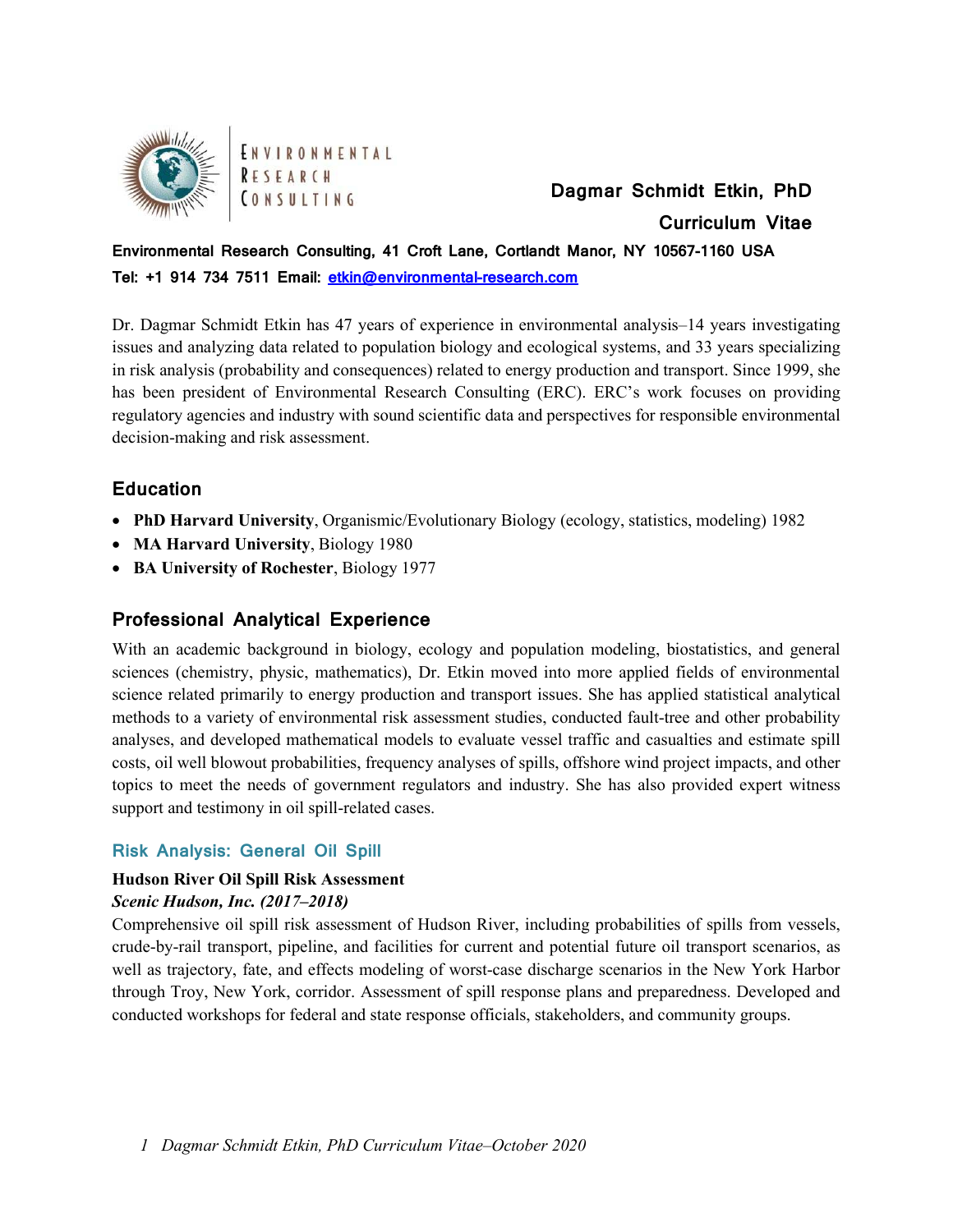#### **Alaska/Arctic Oil Spill Risk Analysis**

#### *National Oceanic and Atmospheric Administration (2012–2014)*

Analysis of future probabilities of spills and environmental and socioeconomic impacts associated with oil exploration, production, transportation, and storage activities in the Alaskan Arctic for the purpose of strategic planning for NOAA practitioners in spill response and damage assessment.

#### **Cook Inlet Maritime Risk Assessment**

*Cook Inlet Regional Citizens Advisory Council/Alaska Dept. Env. Cons./US Coast Guard (2011–2012)*  Risk analysis for spills and vessel casualties from 330 GT+ marine vessels in Cook Inlet, Alaska. Leading workshop on environmental consequences of spills in Cook Inlet.

### **Oil Spill Risk Analysis for BOEMRE for Offshore Environmental Cost Model (OECM)** *Bureau of Ocean Energy Management Regulation Enforcement (2010)*

Provided probability distribution functions of spill volumes for offshore production activities and alternative tanker oil imports for use in modeling of spill impacts in OECM.

#### **Oil Spill Risk Analysis for State Funding Mechanism**

#### *Washington Joint Legislative Audit and Review Committee (2008–2009)*

Analysis of oil spill risk (probability and consequences) from all sectors and geographic zones in Washington state waters based on current and future trends for both actual and projected worst-case discharge spillage.

#### **Risk Analysis for Industry Regulated by Washington for Spill Prevention/Preparedness** *Washington Department of Ecology (2008–2009)*

Analysis of spill risk (probability/consequences) from industry sectors regulated by Washington Department of Ecology Spills Program for prevention and preparedness based on current and future worstcase discharge scenarios.

### **Arctic Spill Risk Assessment**

### *ExxonMobil Upstream Research (2008–2009)*

Analysis of US and Canadian arctic spillage rates and spill risk studies for arctic spill risk assessment.

### **Oil Spill Risk Analysis Based on Oil Transport Mode**

### *Pipeline & Hazardous Material Safety Administration (2005–2006)*

Comparative risk analysis of oil spillage from pipelines, tank vessels, and tanker trucks for states of Washington, Oregon, California, Alaska, and Hawaii.

### **Risk Analysis: Offshore Exploration & Production**

## **Development of Response Information for Offshore Oil Spills in Area Contingency Plans**  *Bureau of Safety and Environmental Enforcement (2019–2023)*

Development of updates to Area Contingency Plans and Regional Contingency Plans to incorporate spill response measures for worst-case discharges related to offshore oil and gas operations in the Gulf of Mexico, California/Pacific, and Alaska.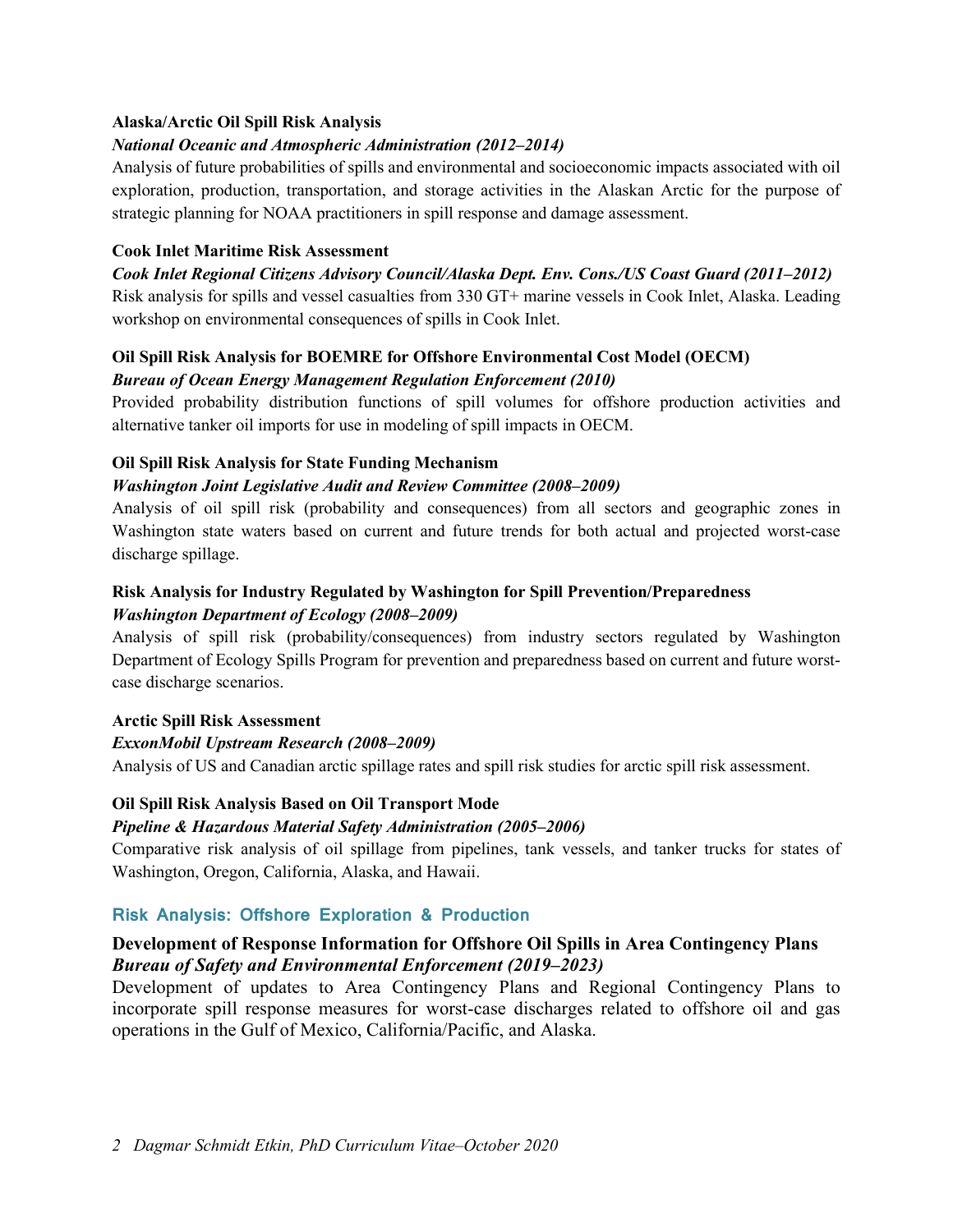## **Chemical Products Inventory in the Gulf of Mexico Related to Offshore Activities**

### *Bureau of Ocean Energy Management (2016–2017)*

Analysis of risks from chemical products used in offshore oil and gas exploration and production activities.

## **Offshore Worst-Case Discharge Analysis: Oil Spill Response Capabilities** *Bureau of Safety and Environmental Enforcement (2014–2016)*

Analysis of worst-case blowout scenarios for Gulf of Mexico, US Pacific, and US Arctic offshore exploration and production–probabilities, benchmarking, and spill response/mitigation (intervention) capabilities for development of response capability regulations for offshore industry.

## **Spill Risk Analyses for Environmental Impact Assessment of Canadian Offshore E & P** *Equinor/ExxonMobil/Suncor/Chevron/BHP (2016–present)*

Analysis of spill risk (probability of blowouts and spills with volumes) as part of overall risk analysis for environmental impact assessment for offshore Newfoundland wells.

## **Analysis of Probabilities of Arctic Well Blowouts and Intervention Methods** *Shell Oil (2014)*

Development of fault tree analysis to determine likelihood of exploratory well blowouts and durations based on various intervention methods.

### **Analysis of Potential Blowouts and Spills from Offshore Wells and Activities** *Shell Canada Limited (2013–2014)*

Analysis of exploratory well blowouts and mobile offshore drilling unit spill scenarios with respect to relative probability of occurrence and probability distribution of spill volumes, flow rates, and duration for environmental assessment of proposed exploratory drilling project. Analysis of other oil inputs and natural seeps in relation to potential spillage from wells.

## **Analysis of Probability of Discharge Scenarios from Potentially Leaking Oil Well**

### *US Coast Guard/Bureau of Safety and Environmental Enforcement/Taylor Energy (2013–present)*

Analysis of potential discharge scenarios and probabilities of incidents from abandoned oil wells associated with platform toppled during Hurricane Ivan (2004).

## **Analysis of Spill Scenarios from Proposed Oil & Gas Development in the Canadian Beaufort Sea** *World Wildlife Federation Canada (2013)*

Analysis of spill scenarios and probabilities, including worst-case discharge well blowouts for proposed oil and gas development in the Canadian Beaufort Sea for incorporation into trajectory, fate, and effects modeling of hypothetical spill impacts.

## **Analysis of Spill Scenarios from Proposed Oil & Gas Development in Greenland/Arctic Canada** *World Wildlife Federation Canada (2015–2016)*

Analysis of spill scenarios and probabilities, including worst-case discharge well blowouts for proposed oil and gas development off western Greenland and in the Baffin Sea of Arctic Canada for incorporation into trajectory, fate, and effects modeling of hypothetical spill impacts.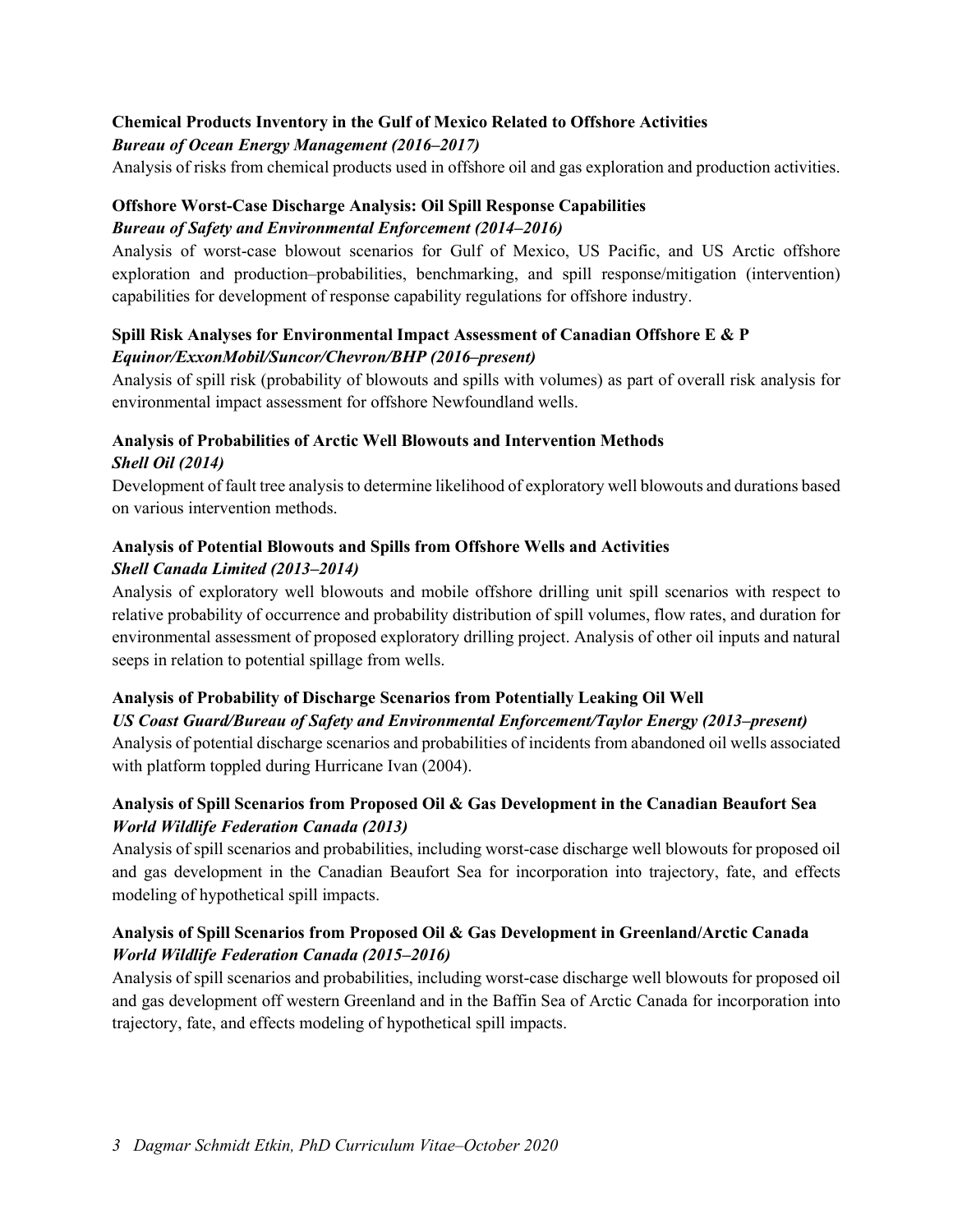### **Risk Analysis: Offshore Ports**

#### **Oil Spill Risk (Probability) Assessment for Proposed Offshore Gulf of Mexico Port** *EXP Energy/Blue Marlin Offshore Port LLC (2020)*

Analysis of the probabilities of oil spills from the proposed Blue Marlin Offshore Port (BMOP) Project, including onshore and offshore pipelines, platforms, and single-point mooring systems.

### **Comparative Oil Spill Risk Assessment for Proposed Texas Offshore Port System**  *US Coast Guard (2009)*

Analysis of oil spill risk and vessel collision/allision study for environmental impact assessment for proposed Texas Offshore Port System (including associated pipelines).

### **Risk Analysis: Rail Oil Transport**

#### **Rail Oil Transportation Safety**

#### *Washington Dept. of Ecology/Utilities and Transportation Commission (2018–2019)*

Analysis of rail transportation safety for oil and other hazardous cargoes based on recent technological developments, industry initiatives, and regulatory measures with specific applications to Washington State.

## **Rail and Pipeline Spill Probability and Volume Analysis for Oil Spill Response for Inland Areas ExxonMobil Upstream Research Company (2016–2017)**

Analysis of crude-by-rail spill probability and volumes for planning for inland oil spill response operations.

## **Environmental Impact Statement: Shell Eastgate Crude-by-Rail Unloading Facility**  *Skagit County/Washington Department of Ecology (2015–2017)*

Analysis of risk (probability and consequences) of crude-by-rail traffic through Skagit County to facility, including analysis of spill scenarios, geographic analysis of spill locations, and potential impacts of spills, fires, and explosions.

### **Risk Analysis of Crude Oil Rail Transport Related to Facility Environmental Impact Statement** *Washington State Energy Facility Site Evaluation Council (2014–2017)*

Analysis of risk for oil spillage and fire/explosion for Bakken and other crude oil transport by rail through Washington State to proposed facility in Columbia River.

#### **Rail Oil Transport Risk**

#### *Washington Dept. of Ecology (2014–2015)*

Analysis of risks of oil transport by rail in Washington inland areas for evaluation of state-wide policies and risk mitigation.

#### **Risk Analysis: Pipelines**

## **Enbridge Line 5/Wisconsin–Bad River Reservation Oil Spill Probability Analysis**  *Enbridge Energy (2021–present)*

Conducting independent oil spill probability analysis for pipeline running through Bad River Reservation.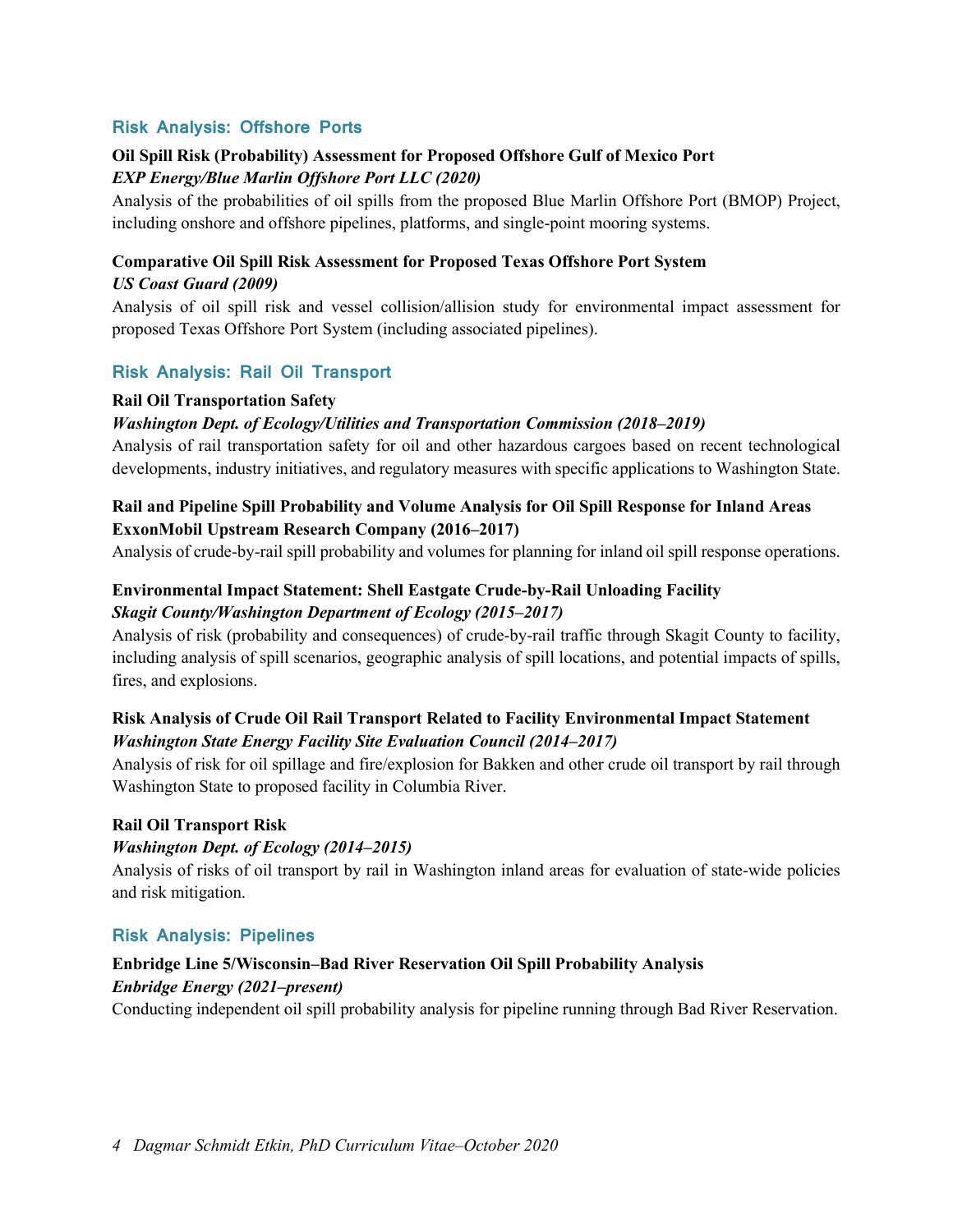### **Dakota Access Pipe Line Environmental Impact Assessment**

## *Energy Transfer (2021–present)*

Conducting independent probability analyses of pipeline spill scenarios for Dakota Access Pipe Line. Reviewing previously-conducted probability assessment reports.

## **Enbridge Line 3 Pipeline Environmental Impact Statement**

## *Minnesota Department of Commerce/Dept. of Natural Resources (2017–2019)*

Review of oil spill impact modeling and analysis in draft environmental impact statement (EIS) and preparation of final EIS for major pipeline project. Expert witness testimony at state hearings.

## **Rail and Pipeline Spill Probability and Volume Analysis for Oil Spill Response for Inland Areas** *ExxonMobil Upstream Research Company (2016–2017)*

Analysis of inland pipeline spill probability and volumes for planning for inland oil spill response operations.

#### **Risk of Crude/Bitumen Pipeline Spills in the US: Analyses of Historical Data**  *American Petroleum Institute (2013)*

Analysis of rates of crude (including diluted bitumen) pipeline spillage in the US from 1968–2012.

## **Canadian-US Pipeline Risk Analysis Project**

### *Pipeline Research Council International, Inc. (2010–2011)*

Develop oil spill cost and impact model for use in risk analysis project for Canadian-US pipeline systems.

## **Risk Analysis: Vessel Traffic/Ports**

## **US Coast Guard Hudson River Ports & Waterways Safety Assessment Workshop Participation**  *US Coast Guard Sector New York (2017)*

Invited participation in Hudson River Ports and Waterways Safety Assessment (PAWSA) Workshop in Albany, New York, to evaluate safety and environmental issues related to Hudson River usage by commercial, public, and recreational vessels.

### **Hudson River Ports and Waterways Safety Assessment Technical Assistance** *Scenic Hudson, Inc. (2017)*

Technical expert assistance for the Hudson River Ports and Waterways Safety Assessment (PAWSA) to evaluate vessel traffic issues, including the proposal for anchorages, and the development of risk mitigation measures.

## **Salish Sea Workshop: Trans-Boundary Vessel Oil Spill Risk Assessment and Management** *Washington Dept. of Ecology/Puget Sound Partnership (2015)*

Development and facilitation of workshop of US and Canadian regulatory agencies, US and Canadian Coast Guards, First Nations, Tribal Nations, maritime industry, pilot associations, maritime exchanges, and environmental advocacy organizations to analyze risk of vessel-related oil spills and to develop risk reduction measures.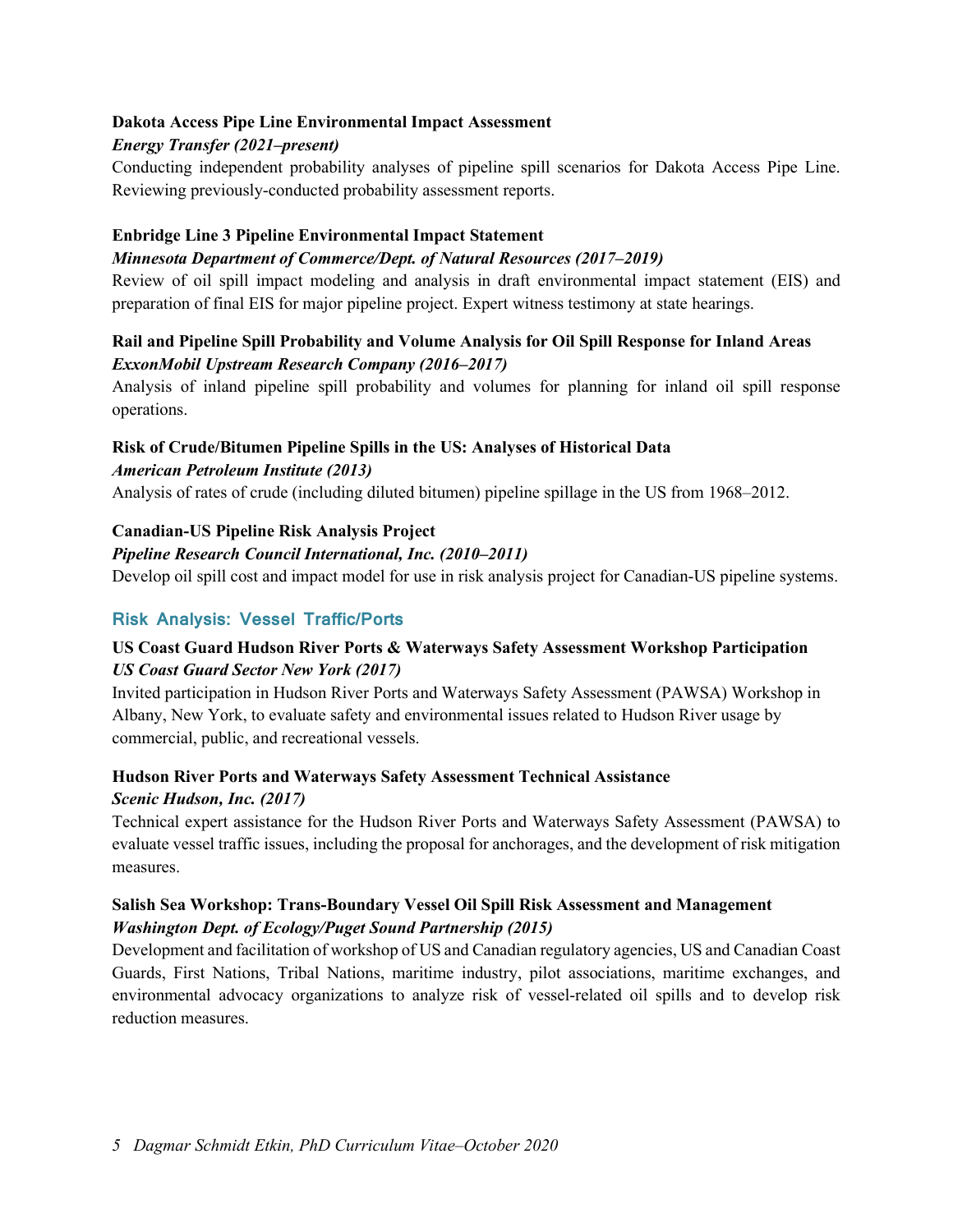### **Risk Analysis of Crude Oil Vessel Transport for Facility Environmental Impact Statement** *Washington State Energy Facility Site Evaluation Council (2014–2017)*

Analysis of risk for oil spillage and accidents for Bakken and other crude oil transport by vessel through in Columbia River for proposed facility.

## **Quantitative Risk Assessment for Roberts Bank Terminal 2 Project (Vancouver)** *Hemmera/Port of Metro Vancouver* **(2013–2014)**

Analysis of the probability and nature of vessel-related casualty and spill incidents for proposed container ship terminal expansion; analysis of oil and chemical impacts of spill scenarios.

## **Vessel Traffic and Risk Assessment Study for Environmental Impact of Refinery**

## *US Army Corps of Engineers/Washington Dept. of Ecology (2012–2014)*

Risk analysis of vessel accident probability statistics, characterization of likely casualties, and characterization of casualty consequences for existing BP Cherry Point refinery as part of environmental impact assessment of addition of second dock.

## **Gateway Pacific Terminal Vessel Traffic and Risk Assessment Study** *Washington Department of Ecology (2011–2014)*

Analysis of vessel accident probability statistics, characterization of likely casualties, and characterization of casualty consequences for proposed bulk carrier terminal with dry cargo commodities in Puget Sound.

## **Spill Analysis Cherry Point Refinery North Dock Environmental Impact Statement** *US Army Corps of Engineers (2006–2014)*

Environmental impact study of vessel traffic and potential oil spills related to BP Cherry Point Refinery in Washington.

## **Study of Tug Escorts in Puget Sound**

## *Washington Dept. of Ecology (2004)*

Analysis of socioeconomic and environmental benefits of use of tug escorts for oil tankers in Puget Sound, as part of engineering study to evaluate application of tug escort rules to different oil tanker types.

## **Spill Risk Assessment/Response, Socioeconomic/Environmental Damage Analysis**  *US Army Corps of Engineers, San Francisco (2001–2003)*

Oil spill/vessel accident risk analysis for the US ACE project of rock removal in San Francisco Bay. Teamed with Applied Science Associates in estimating response and socioeconomic damage costs associated with hypothetical oil spill scenarios as modeled by ASA's SIMAP oil spill trajectory and natural resource damage modeling program.

## **Risk Analysis: Maritime Shipping**

## **High-Consequence Risk Management of Global Tanker Trade** *SeaRiver Maritime (2019)*

Development of an oil spill cost and consequences model for incorporation into a global marine shipping operations high-consequence risk management model; incorporation of high-consequence vessel casualty analysis into risk management model.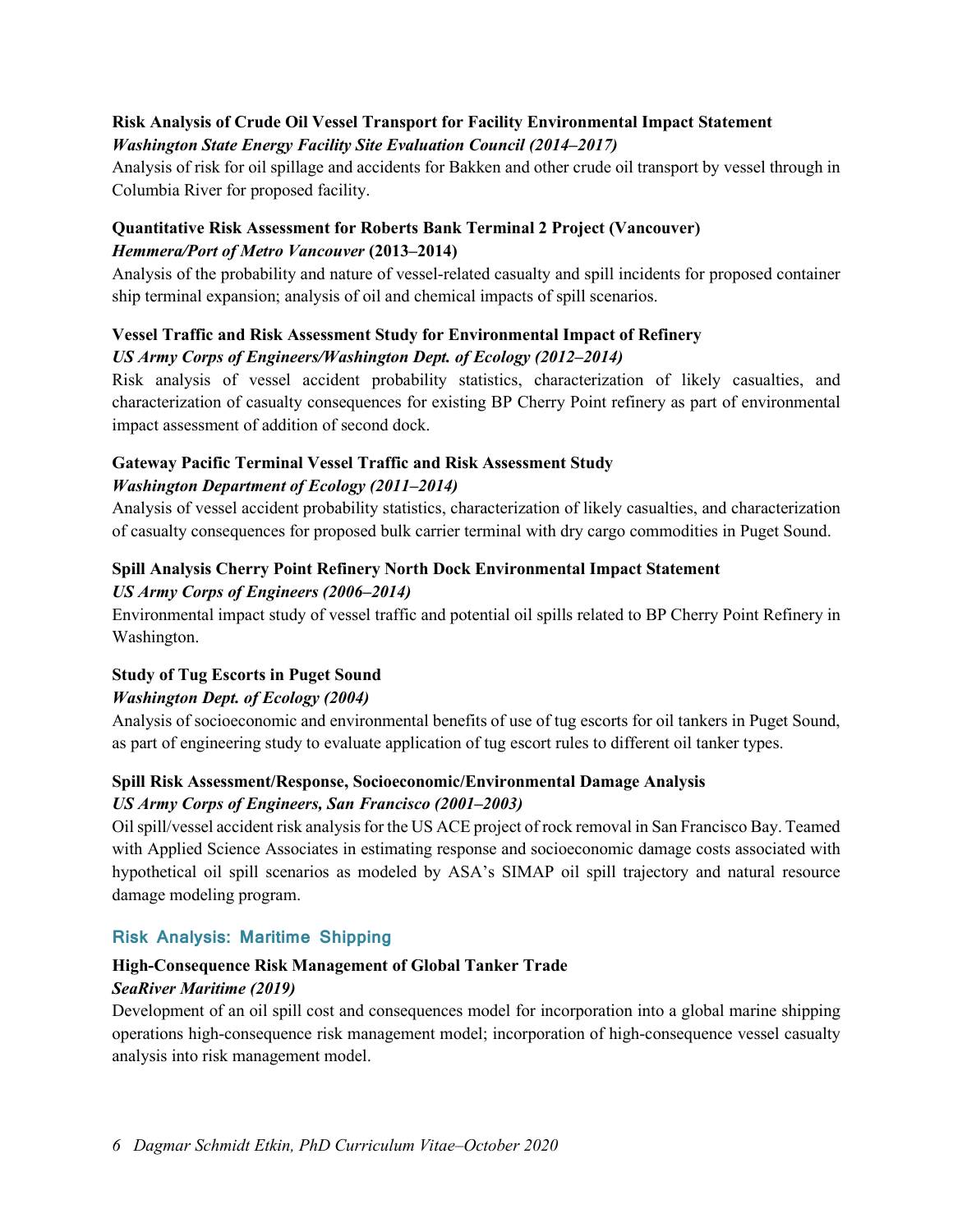### **Update of Environmental and Economic Benefits of Marine Transport of Hazardous Substances** *US Coast Guard/Department of Homeland Security (2010–2017)*

Analysis of frequency and volumes of spills of hazardous substances (chemicals) during marine transport and facility storage and transfer operations.

## **Marine Oil Transport Risk**

## *Washington Dept. of Ecology (2014–2015)*

Analysis of risks of oil transport in Washington marine and estuarine waters for evaluation of state-wide policies and risk mitigation.

## **Risk Modeling for Maritime Transportation of Petroleum and Chemicals (RAMMS)** *British Petroleum Shipping, UK (2007–present)*

Development and continuing maintenance of model to determine marine transportation risk for petroleum/chemicals from databases of casualty incidents and modeling of oil and chemical spill costs.

## **Analysis of Washington Vessel Spillage/Casualty Rates Relative to Other States, US**  *Washington Dept. of Ecology (2001)*

Analysis of oil spillage and vessel casualties in Washington compared to US as whole and three other key coastal states in to assess impact of state spill prevention regulations

## **Environmental Impacts of Dry Cargo Discharges into the Great Lakes**

### *US Coast Guard Strategic Planning and Analysis (2001–2003)*

Analysis of environmental impacts of dry bulk cargo discharges from commercial cargo carriers in Great Lakes to identify and quantify impacts of cargo residue discharges into affected areas, assess current program's effectiveness, and make recommendations for regulatory action.

## **Risk Analysis: Offshore Wind Energy**

## **Environmental Sensitivity and Associated Risk with Offshore Floating Wind Technologies** *Bureau of Ocean Energy Management (2016–2017)*

Analysis of spill scenarios from potential offshore floating wind technologies on Pacific West Coast and Hawaii, including vessel collision/allision modeling, to update BOEM's Relative Environmental Sensitivity Assessment (RESA) model.

## **Environmental Risks, Fate, and Effects of Chemicals Associated with Wind Turbines** *Bureau of Safety and Environmental Enforcement (2012–2013)*

Analysis of the probabilities of leakages of chemicals and oils from wind turbines, impacts of spills, and likely spill scenarios.

## **Oil Spill Probability Analysis for the Cape Wind Energy Project in Nantucket Sound** *Cape Wind Associates (2006)*

Probability analysis for oil spills associated with the presence of offshore Cape Wind Energy Project with regard to earthquakes, vessel accidents, tsunamis, hurricanes, and storms, as requested by Minerals Management Service.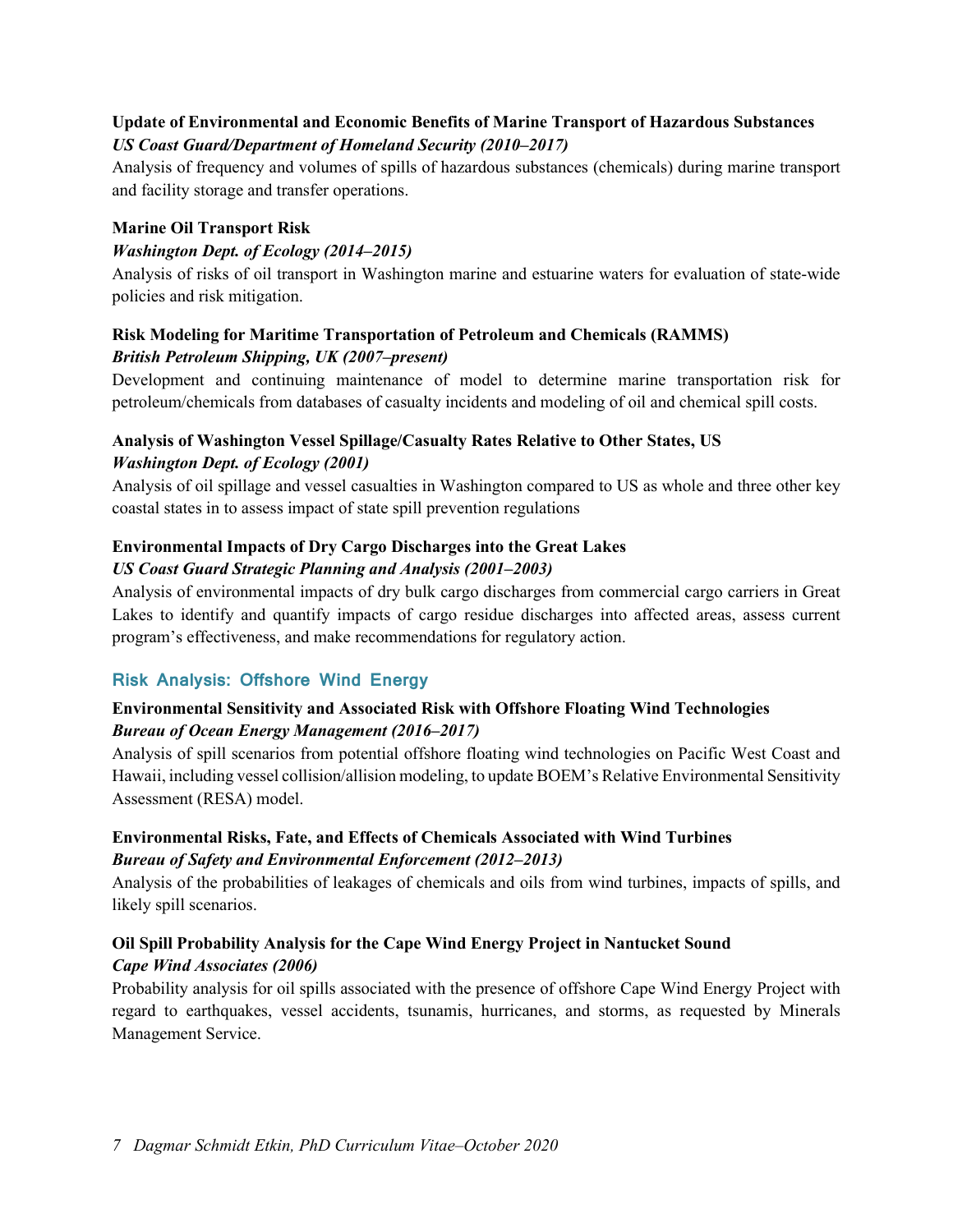## **Vessel Collision/Allision Analysis for the Cape Wind Energy Project in Nantucket Sound** *Cape Wind Associates (2006–2008)*

Probability analysis for vessel collisions and allisions, and associated oil spills associated with the presence of the offshore Cape Wind Energy Project.

## **Oil Spill Ecological Impact Analysis**

#### **Oil Spill Consequence and Impact Risk Model Development** *ExxonMobil Upstream Research (2011–2012)*

Review of over 1,200 research studies and spill case with analysis of environmental and socioeconomic impacts of oil spills and development of a spill risk model.

### **Arctic Spill Damage Assessment Initiative**

### *NOAA Office of Restoration & Response (2009)*

Review of studies and data on arctic spill risks for recommendations for damage assessment and restoration planning in Alaska and the Arctic.

## **Review of Studies on Interactions between Spilled Oil and Shorelines** *Minerals Management Service (2006–2007)*

Literature review of previous studies on oil-shoreline interactions and analysis of data on shoreline oil impact to develop algorithms for modeling of shoreline oiling.

#### **Analysis of Methods to Determine and Classify Oil Persistence**

#### *US EPA, Oil Program (2003)*

Analysis of different methodologies for determining persistence in oil as applied by USCG, international authorities, non-US governments, and industry.

## **Oil Spill Cost Analysis**

## **Analysis of US Oil Spill Cost Trends Relative to Oil Industry Spillage (1968–2018)**  *ExxonMobil Upstream Research (2019–2020)*

Analysis of oil industry spill rates in comparison to oil industry costs for response and natural resource damage assessments (NRDA).

## **Analysis of High-Consequence Spills for Risk Management of Global Tanker Trade**  *SeaRiver Maritime (2019)*

Development of an oil spill cost and consequences model for incorporation into a global marine shipping operations high-consequence risk management model; incorporation of high-consequence vessel casualty analysis into risk management model.

### **Oil Spill Cost Model for California**

### *California Dept. Fish & Wildlife Office of Spill Prevention &Response (2018–2019)*

Development of oil spill cost model for application in determining required levels of financial responsibility for operators in California.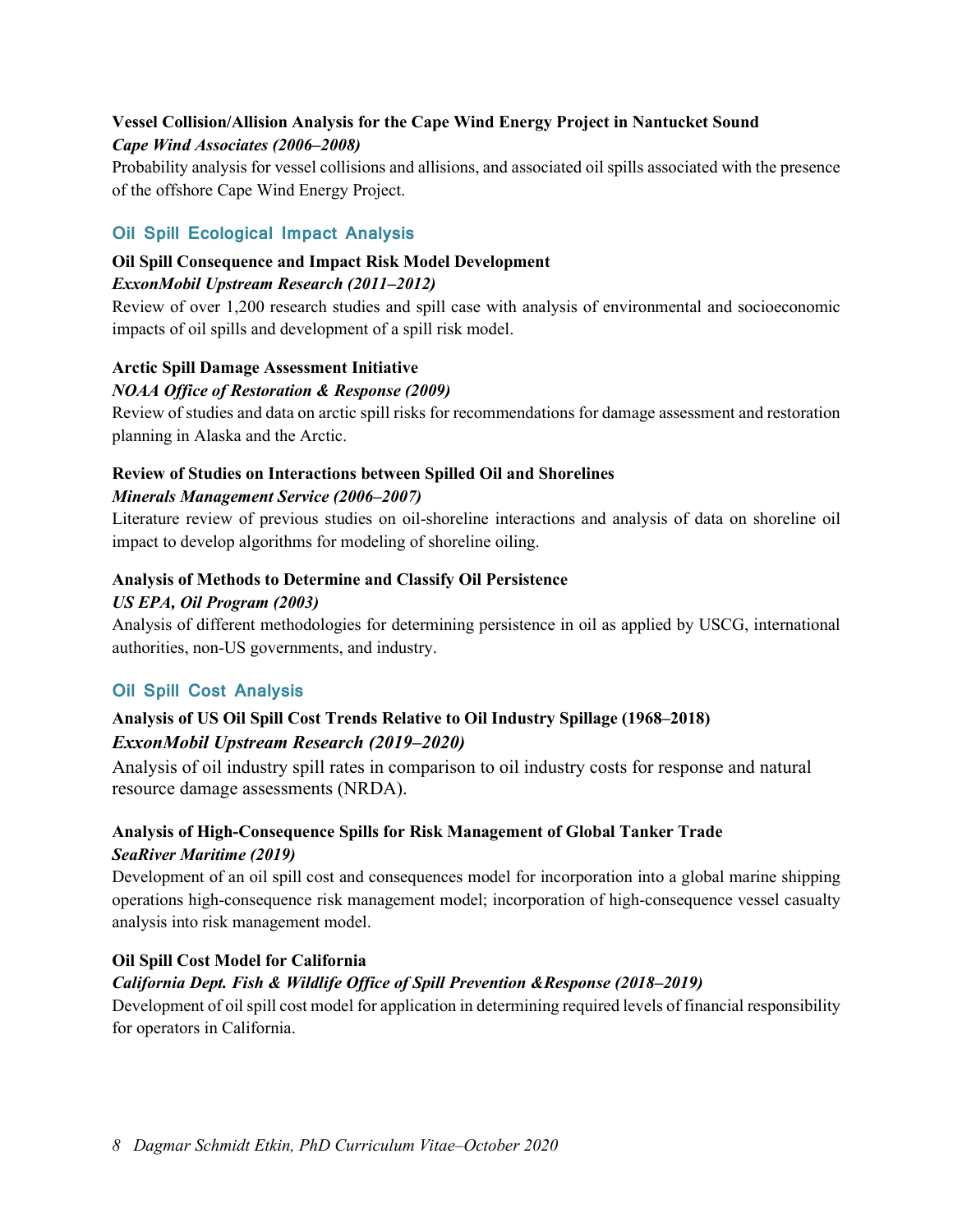## **Model for Oil Spill Cost Risk Associated with Offshore Operations**

## *Woodside Energy, Australia (2018)*

Development of oil spill cost risk model for offshore operations in Australia and other locations worldwide. Model includes response costs, damage costs, and fines/penalties.

## **Estimation of Oil Spill Costs for Floating Production, Storage, and Offloading Vessels**  *Mitsubishi Tanker (2017)*

Analysis of potential response costs and natural resource damages for worst-case discharge scenarios from FPSOs; analysis of probability of accidents and spills.

## **Estimation of Oil Spill Impacts and Costs from Potentially Leaking Oil Well**

## *US Coast Guard Sector New Orleans/Taylor Energy (2013–present)*

Analysis of potential response costs and natural resource damages for worst-case discharge scenarios from plugged and abandoned oil wells associated with platform toppled during Hurricane Ivan (2004) for the purposes of providing an estimate of costs for development of a consent decree with responsible party.

## **Analysis of Potential Marine Oil Spill Costs for Enbridge Northern Gateway Project** *Enbridge Northern Gateway Pipelines (2010–2011)*

Determine potential costs associated with oil spills that might occur in marine waters as part of the operations associated with the operation of tankers.

## **Cost Analysis for Vessel-Sourced Oil Spills**

## *US Government Accountability Office (2006–2007)*

Analysis of the costs of response and damages for vessel spills in the US to determine appropriateness of existing spill liability limits.

## **Development of Oil Spill Cost Model for Global Shipping Operations**

## *BP Shipping, UK (2007–present)*

Development of algorithms and model design for oil spill cost model for application to global tanker and tank barge shipping operations. Continuous updating and maintenance.

## **Development of Model to Estimate Costs and Damages from Oil Spills**

## *US EPA Oil Program (2002–2007)*

Development of basic model (Basic Oil Spill Cost Estimation Model) to estimate costs (response, natural resource, socioeconomic) by oil type, spill volume, and location factors.

## **Oil Spill Response Cost Modeling for National Defense Reserve Fleet**

### *US Maritime Administration (2001–2002)*

Oil spill response cost modeling for hypothetical oil spill scenarios related to the dismantling of the National Defense Reserve Fleet in the James River, Virginia.

## **Response Cost Estimation Modeling for USCG Evaluation of Tanker Designs**

## *National Academy of Sciences/Transportation/Marine Boards (1999–2000)*

Development of methodology for USCG to estimate cost of mechanical recovery/shoreline cleanup for various oil spill scenarios; model used in evaluating cost consequences of spills of various sizes from alternative tanker designs.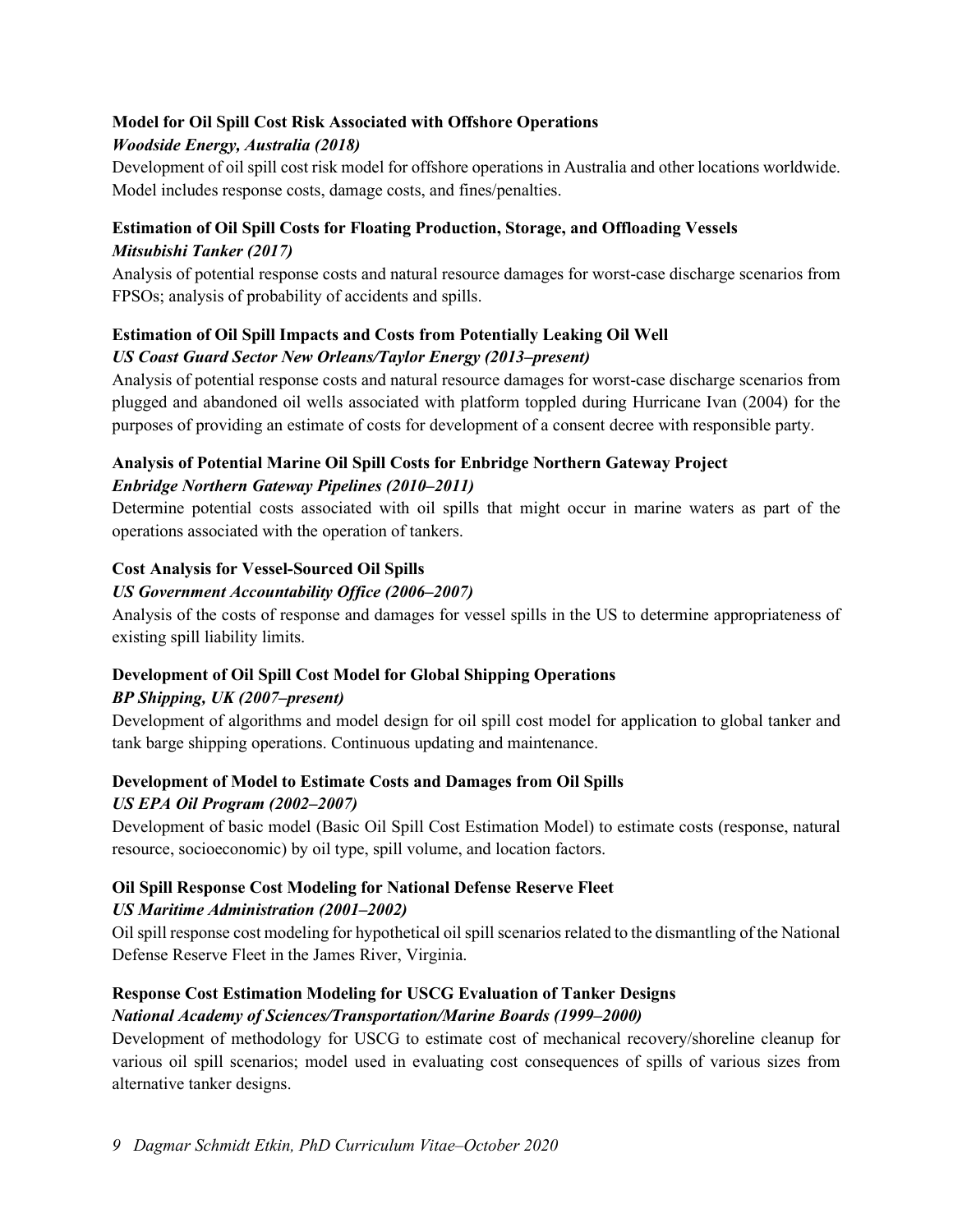## **Spill Response Analysis**

## **Development of Response Information for Offshore Oil Spills in Area Contingency Plans** *Bureau of Safety and Environmental Enforcement (2019–2021)*

Updating of existing oil and gas infrastructure in US Outer Continental Shelf (OCS); development of worstcase discharge (WCD) scenarios; analysis and evaluation of mechanical containment and recovery, dispersant, and in situ burning capabilities; modeling of WCD scenarios; and development of best response strategies and concepts of operations under different conditions.

#### **Development of Inland Environmental Effective Recovery System Potential Calculator**  *US Coast Guard Research & Development Center (2018–2020)*

Design of the model concept and development of algorithms for an Effective Recovery System Potential (ERSP) calculator for application to inland environments.

## **Analysis of Mechanical Recovery Effectiveness for Offshore Spills**

#### *ExxonMobil Upstream Research (2019–2020)*

Analysis of the factors that affect effectiveness of mechanical recovery operations in open-water, offshore spills and estimation of potential range of recovery values.

#### **Analysis of Decontamination Processes**

#### *ExxonMobil Emergency Preparedness and Response (2017–present)*

Analysis of oil spill decontamination processes with respect to costs, cost-effectiveness, injuries and health impacts for responders, and waste stream minimization.

## **Long-Term Shoreline Monitoring/Cleanup Program after Macondo MC252 Spill** *Grand Isle, Jefferson Parish, Louisiana (2012–2015)*

Analysis of shoreline and nearshore impacts from Macondo MC252 spill and advisory services for the development of a long-term monitoring and residual oil cleanup program for Grand Isle.

### **Development of Macondo MC252 Spill Long-Term Shoreline Monitoring Program**  *Plaquemines Parish, Louisiana (2012–2015)*

Analysis of shoreline and nearshore impacts from Macondo MC252 spill and advisory services for the development of a long-term monitoring program for Plaquemines Parish.

## **Technical Support Macondo MC252 Spill: Impact Study/Protective Strategy**  *Mobile County Commission (Alabama) (2010)*

Provide technical support to the County Commission on issues related to spill response, protective strategies, environmental and socioeconomic impact analyses, modeling of spill responses

## **Technical Support Macondo MC252 Spill: Protective Strategy/Response Evaluation**  *Louisiana Office Coastal Protection and Restoration (2010)*

Provide technical support by evaluating spill response and protective measure proposals; modeling of protective booming strategies for sensitive marsh areas of Louisiana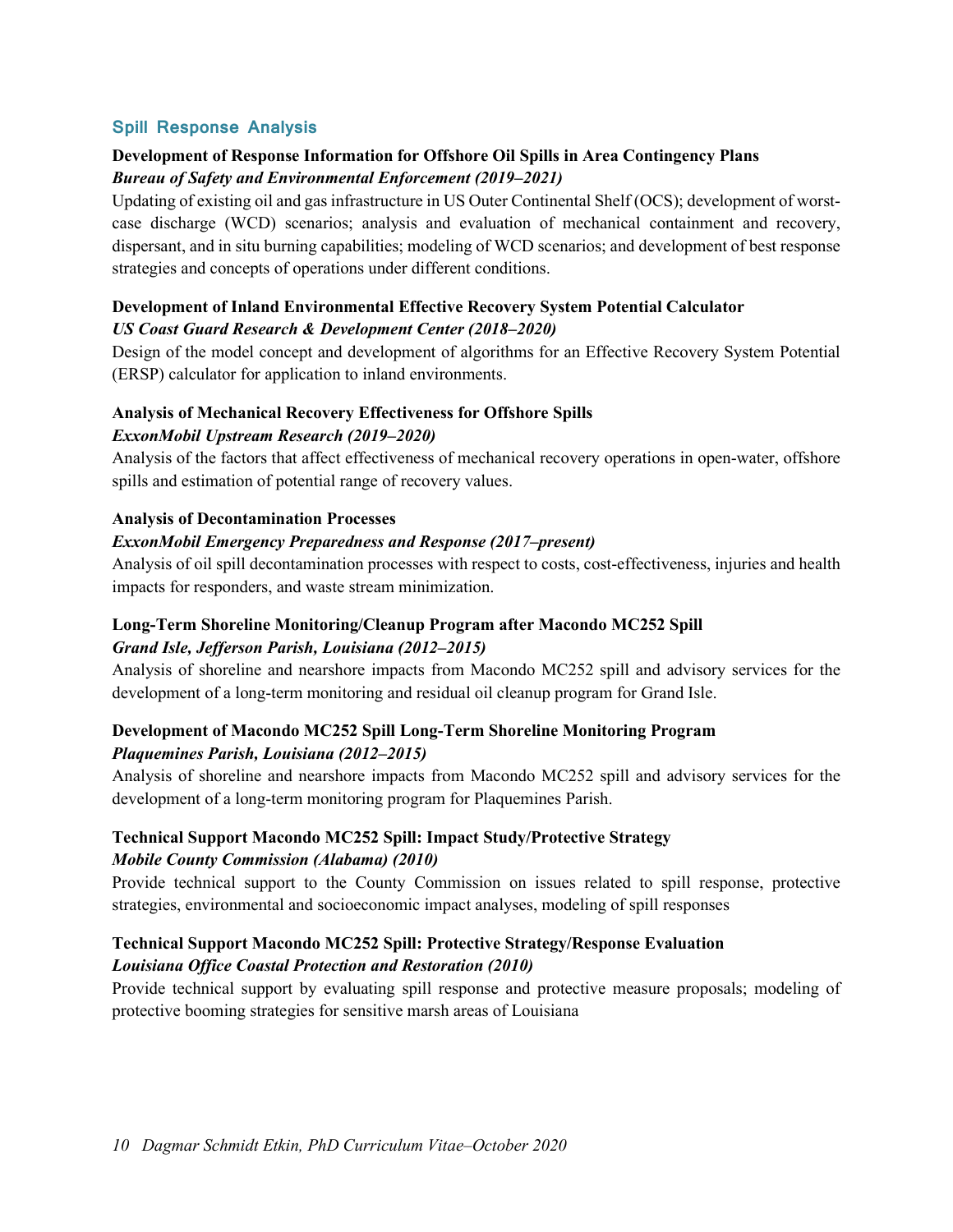## **Hydrodynamics/Current Analysis: Washington Oil Transfer Regulation Effectiveness** *Washington Dept. of Ecology (2003–2006)*

Hydrodynamics and currents analysis in Puget Sound/Columbia River for pre-booming measures for oil transfers.

## **Cost-Benefit Analysis of Shoreline Booming Options–Modeling Impacts and Costs** *California Fish/Game, Oil Spill Prevention & Response (2007–2009)*

Application of previously-developed models and data to evaluate quantitatively the benefits of various response strategies for representative spills and impacted resources in terms of impact reductions and cost implications.

### **Oil Spill Response Vessel Capabilities in State of Washington** *Washington Dept. of Ecology (2005)*

Analysis of impacts of oil spills in Washington waters to determine types of incidents for which vessel of opportunity skimming systems and other uses of vessels could augment spill response.

## **Laser Fluorosensor Heavy Oil Detection Cost-Benefit Analysis**

## *US Coast Guard Research & Development Center (2005–2006)*

Cost-benefit analysis laser fluorosensor technology for improving spill response; development of database of oil spills that may have provided opportunities for employing fluorosensor technology; modeling of environmental impacts and response costs for spills.

## **Cost-Benefit Analysis of USCG Oil Spill Research & Development Program**

## *US Coast Guard Research & Development Center (2002)*

Cost-benefit analysis of improvements in spill response technology to determine response, socioeconomic, and environmental cost reductions by alternative response technologies and improvements in mechanical recovery.

## **Oil Spill Response Modeling Tool Development**

## **Development of Initial Oil Spill Response Tool for Emergency Responders (ADIOS3)** *National Oceanic and Atmospheric Administration (2011–2013)*

Develop algorithms for ADIOS3 (response tool to aid Incident Command in response decisions during drills or actual events) to incorporate socioeconomic and environmental impacts evaluation of resource risk in quasi-quantitative manner based on experience with past spills and state-of-the-art research on impacts of spilled oil and spill response measures, and response mitigation effectiveness.

## **Oil Spill Modeling Working Group Study–Modeling of Spill Response**

## *UNH/NOAA Coastal Response Research Center (2008–2011)*

Evaluation of state-of-the art in spill modeling with emphasis on spill response modeling for conceptual development of the next generation of oil spill models.

## **Development of Oil Spill Response Cost-Effectiveness Analytical Tool**

## *NOAA/UNH Cooperative Inst. Coastal/Estuarine Environmental Tech. (2002–2004)*

Two-year grant to develop decision-making tools for determining cost-effectiveness of various oil spill cleanup response options in order to better facilitate short- and long-term environmental recovery of oilimpacted areas.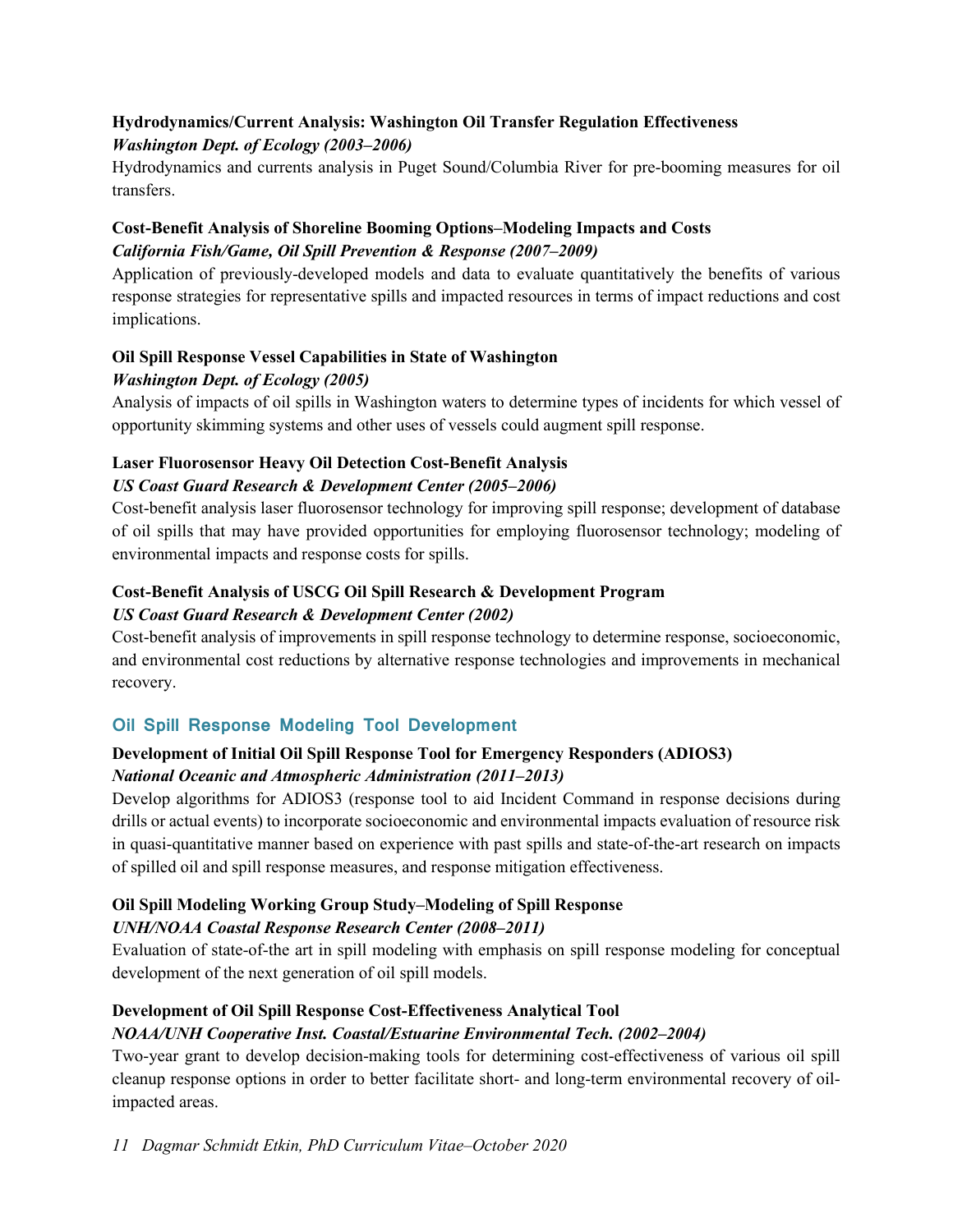## **Oil Spill Policy Analysis**

## **Oil Spill Response, Socioeconomic, Environmental Cost-Benefit Analysis for Washington**  *Washington Dept. of Ecology (2003–2006)*

Cost-benefit analysis of proposed spill response preparedness regulations, development of survey of response contractors and plan-holders to determine regulatory compliance cost; detailed modeling of response, socioeconomic, and environmental costs for comparison of response methods

#### **Washington State Oil Transfer Rule Benefit Analysis**

#### *Washington Dept. of Ecology (2003–2006)*

Analysis of potential benefits of proposed oil transfer rule for spill prevention/mitigation.

## **Analysis of Discharge Scenarios for Washington Contingency Planning Standards** *Washington Dept. of Ecology (2001)*

Analysis of potential spills; development of oil spill scenario probability distribution functions to determine most likely/worst-case discharges for contingency planning.

## **Cost-Benefit Analysis of US EPA Oil Program**

### *US EPA Oil Program (2002–2007)*

Analysis of US EPA Oil Program benefits of spill prevention and increasing spill response effectiveness; examination of costs/benefits to society from oil spills/prevention regulations

#### **Regulatory Analyses for Economic and Environmental Impact for US Coast Guard** *US Coast Guard Standards Evaluation and Analysis (2005)*

Development of database of vessel-based hazardous materials spills and discharges and analyzing risks and impacts of these incidents as part of regulatory analysis.

## **Oil Spill Prevention, Preparedness, Response Program Broad Risk Assessment**

### *US Coast Guard Office of Response (2002)*

Risk analysis services and review of projects for the USCG Oil Spill Prevention, Preparedness, and Response Program Broad Risk Assessment Project aimed at providing information for strategic planning for the next decade.

### **Oil Spill Trend Analysis**

### **Analysis of Trends for 50 Years of Oil Spill Data**

#### *ExxonMobil Qatar Ltd. (2021–2022)*

Statistical analysis of 50 years of oil spill data from the US and around the world to determine long-term trends in spill frequency, volume, and rates for different types of spill sources.

#### **US Oil Spill Trend Analysis–Updated through 2012**

### *American Petroleum Institute (2013–2014)*

Analysis of 45 years of oil spill data to determine relative trends in all sectors of oil industry (exploration and production, transport, storage, refining), and oil consumption sectors (manufacturing, consumers).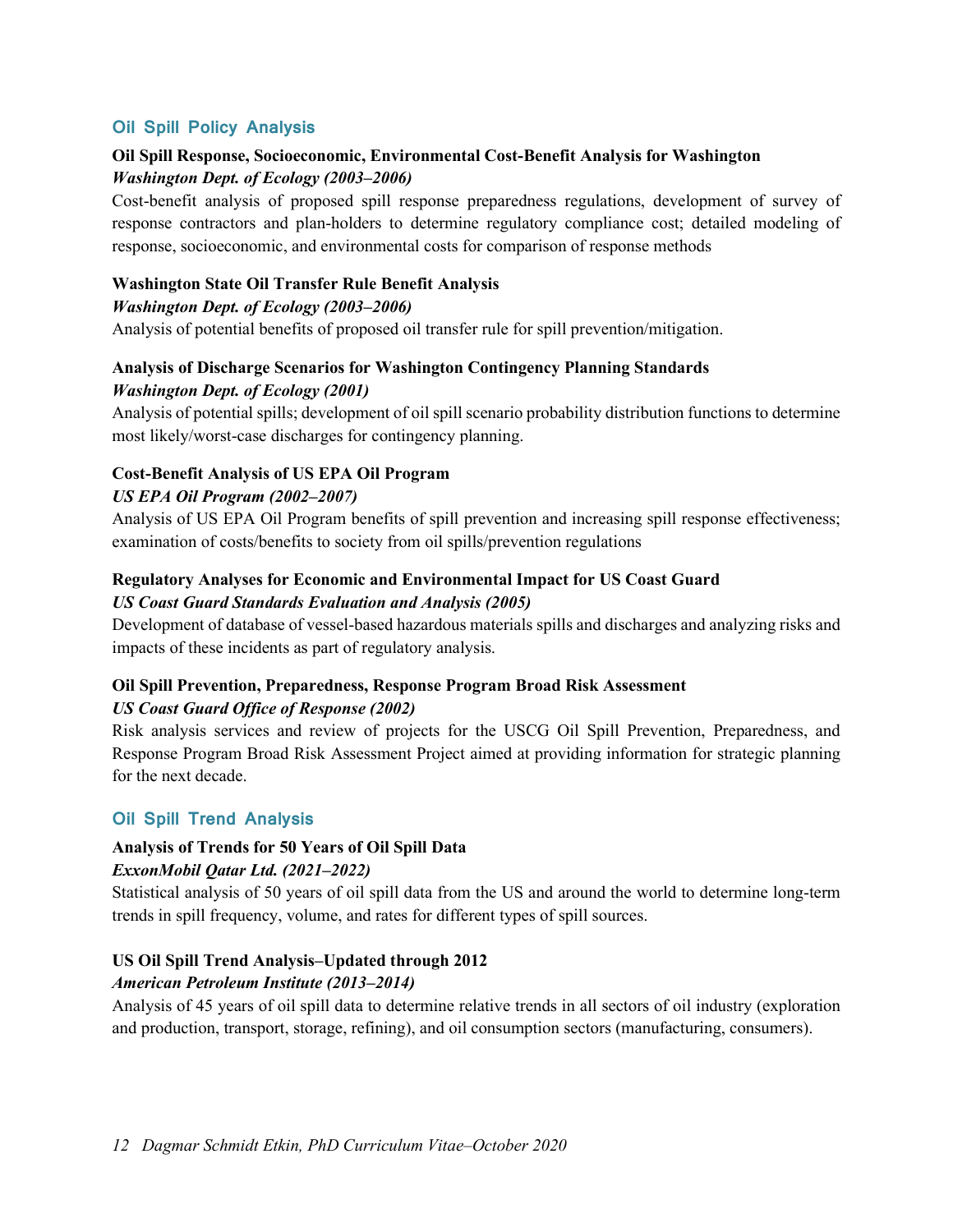### **Analysis of US Oil Spill Rates**

#### *American Petroleum Institute (2011)*

Update to previous statistical analyses on oil spill rates to include years through 2010.

#### **US Oil Spill Trend Analysis**

#### *American Petroleum Institute (2008–2009)*

Analysis of 40 years of oil spill data to determine relative trends in all sectors of oil industry (exploration and production, transport, storage, refining), and oil consumption sectors (manufacturing, consumers).

#### **Development of Oil Spill Databases for US EPA Oil Program**

#### *US EPA Oil Program (2002–2007)*

Development of comprehensive database of oil spill incidents from facilities regulated by EPA through its Spill Preparedness, Control, and Countermeasures (SPCC) Program and other inland spill sources.

#### **Development of International Tanker Oil Spill Database**

#### *Minerals Management Service (2000–2002)*

Analysis of international data relevant to tanker oil spills for use of Minerals Management Service in their studies to compare oil transport spill rates.

### **Vessel Operational Spillage Analysis**

## **Ports Best Practices for Lubricant Accidental /Operational Discharge Prevention** *Castrol Marine Ltd. (2009–2010)*

Survey and analysis of best practices for reducing, preventing, and mitigating lubricant oil spillage and operational leakage from vessels in worldwide ports.

## **Analysis of In-Port Accidental Vessel Lubricant Spillages/Operational Discharges**  *Castrol Marine Ltd. (2008–2010)*

Estimate of lube oil spillage and operational leakage from vessels in 4,708 worldwide ports; analysis of potential environmental and cost benefits of use of biodegradable lubricants.

### **Polychlorinated Biphenyl (PCB) Pollution**

#### **NRDA Issues and Recommendations Related to PCB Discharges into Hudson River**

#### *Scenic Hudson, Inc. (2018–present)*

Review of Natural Resource Damage Assessment (NRDA) cases and technical literature on PCB contamination and damage assessment approaches to develop recommendations related to the historical polychlorinated biphenyl (PCB) discharges by General Electric into the Hudson River.

### **Environmental Salvage**

#### **Environmental and Response Assessment for Congo Salvage Project**

#### *Private Client (2013)*

Analysis of potential environmental and socioeconomic impacts and response considerations for wreck oil removal and salvage operation for wreck (Tug Nana Tide) in coastal waters off Dem. Rep. Congo.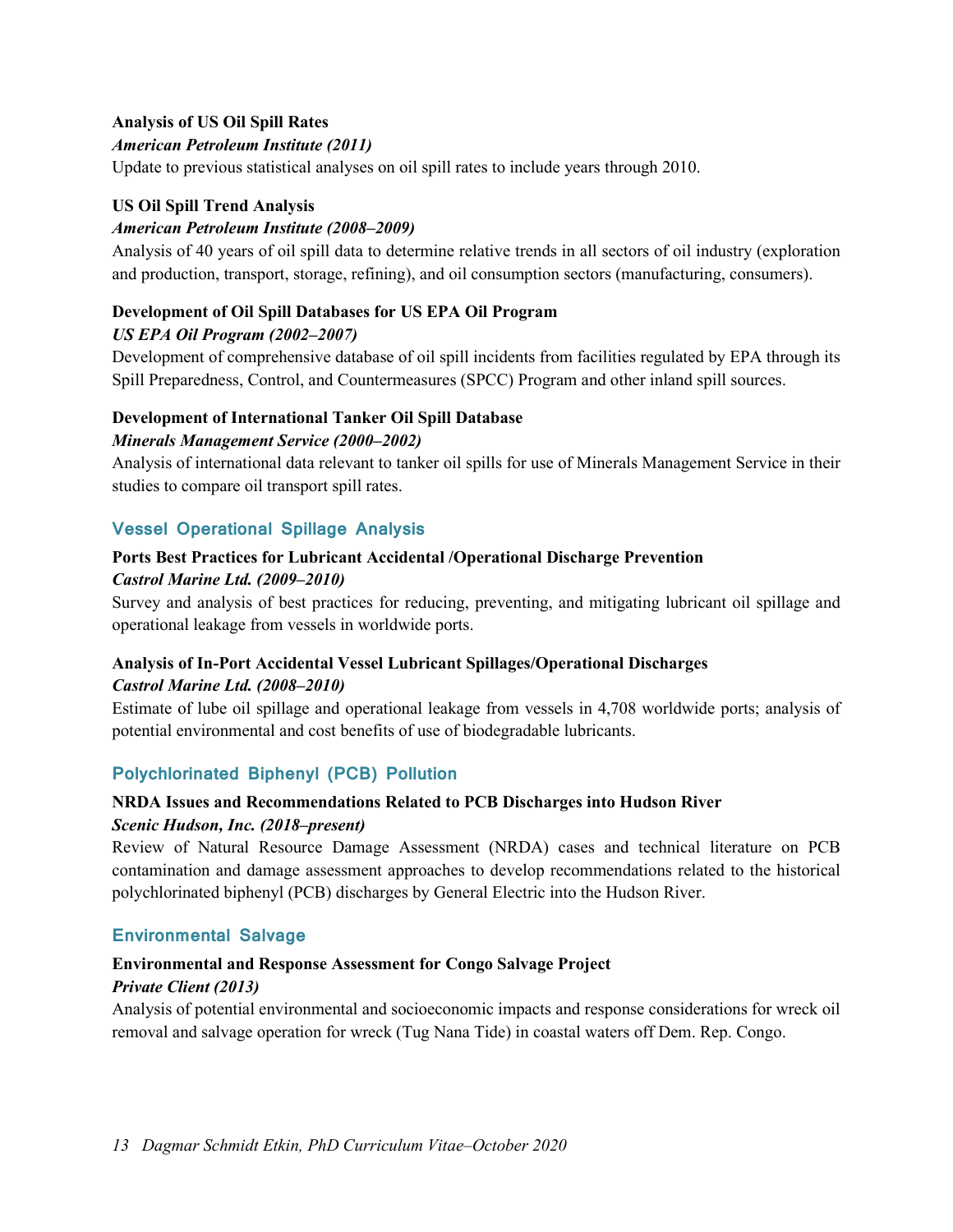## **Environmental and Response Assessment for British Columbia, Canada Project**

## *Private Client (2013)*

Analysis of potential environmental and socioeconomic impacts and response considerations for wreck oil removal and salvage operation for wreck (USAT Brig. Gen. M.C. Zalinski) in British Columbia fjord.

## **Analysis of Costs and Impacts for Leaking Vessel Wreck**

## *Fisheries and Oceans Canada (2013)*

Evaluation of potential environmental and socioeconomic damages and response costs for spillage from wreck (USAT Brig. Gen. M.C. Zalinski) in British Columbia fjord.

## **Wreck Oil Removal Project: Risk Assessment/Prioritization of US Undersea Threats (RULET)** *National Oceanic and Atmospheric Administration (2010–2013)*

Development of comprehensive environmental risk criteria to assess the large number of wrecks in US waters, application of the risk criteria to prioritize wrecks for oil removal operations, and work with the USCG to develop a protocol for developing work plans for removal operations.

## **Analysis of Oil Spill Risk from Potentially Polluting Shipwrecks**

## *US Coast Guard, American Petroleum Institute (2004–2005)*

Development of international database of potentially polluting shipwrecks and analyzed risks and impacts of oil spillage from these wrecks, as well as worked on team to evaluate costs and benefits of salvage.

## **Marine Impacts of Oil from Shipping/Offshore Exploration & Production**

## **Oil in the Sea IV: Inputs, Fates, and Effects**

## *National Academies of Science, Engineering & Medicine (2020–2022)*

Appointed committee member for committee tasked with provide an update of the previous report's (*Oil in the Sea III: Inputs, Fates, and Effects*, 2003) inventory of the sources, composition, and quantity of hydrocarbon inputs to the marine environment and assessment of the state of the science on the fate and effects of fossil fuel hydrocarbons in the marine environment.

#### **Pollution in the Open Oceans: A Review of Assessments and Related Studies** *UN/International Maritime Organization (2007–2008)*

Participation in Joint Group of Experts on the Scientific Aspects of Marine Protection (GESAMP) review of studies related to open ocean pollution and environmental impact, including all shipping, offshore oil exploration & production, shipwrecks, vessel noise issues.

## **Oil in the Sea III: Inputs, Fates, and Effects**

## *National Research Council Ocean Studies Board (1999–2001)*

Development and analysis of several databases of North American and international oil spills and analysis of spillage from all sectors geographically to develop estimate of spillage rates on regional basis.

## **Estimation of Oil Input into Marine Environment (GESAMP)**

## *International Maritime Organization/UNEP (1997–2006)*

Joint Group of Experts on the Scientific Aspects of Marine Protection (GESAMP) analysis of historical oil spill data to estimate oil entering marine environment; development of extrapolation model to estimate smaller spill input; analysis of spillage rates in relation to transport/oil production; comparison to previous estimates; regional/international analysis to determine impacts of spill prevention conventions.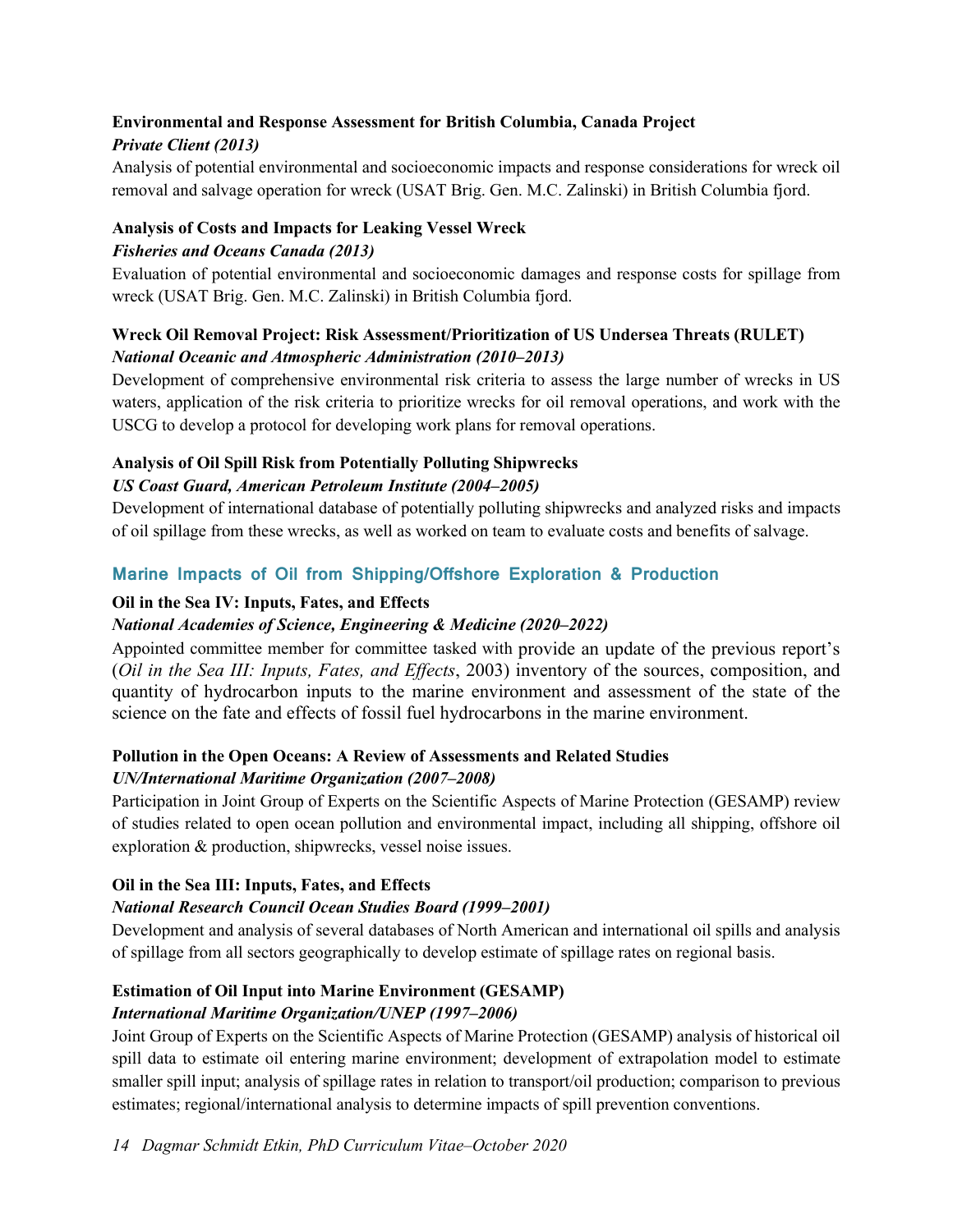### **Port State Control Analysis**

### **Port State Control/ Vessel Security Target Matrix Effectiveness Evaluation Method** *US Coast Guard Office of Compliance (2003)*

Develop statistical methodology for USCG to determine effectiveness of Port State Control- and Port Vessel Security Target Matrix in profiling vessels that may be safety and/or security risks, and make recommendations on weighting of factors in Port State Control- and Port Vessel Security Target Matrices.

#### **Expert Witness Testimony/Litigation Support**

### **Enbridge Line 3 Pipeline Environmental Impact Statement Testimony (Minnesota)** *Minnesota Department of Commerce/Dept. of Natural Resources (2017)*

Dr. Etkin reviewed the oil spill impact modeling and pipeline spill probability analysis in the draft and final environmental impact statements (EIS) and provided testimony for evidentiary hearings.

## **Analysis of Spill Response Costs for Inland Pipeline Spill (Michigan)** *Reed Smith LLP/Enbridge Pipeline (2016)*

Dr. Etkin analyzed response operation costs for inland oil pipeline spill to assess the appropriateness and reasonableness of costs and response actions relative to specific circumstances of the 2010 Enbridge Pipeline spill in Kalamazoo, Michigan.

## **Analysis of Spill Response Costs for Inland Pipeline Spill (Utah)** *Holland & Hart LLP/Chevron Pipe Line (2016)*

Dr. Etkin analyzed response operation costs for inland oil pipeline spill to assess the appropriateness and reasonableness of costs and response actions relative to specific circumstances of the spill.

## **Reasonableness of Spill Response Costs for Minor Vessel Spill (California)** *McKasson & Klein LLP/Norbulk Shipping (2015–2016)*

Dr. Etkin analyzed response operation costs for a minor vessel spill to assess the appropriateness and reasonableness of costs and response actions relative to specific circumstances of the spill.

## **Analysis of Probability of Well Releases and Potential Costs and Damages (Louisiana)**  *Taylor Energy and Associated Counsel (2013–present)*

Dr. Etkin analyzed the likelihood of various hypothetical well release and blowout scenarios and evaluated the potential environmental impacts, natural resource damages, and cleanup costs to assist with a settlement case. This case is still in process.

#### **Oil Spills from Non-Tank Vessels: Threats, Risks, and Vulnerabilities**

## *US Senate Committee on Commerce, Science, and Transportation Subcommittee on Oceans, Atmosphere, Fisheries, and Coast Guard (2007)*

Dr. Etkin testified as an expert witness on oil spill issues at the request of Senator Daniel K. Inouye (Chairman of the US Senate Committee on Commerce, Science, and Transportation Subcommittee on Oceans, Atmosphere, Fisheries, and Coast Guard). The hearing occurred in response to the Cosco Busan oil spill in San Francisco Bay.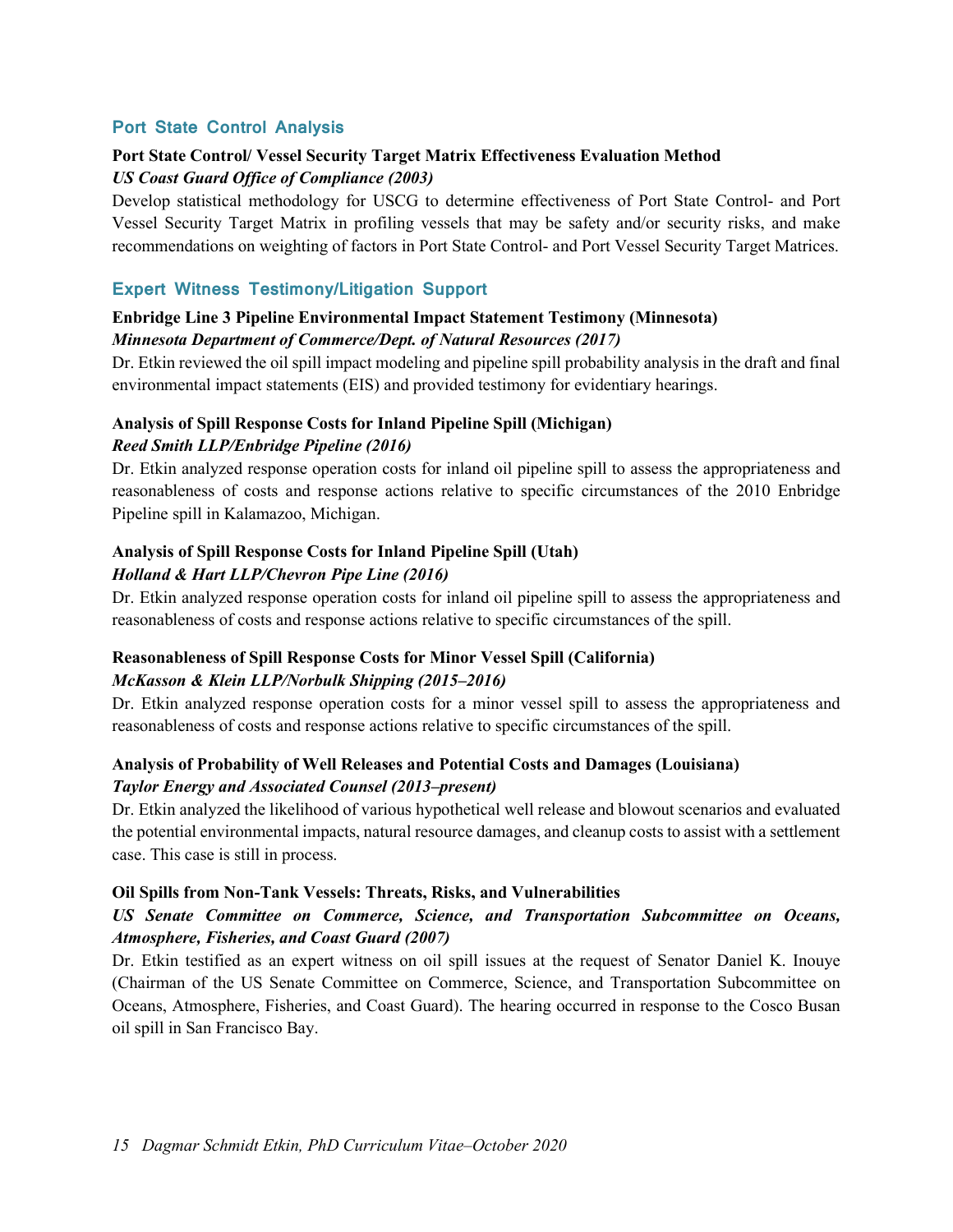## **Analysis of Fines and Penalties for Spill from Oil Terminal (Maryland)**

## *Womble Carlyle Sandridge & Rice LLC/ Center Point Terminal (2008–2009)*

Dr. Etkin prepared expert witness testimony for Circuit Court for Baltimore City, Maryland: State of Maryland Dept of Environment vs. Center Point Terminal Baltimore, LLC, and Petroleum Fuel & Terminal Company, a case involving the reasonableness of fines and penalties assessed against an oil facility owner and operator.

## **Analysis of Spill Response Costs and Relative Financial Responsibility (Louisiana)**

## *Coats, Rose, Yale, Ryman & Lee PC (Houston, Texas)/Venice Energy/Targa Midstream (2007)*

Dr. Etkin testified as an expert witness for 127th Judicial District Court of Harris County, Texas: Venice Energy Services Company, LLC and Targa Midstream Services Ltd Partnership vs. Hilcorp Energy Co. and Hilcorp Energy I, LP; Case No. 2007-02086 on strategic post-mortem analysis on oil spill response and cost impacts to determine reasonableness of costs and relative percent financial responsibility between two facility owners in spillage during Hurricane Katrina.

## **Analysis of Magnitude and Legitimacy of Spill Response Costs (Maryland)**  *Patton Boggs LLP, Washington, DC/ST Services (2001–2005)*

Dr. Etkin provided expert testimony on behalf of Support Terminal (ST) Services, Inc., for US District Court for the District of Maryland Southern Division: Potomac Electric Power Co. v. Support Terminal Services, Inc.; Case No. PJM-02-4076 in a dispute over the magnitude and legitimacy of oil spill cleanup response costs for a 138,600-gallon pipeline spill at Chalk Point, Maryland (Patuxent River). The case included modeling of actual and hypothetical spill response costs given different responses that should have been taken in the aftermath of the spill. In addition, she analyzed actual costs for legitimacy with regard to their inclusion under the category of "cleanup response".

## **Analysis of Oil and Hazardous Material Inputs During 1991 Gulf War (United Nations)**  *Government of Kuwait (2002–2003)*

Dr. Etkin provided expert testimony on behalf of the claimant, the government of Kuwait, regarding analysis of oil inputs and damage to Kuwaiti waters and coastal zones from the oil spillage into the Arabian Gulf as part of United Nations Compensation Commission of UN Security Council: Section E Resolution 687 and Resolution S/22559 Compensation and Claims as Result of Iraq's Unlawful Occupation and Invasion of Kuwait.

## **Analysis of Oil and Hazardous Material Inputs During 1991 Gulf War (United Nations)**  *Government of Saudi Arabia (2002)*

Dr. Etkin provided expert testimony of the claimant, the Kingdom of Saudi Arabia, regarding analysis of oil inputs and damage to Saudi Arabian waters and coastal zones from the oil spillage into the Arabian Gulf as part of United Nations Compensation Commission of UN Security Council: Section E Resolution 687 and Resolution S/22559 Compensation and Claims as Result of Iraq's Unlawful Occupation and Invasion of Kuwait.

## **Tanker Spill Analysis (Alaska)**

## *Fulbright & Jaworski LLP, Houston, Texas/SeaRiver Maritime (2001)*

Dr. Etkin was deposed as an expert witness for United States District Court for the District Of Alaska: SeaRiver Maritime Financial Holdings, Inc., et al. (Plaintiffs) v. Rodney Slater, et al. (Defendants); Case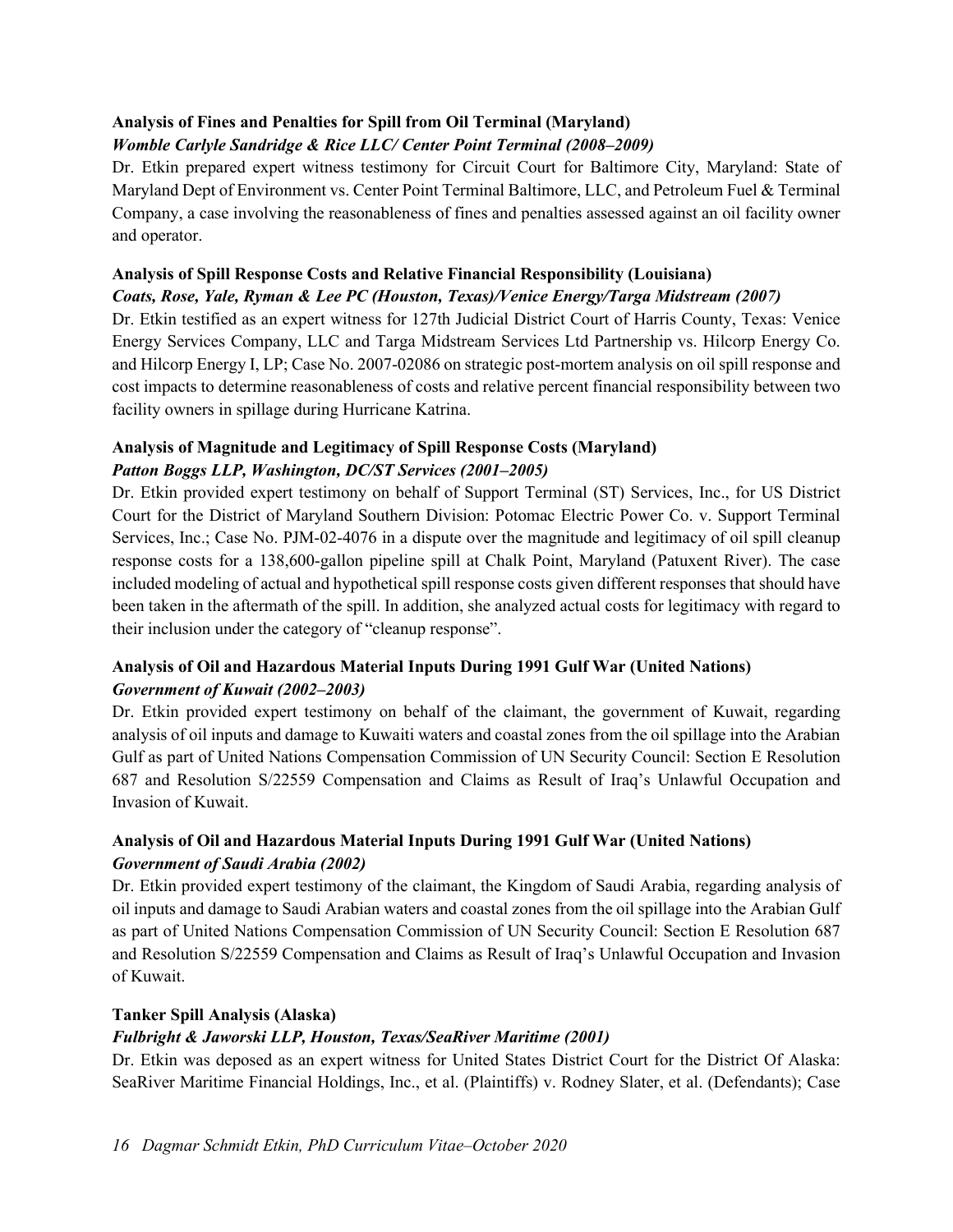No. A97-0060-CV (HRH) by the attorneys for the plaintiffs (SeaRiver Maritime Financial Holdings, Inc., SeaRiver Maritime Inc., and SeaRiver International, Inc.) regarding tanker oil spills.

## **Analysis of Pipeline Spills and Spill Rates (Texas)**

## *Fred Misko, Jr., Esq., Dallas, Texas/PD Hamilton (2001)*

Dr. Etkin provided expert testimony and consulting services to the attorneys for the plaintiffs in United States District Court for the Eastern District of Texas, Lufkin Division: P.D. Hamilton (Plaintiffs) v. Koch Industries, et al. (Defendants); Civil Action No. 901CV132 (366498.1 1761) regarding oil pipeline spills and spill rates.

### **Pipeline Spill Benchmark Analysis (Texas)**

## *Beck, Redden & Secrest, LLP, Houston, Texas/Koch Industries (1999)*

Dr. Etkin was deposed as an expert witness for United States District Court for the Southern District Of Texas, Houston Division: United States of America, et al. (Plaintiffs) v. Koch Industries, Inc., et al. (Defendants); Civil Action No. H-95-1118 by the attorneys for the defendants (Koch Industries, Inc., et al.) regarding oil pipeline spills and spill rates.

#### **Analysis of Offshore Exploratory Oil and Gas Well Spillage Rates (Florida)** *Angerer & Angerer, LLC/Coastal Petroleum (1997)*

Dr. Etkin provided expert testimony regarding rates of spillage from oil wells and testified in court for Coastal Petroleum Company v. State Department of Environmental Protection, Case No. 98-1998 (First District Court of Appeal). Drilling Permit Litigation in a case regarding a drilling permit for an offshore exploratory oil and gas well in Florida state waters.

## **Publications and Reports**

## **General Oil Spill Risk Analysis and Decision-Making**

- Etkin, D.S. 2006. Risk assessment of oil spills to US inland waterways. *Proceedings of the 2006 Freshwater Spills Symposium*
- Etkin, D.S. 2009. *Oil Spill Risk in Industry Sectors Regulated by Washington State Department of Ecology Spills Program for Oil Spill Prevention and Preparedness.* Prepared by Environmental Research Consulting for Washington Department of Ecology, Olympia, WA. Contract No. C0900186. February 2009. 28 p.
- Etkin, D.S. 2010. *Oil Spills from Oil Majors: Implications for Arctic Spill Risk in US and Canada.* Prepared by Environmental Research Consulting for ExxonMobil Upstream Research Company, Houston, TX. Contract No. 507585. March 2010. 63 p.
- Etkin, D.S. 2012. *Assessment of Marine Oil Spill Risk and Environmental Vulnerability for the State of Alaska: Appendix A: Incident Rate and Spill Volume Analysis.* NOAA Contract Number: WC133F-11-CQ-0002. Subcontract CKB1063B-2013-SVS-1. Submitted to National Oceanic and Atmospheric Administration, Seattle, Washington, USA. December 2012. 241 p.
- Etkin, D.S. 2013. *Modeling Oil Spill Trajectories in the Beaufort Sea: Spill Scenario Development and Probability Analysis.* Prepared for World Wildlife Fund-Canada, Inuvik, Northwest
- *17 Dagmar Schmidt Etkin, PhD Curriculum Vitae–October 2020*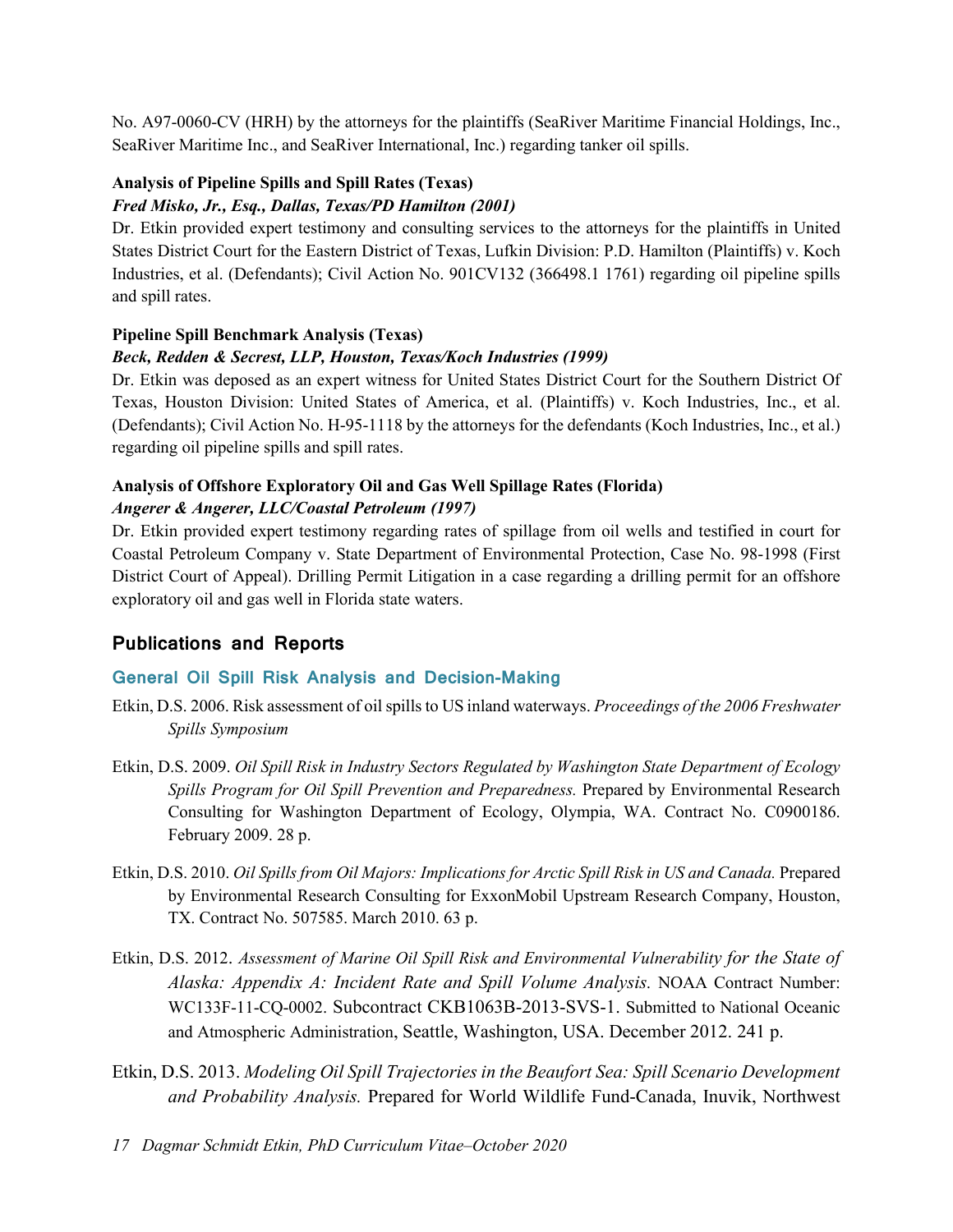Territories, Canada. 7 November 2013. 28 p.

- Etkin, D.S. 2015. Risk analysis and prevention. In *Handbook of Oil Spill Science and Technology*, pp. 3– 36, Edited by M. Fingas, Wiley & Sons, Inc., Hoboken, New Jersey, USA. 693 p.
- Etkin, D.S. 2016. *Modeling Oil Spill Trajectories in Baffin Bay and Lancaster Sound: Spill Scenario Development, Spill Probability Analysis, and Spill Response Development.* Prepared for World Wildlife Canada. 10 June 2016. 48 p.
- Etkin, D.S., A. Wolford, D. French-McCay, J. Rowe, and M. Horn. 2018. Decision-making based on oil spill risk assessments. *Proceedings of the 41st AMOP Technical Seminar on Environmental Contamination and Response:* 1,110–1,136.
- Etkin, D.S., D. French-McCay, J. Rowe, D. Crowley, J. Joeckel, and A. Wolford. 2018. *Hudson River Oil Spill Risk Assessment. Vol 1: Executive Summary.* Prepared by Environmental Research Consulting, RPS, SEAConsult, and Risknology for Scenic Hudson, Inc. May 2018. 60 p.
- Etkin, D.S., D. French-McCay, J. Rowe, D. Crowley, J. Joeckel, and A. Wolford. 2018. *Hudson River Oil Spill Risk Assessment. Vol 2: Hudson River & Study Overview.* Prepared by Environmental Research Consulting, RPS, SEAConsult, and Risknology for Scenic Hudson, Inc. May 2018. 112 p.
- Etkin, D.S., D. French-McCay, J. Rowe, D. Crowley, J. Joeckel, and A. Wolford. 2018. *Hudson River Oil Spill Risk Assessment. Vol 3: Oil Spill Probability Analysis.* Prepared by Environmental Research Consulting, RPS, SEAConsult, and Risknology for Scenic Hudson, Inc. May 2018. 210 p.
- Etkin, D.S., D. French-McCay, J. Rowe, D. Crowley, J. Joeckel, and A. Wolford. 2018. *Hudson River Oil Spill Risk Assessment. Vol 4: Spill Consequences–Trajectory, Fate, and Resource Exposure.*  Prepared by Environmental Research Consulting, RPS, SEAConsult, and Risknology for Scenic Hudson, Inc. May 2018. 146 p., plus appendices.
- Etkin, D.S., D. French-McCay, J. Rowe, D. Crowley, J. Joeckel, and A. Wolford. 2018. *Hudson River Oil Spill Risk Assessment. Vol 5: Fire and Explosion Consequences.* Prepared by Environmental Research Consulting, RPS, SEAConsult, and Risknology for Scenic Hudson, Inc. May 2018. 34 p., plus appendix.
- Etkin, D.S., D. French-McCay, J. Rowe, D. Crowley, J. Joeckel, and A. Wolford. 2018. *Hudson River Oil Spill Risk Assessment. Vol 6: Risk Mitigation.* Prepared by Environmental Research Consulting, RPS, SEAConsult, and Risknology for Scenic Hudson, Inc. May 2018. 227 p.
- Etkin, D.S., D. French-McCay, J. Rowe, D. Crowley, J. Joeckel, and A. Wolford. 2018. *Hudson River Oil Spill Risk Assessment. Vol 7: Spill Scenario Summaries.* Prepared by Environmental Research Consulting, RPS, SEAConsult, and Risknology for Scenic Hudson, Inc. May 2018. 171 p.
- Etkin, D.S., D. French-McCay, J. Rowe, J. Joeckel, and A. Wolford. 2018. Hudson River oil spill risk assessment: Probability and risk mitigation analysis. *Proceedings of the 41st AMOP Technical Seminar on Environmental Contamination and Response:* 1,136–1,162.
- *18 Dagmar Schmidt Etkin, PhD Curriculum Vitae–October 2020*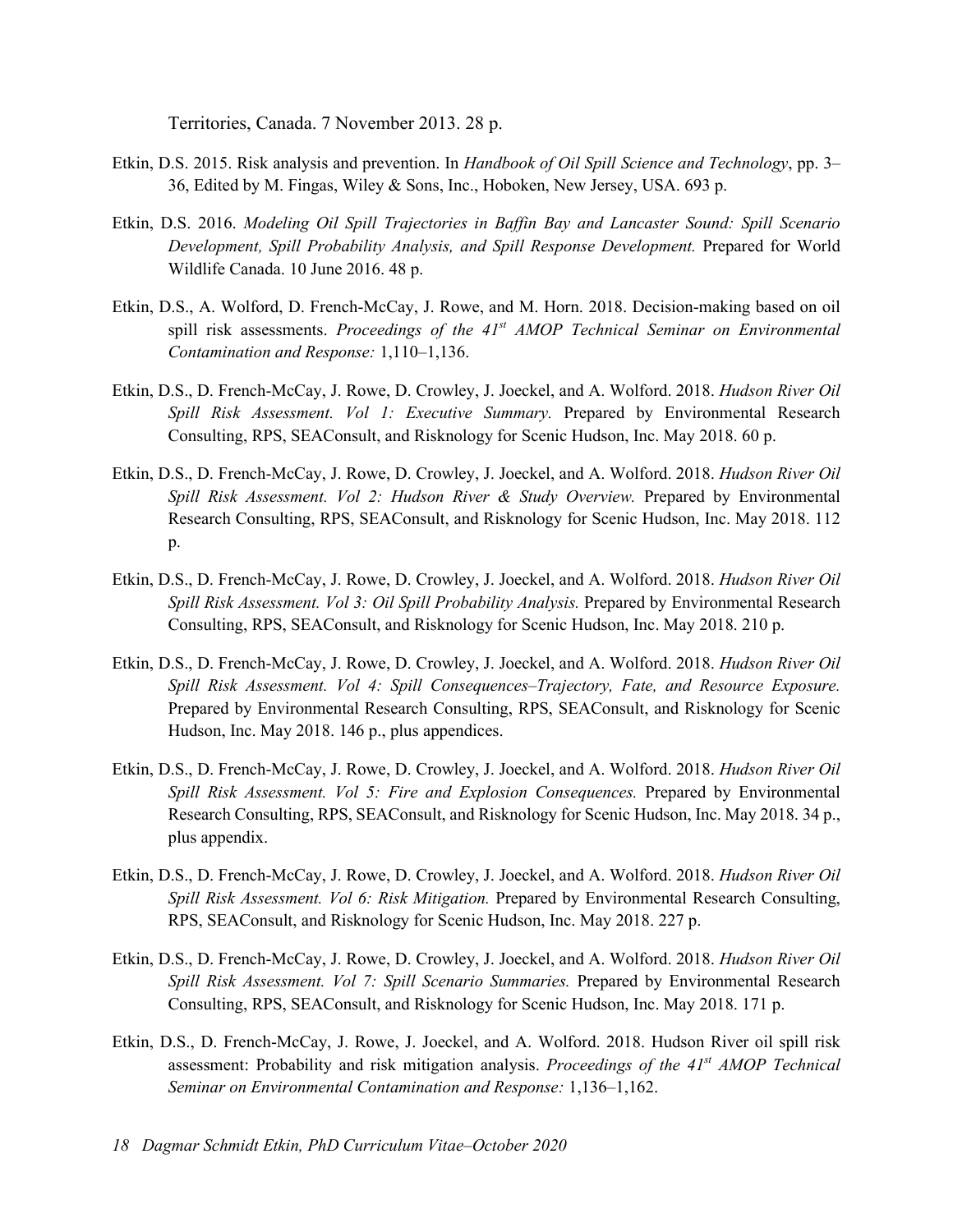- Etkin, D.S., D. French-McCay, M. Horn, H. Landquist, I.-M. Hasselöv, and A.J. Wolford. 2017. Quantification of oil spill risk. Chapter 2 in *Oil Spill Science and Technology*, 2<sup>nd</sup> Edition, edited by M. Fingas, Elsevier Publishing. pp. 71–183. ISBN: 9780128094136.
- Etkin, D.S., D. French-McCay, and C.J. Beegle-Krause. 2009. Oil spill risk assessment–Probability and impact analyses with future projections. *Proceedings of the 32nd Arctic & Marine Oilspill Program Technical Seminar on Environmental Contamination and Response:* 683–704.
- French-McCay, D., C.J. Beegle-Krause, J. Rowe, D.S. Etkin, C. Moore, and K. Michel. 2008. *Oil Spill Risk Analysis Review.* Prepared by Applied Science Associates, Inc., Environmental Research Consulting, and Herbert Engineering Corp., for Washington Joint Legislative Audit and Review Committee, Olympia, WA. November 2008. 169 p.

#### **Offshore Oil Exploration & Production Risk Analysis**

- Etkin, D.S. 2014. A*nalysis of Probability of Potential Blowouts and Spills from Offshore Wells and Activities: Perspectives on Shelburne Basin Venture Exploration Drilling Project.* Prepared for Shell Canada Limited, Halifax, Nova Scotia, Canada. Shelburne Basin Environmental Impact Statement. 14 May 2014. 72 p.
- Etkin, D.S. 2015. Offshore well blowout probability model. *Proceedings of the 38th Arctic and Marine Oilspill Program Technical Seminar on Environmental Contamination and Response:* 169–192.
- Etkin, D.S. 2017. *Analysis of Probability of Potential Blowouts and Spills from Offshore Wells and Activities: ExxonMobil Canada Eastern Newfoundland Offshore Environmental Impact Statement.*  Prepared for Exxon Mobil Canada Ltd., St. John's, Newfoundland, Canada. 29 August 2017. 127 p.
- Etkin, D.S. 2018. *Analysis of Probability of Potential Blowouts and Spills from Offshore Wells and Activities: Suncor Newfoundland Terra Nova Asset Life Extension Project Environmental Impact Statement.* Prepared for Suncor Newfoundland. 5 December 2018. 135 p.
- Etkin, D.S. 2017. *Analysis of Probability of Potential Blowouts and Spills from Offshore Wells and Activities: Newfoundland Offshore Northern PA & Eastern PA Environmental Impact Statement.*  Prepared for Statoil Newfoundland Ltd., St. John's, Newfoundland, Canada. 29 August 2017. 127 p.
- Etkin, D.S. 2019. *Analysis of Probability of Potential Blowouts and Spills from Offshore Wells and Activities: BHP Canada Orphan Basin Region Exploration Drilling Project 2019–2028 Environmental Impact Statement.* Prepared for Suncor Newfoundland. 11 December 2019. 159 p.
- Etkin, D.S. 2019. *Analysis of Probability of Potential Blowouts and Spills from Offshore Wells and Activities: Newfoundland Offshore Bay du Nord Development Project Environmental Impact Statement.* Prepared for Equinor Ltd., St. John's, Newfoundland, Canada. 25 January 2019. 137 p.
- Etkin, D.S. 2019. *Analysis of Probability of Potential Blowouts and Spills from Offshore Wells and Activities: Suncor Newfoundland Tilt Cove Exploration Drilling Project Environmental Impact Statement.* Prepared for Suncor Newfoundland. 11 December 2019. 140 p.
- *19 Dagmar Schmidt Etkin, PhD Curriculum Vitae–October 2020*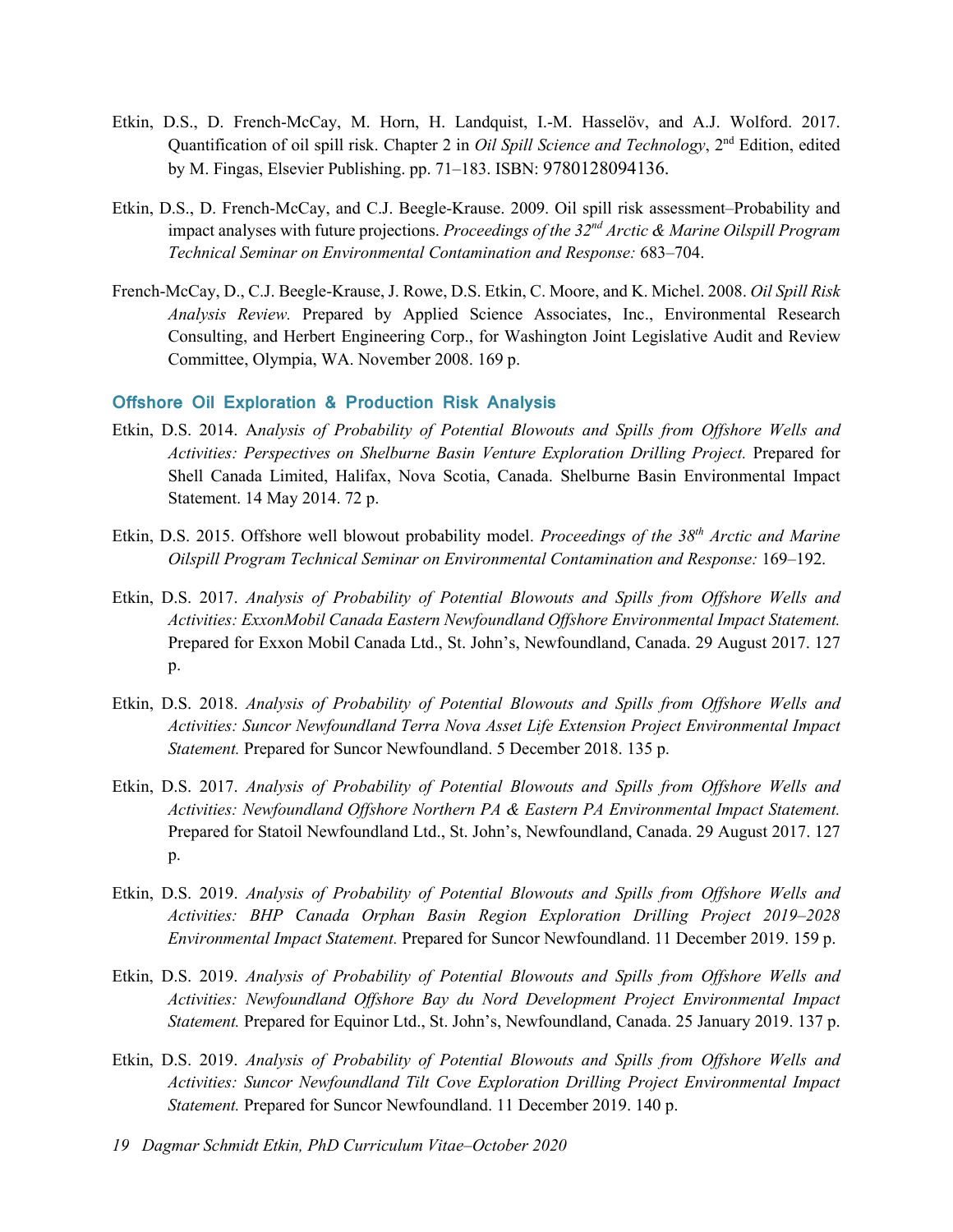Etkin, D.S. 2019. *Analysis of Probability of Potential Blowouts and Spills from Offshore Exploration.*  Prepared for Chevron Canada Limited. Chevron Canada West Flemish Pass Exploration Project Environmental Impact Statement. 11 July 2019. 154 p.

### **Rail Oil Transport Risk Analysis**

- Etkin, D.S. 2016. *Crude-by-Rail Spill Risk Analysis for Proposed Shell Puget Sound Refinery Anacortes Rail Unloading Facility: Rail Spill Probability and Volume Analysis. Shell Anacortes Rail Unloading Facility Environmental Impact Statement. Appendix G*. Prepared for Skagit County and Washington Department of Ecology. 31 August 2016. 200 p.
- Etkin, D.S. 2016. Modeling the changing spill risk of crude-by-rail operations. *Proceedings of the 39th Arctic & Marine Oilspill Program Technical Seminar on Environmental Contamination and Response*: 608–640.
- Etkin, D.S. 2017. Analysis of US crude-by-rail oil spillage and potential future trends. *Proceedings of the 40th Arctic & Marine Oilspill Program Technical Seminar on Environmental Contamination and Response*: 227–245.
- Etkin, D.S., A. Wolford, D. Hatzenbuhler, E. Lyman, J. Joeckel, and M. Horn. 2019. *2019 Washington Rail Safety Study*. Prepared by Environmental Research Consulting in cooperation with Washington Department of Ecology, Spill Prevention, Preparedness, and Response Program, Olympia, Washington. Publication 19-08-009. June 2019. 690 p.
- Etkin, D.S., J. Joeckel, A.H. Walker, D. Scholz, C. Moore, C. Baker, D. Hatzenbuhler, R.G. Patton, E. Lyman, and D. Culpepper. 2015. *Washington State 2014 Marine and Rail Oil Transportation Study. Final Report.* Prepared for Washington Department of Ecology Spill Prevention, Preparedness and Response Program, Olympia, Washington. Ecology Publication Number 15-08- 010. 569 p.
- Etkin, D.S., J. Joeckel, A-H. Walker, D. Scholz, D.L. Hatzenbuhler, E.J. Lyman, and R.G. Patton. 2015. New risks from crude-by-rail transportation. *Proceedings of the 38th Arctic and Marine Oilspill Program Technical Seminar on Environmental Contamination and Response:* 900–923.
- Etkin, D.S., M. Horn, and A. Wolford. 2017. CBR-Spill RISK: Model to calculate crude-by-rail probabilities and spill volumes. *Proceedings of the 2017 International Oil Spill Conference:* 3,189– 3,210.
- Horn, M., D.S. Etkin, A. Wolford, and J. Cook. 2016. *Shell Anacortes Rail Unloading Facility: Environmental Impact Statement. Chapter 4: Environmental Health and Risk.* Prepared for Skagit County and Washington Department of Ecology. October 2016. 84 p.
- Horn, M., D.S. Etkin, and A. Wolford. 2017. Quantitative evaluation of risks from crude-by-rail spills: A Case study using the proposed Shell Puget Sound Refinery Anacortes Rail Unloading Facility. *Proceedings of the 2017 International Oil Spill Conference:* 2,057–2,077.
- Horn, M., J. Rowe, and D.S. Etkin. 2018. Assessing the probability, trajectory, and fate of hypothetical oil releases associated with the Tesoro Savage crude-by-rail Vancouver Energy Project. *Proceedings*
- *20 Dagmar Schmidt Etkin, PhD Curriculum Vitae–October 2020*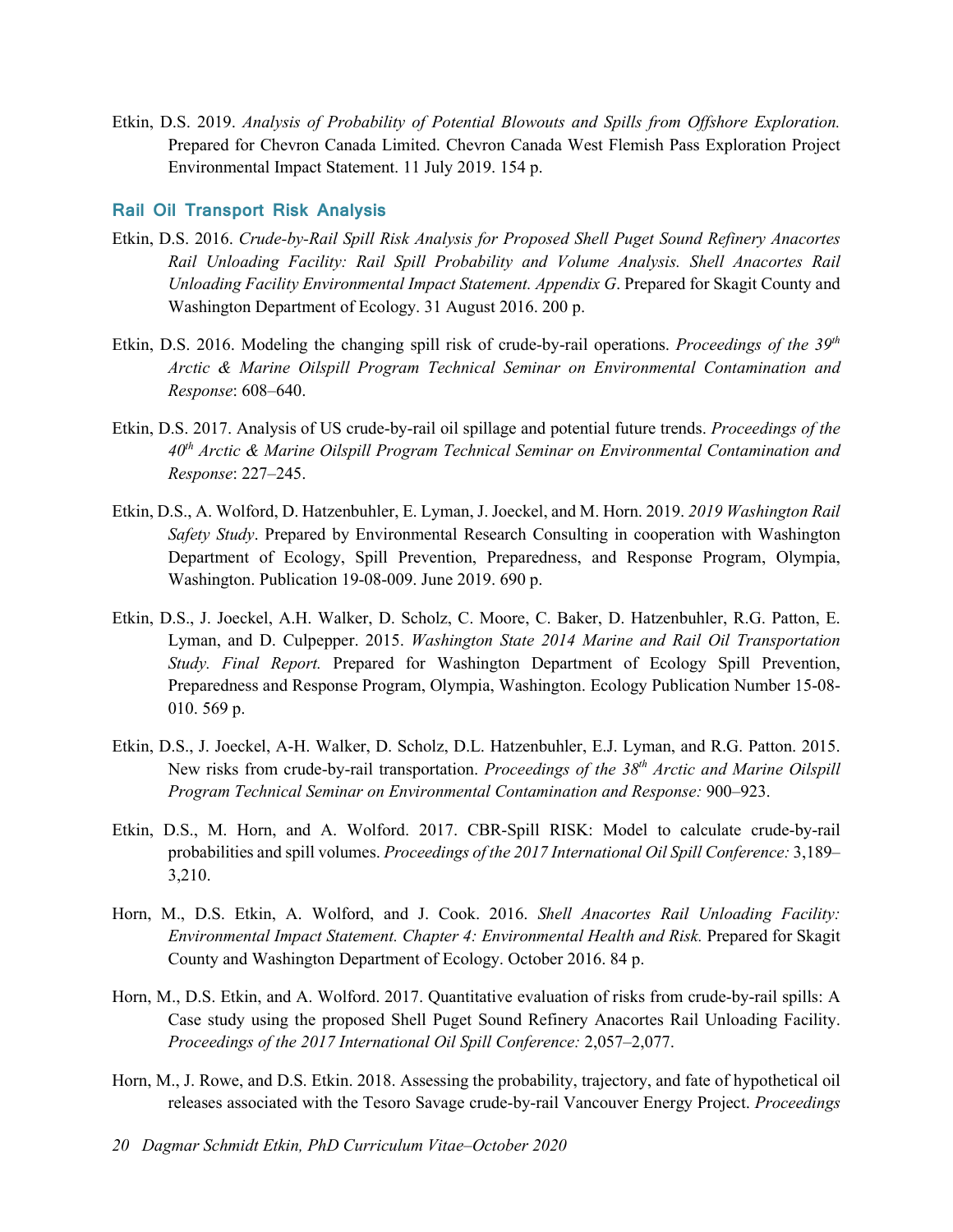*of the 41st AMOP Technical Seminar on Environmental Contamination and Response:* 1,217– 1,238.

#### **Oil Pipeline Risk Analysis**

- Etkin, D.S. 2011. *Development of Model to Quantify Environmental and Socioeconomic Impacts from Pipeline Spills*. Prepared by Environmental Research Consulting for Pipeline Research Council International, Inc., Falls Church, VA. August 2011. 157 p.
- Etkin, D.S. 2012. Development of a quantitative risk model for inland facility and pipeline spills. *Proceedings of the 35th Arctic and Marine Oilspill Program Technical Seminar on Environmental Contamination and Response*: 735–750.
- Etkin, D.S. 2013. *Risk of Crude and Bitumen Pipeline Spills in the US: Analyses of Historical Data and Case Studies (1968–2012).* Prepared by Environmental Research Consulting for American Petroleum Institute Downstream, Washington, DC. Contract No. 2013-107148. 122 p.
- Etkin, D.S. 2014. Risk of crude and bitumen pipeline spills in the United States: Analyses of historical data and case studies (1968–2012). *Proceedings of the 37th AMOP Technical Seminar on Environmental Contamination and Response:* 297–316.
- Etkin, D.S. 2016. *Oil Spill Response for Inland Waterways and Shorelines: Rail and Pipeline Spill Probability and Volume Analysis.* Prepared for ExxonMobil Upstream Research. 16 November 2016. 61 p.
- Etkin, D.S. 2017. *Baseline Crude Oil Pipeline Spill Analysis.* Enbridge Line 3 Environmental Impact Statement. Appendix S. Prepared for State of Minnesota Department of Commerce, Energy Environmental Review & Analysis. 5 July 2017. 43 p.
- Etkin, D.S. 2017. Historical analysis of US pipeline spills and implications for contingency planning. *Proceedings of the 40th Arctic & Marine Oilspill Program Technical Seminar on Environmental Contamination and Response*: 1,139–1,163.
- Etkin, D.S. 2019. *Inputs for Line 3 Revised FEIS Discussion of Lake Superior Watershed Modeling.*  Enbridge Line 3 Environmental Impact Statement. Prepared for State of Minnesota Department of Commerce, Energy Environmental Review & Analysis. 19 November 2019. 19 p.
- Etkin, D.S., et al. 2017. *Accidental Crude Oil Releases.* Enbridge Line 3 Environmental Impact Statement. Chapter 10. Prepared for State of Minnesota Department of Commerce, Energy Environmental Review & Analysis. September 2017. 176 p.
- Stephens, M., and D.S. Etkin. 2017. An environmental impact model for risk analysis of hydrocarbon liquid pipelines. *Proceedings of the Rio Pipeline Conference & Exhibition 2017.* 10 p.

#### **Vessel Traffic/Ports Risk Analysis**

- Etkin, D.S. 2006. *Trends in Oil Spills from Large Vessels in the US and California with Implications for Anticipated Oil Spill Prevention and Mitigation Based on the Washington Oil Transfer Rule.*
- *21 Dagmar Schmidt Etkin, PhD Curriculum Vitae–October 2020*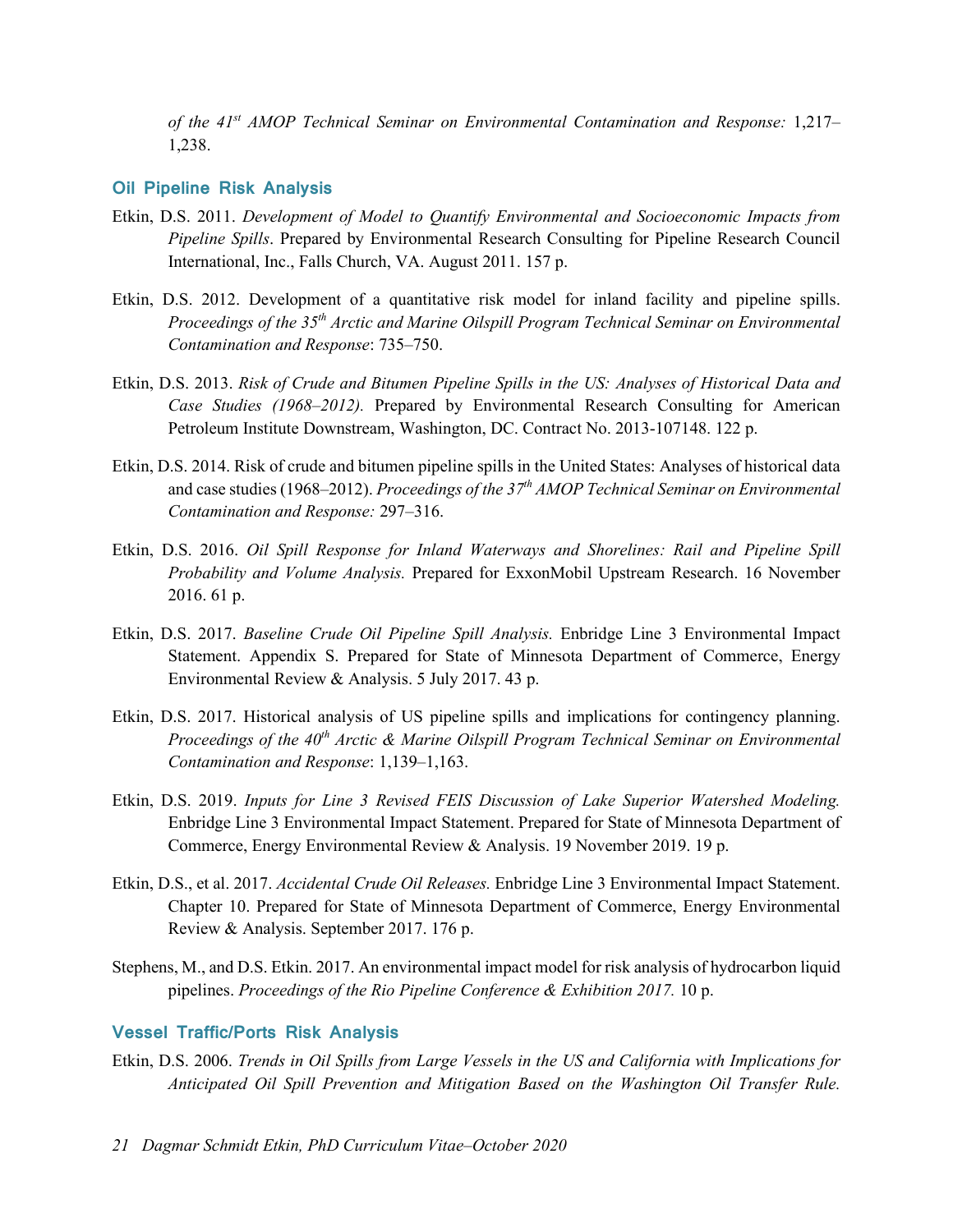Prepared by Environmental Research Consulting for Washington Department of Ecology, Olympia, WA. Contract No. C040018. April 2006. 72 p.

- Etkin, D.S. 2019. *Baffinland Oil Spill Probability: Updated Analysis for Phase 2 Expansion Proposal Vessel Traffic.* Prepared for World Wildlife Canada, Ottawa, Ontario, Canada. 22 July 2019. 29 p.
- Etkin, D.S., and K. Michel. 2003. *Bio-Economic Modeling for Oil Spills from Tanker/Freighter Groundings on Rock Pinnacles in San Francisco Bay: Spill Volume Report.* Prepared by Applied Science Associates, Inc., and Environmental Research Consulting for US Army Corps of Engineers–San Francisco District, Sacramento, CA. Contract No. DACW07-01-R-0001. 42 p.
- Etkin, D.S., J. Rowe, S. Sankaranarayanan, and D. French-McCay. 2006. *Oil Transfer Rule Currents Analysis related to Vessel Oil Transfer Rule (WAC 317-40) and Oil Transfer Requirements of Facility Standards Rule (WAC 173-180A).* Prepared by Environmental Research Consulting and Applied Science Associates, Inc., for Washington Department of Ecology, Olympia, WA. Contract No. C040018. April 2006. 89 p.
- French-McCay, D., J.J. Rowe, N. Whittier, S. Subbayya, W. Saunders, C. Dalton, and D.S. Etkin. 2003. *Bio-Economic Modeling for Oil Spills from Tanker/Freighter Groundings on Rock Pinnacles in San Francisco Bay.* Prepared by Applied Science Associates, Inc., and Environmental Research Consulting for US Army Corps of Engineers–San Francisco District, Sacramento, CA. Contract No. DACW07-01-R-0001. Six Volumes plus Appendices.
- Gray, D.L., B.L. Hutchinson, D.S. Etkin, K. Michel, and M. Grabowski. 2005. *Study of Tug Escorts in Puget Sound*. Prepared by The Glosten Associates, Herbert Engineering, Environmental Research Consulting, and M. Grabowski for Washington Department of Ecology, Olympia, WA. February 2005. 154 p.
- Michel, J., D. French-McCay, and D.S. Etkin. 2001. *Assessment of the Potential Impacts of Oil Spills from the National Defense Reserve Fleet.* Prepared by Research Planning Inc., Applied Science Associates, Inc., and Environmental Research Consulting for US Maritime Administration, Norfolk, VA. 83 p.
- The Glosten Associates, Inc., Environmental Research Consulting, and Northern Economics, Inc. 2013. *BP Cherry Point Vessel Traffic Analysis. Draft Study Report.* Prepared for Cardno Entrix, Seattle, WA. (File No. 12121.01) 15 May 2013. 640 p.
- The Glosten Associates, Inc., Environmental Research Consulting, and Northern Economics, Inc. 2014. Gateway Pacific Terminal Vessel Traffic and Risk Assessment Study. Prepared for Washington State Department of Ecology, Pacific International Terminals, Inc., and Lummi Natural Resources Department. 4 November 2014. 640 p.

#### **Oil Spill Ecological Analysis**

Davis, B., D.S. Etkin, M. Landry, and K. Watts. 2004. Determination of oil persistence: A historical perspective. *Proceedings of the Fifth Biennial Freshwater Spills Symposium*.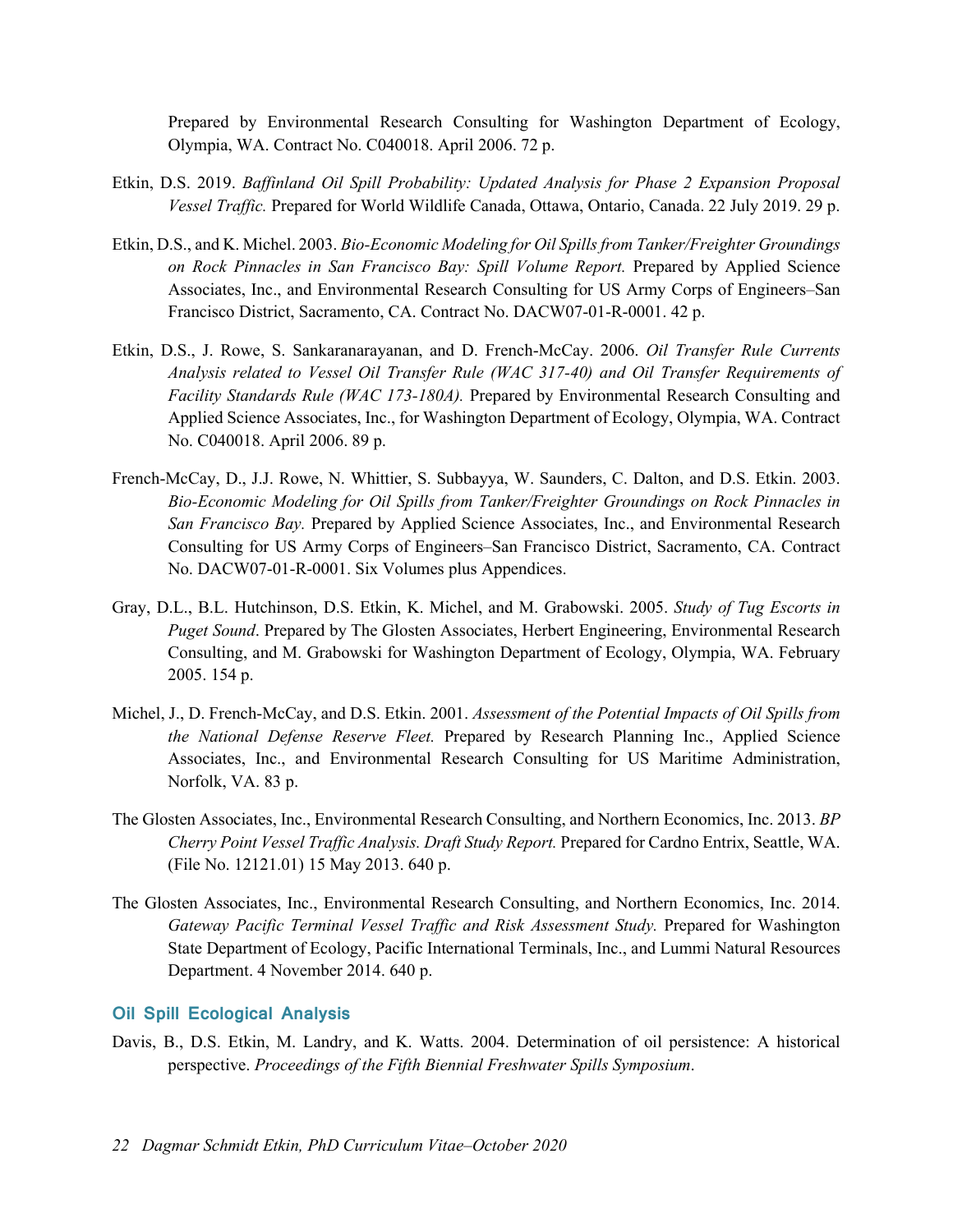- Etkin, D.S. 2003. *Determination of Persistence in Petroleum-Based Oils*. Prepared by Environmental Research Consulting for US Environmental Protection Agency Oil Program, Washington, DC. Contract No.68-W-03-020. 52 p.
- Etkin, D.S. 2009. *Oil Spill Risk Review for NOAA Office of Damage Assessment Arctic Spill Damage Assessment Initiative*. Prepared by Environmental Research Consulting for NOAA Office of Damage Assessment, Seattle, WA. August 2009. 48 p.
- Etkin, D.S. 2012. *Cook Inlet Maritime Risk Assessment: Spill Baseline and Accident Casualty Study–Spill Scenarios and Impacts.* Prepared by Environmental Research Consulting and The Glosten Associates for Cook Inlet Risk Assessment, Anchorage, AK. March 2012. 142 p.
- Etkin, D.S. 2013. *Determining Consequences of Oil Spills for Environmental Risk Assessment. Vol. 1. Development of Annotated Bibliography and Spill Case History Database*. Prepared by Environmental Research Consulting for ExxonMobil Upstream Research Company, Houston, TX. Contract No. 509114. April 2013. 231 p.
- Etkin, D.S. 2013. *Determining Consequences of Oil Spills for Environmental Risk Assessment. Vol. 2. Annotated Bibliography*. Prepared by Environmental Research Consulting for ExxonMobil Upstream Research Company, Houston, TX. Contract No. 509114. April 2013. 905 p.
- Etkin, D.S. 2013. *Determining Consequences of Oil Spills for Environmental Risk Assessment. Vol. 3. Spill Case Histories*. Prepared by Environmental Research Consulting for ExxonMobil Upstream Research Company, Houston, TX. Contract No. 509114. April 2013. 176 p.
- Etkin, D.S. 2013. *Determining Consequences of Oil Spills for Environmental Risk Assessment. Vol. 4. Trends and Relationships*. Prepared by Environmental Research Consulting for ExxonMobil Upstream Research Company, Houston, TX. Contract No. 509114. April 2013. 175 p.
- Etkin, D.S., D. French-McCay, J. Michel, M. Boufadel, and H. Li. 2008. Integrating state-of-the-art shoreline interaction knowledge into spill modeling. *Proceedings of the 2008 International Oil Spill Conference:* 915–922.
- Etkin, D.S., D. French-McCay, J. Michel, M. Boufadel, and H. Li. 2008. Development of a practical methodology for integrating shoreline oil-holding capacity into spill modeling. *Proceedings of the 31st Arctic & Marine Oilspill Program Technical Seminar on Environmental Contamination and Response:* 565–584.
- Etkin, D.S., D. French-McCay, and J. Michel. 2007. *Review of the State-of-the-Art on Modeling Interactions between Spilled Oil and Shorelines for the Development of Algorithms for Oil Spill Risk Analysis Modeling.* MMS OCS Report 2007-063. Prepared by Environmental Research Consulting, Applied Science Associates, Inc., and Research Planning Inc., for Minerals Management Service, Herndon, VA, MMS Contract No. 0106PO39962. 157 p.
- French-McCay, D., J. Rowe, D. Crowley, J. Ducharme, M. Frediani, M. Bernardo, and D.S. Etkin. 2018 Potential oil trajectories and oil exposure from hypothetical spills in the Hudson River. *Proceedings*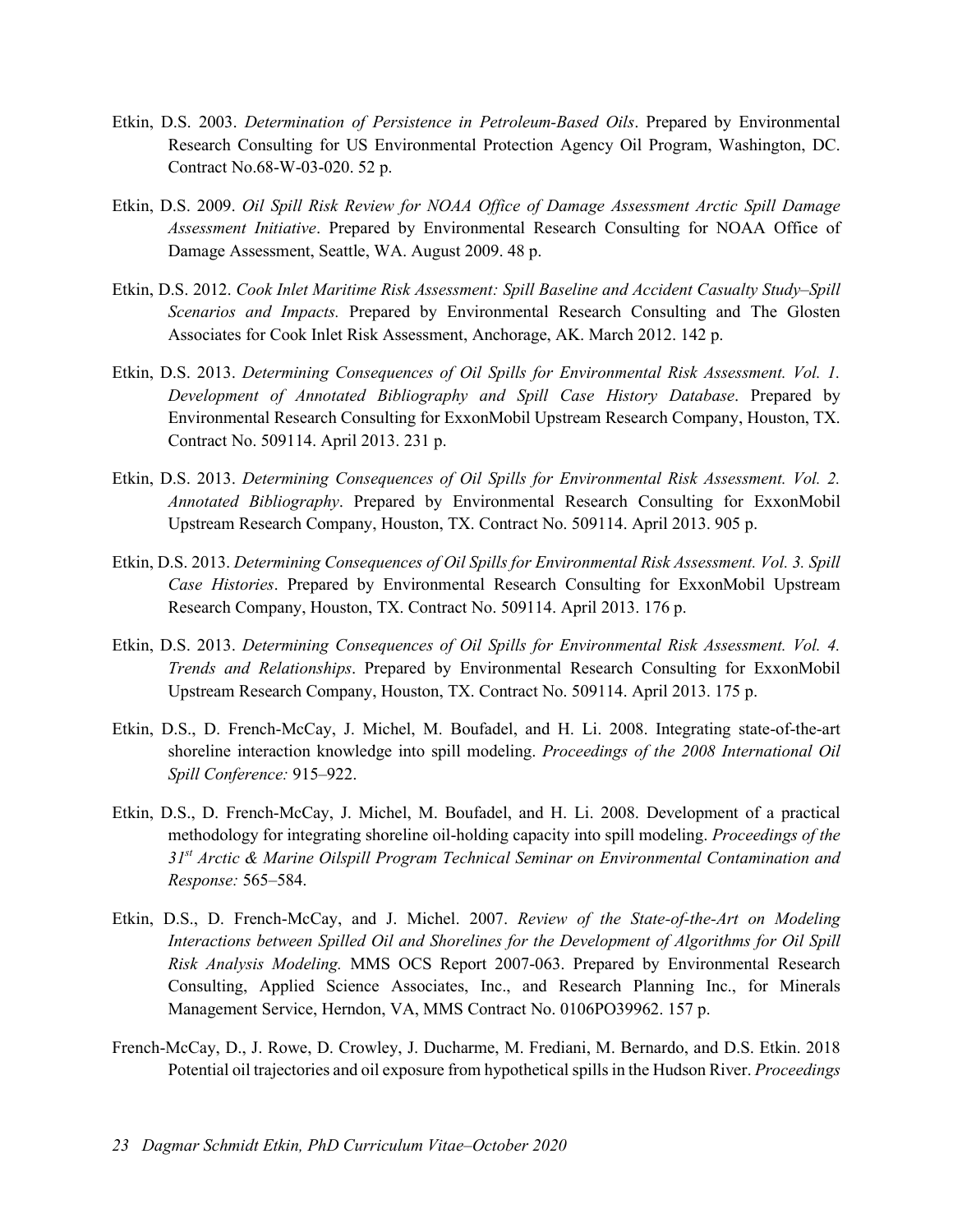*of the 41st AMOP Technical Seminar on Environmental Contamination and Response:* 1,163– 1,193.

- French-McCay, D., J. Rowe, S. Sankaranarayanan, and D.S. Etkin. 2006. Data needs to reliably hindcast a spill's impact: The PEPCO pipeline spill of April 2000 as a case example. *Proceedings of the 29th Arctic & Marine Oilspill Program Technical Seminar on Environmental Contamination and Response*: 827–854.
- French-McCay, D., C.J. Beegle-Krause, J. Rowe, W. Rodriguez, and D.S. Etkin. 2009. Oil spill risk assessment–Relative impact indices by oil type and location. *Proceedings of the 32nd Arctic & Marine Oilspill Program Technical Seminar on Environmental Contamination and Response:* 655– 682.
- French-McCay, D., J. Rowe, S. Sankaranarayanan, and D.S. Etkin. 2006. Data needs to reliably hindcast a spill's impact: The PEPCO pipeline spill of April 2000 as a case example. *Proceedings of the 29th Arctic & Marine Oilspill Program Technical Seminar on Environmental Contamination and Response:* 827–854.
- French-McCay, D., J.J. Rowe, N. Whittier, S. Sankaranarayanan, and D.S. Etkin. 2004. Estimation of potential impacts and natural resource damages of oil. *Journal of Hazardous Materials.* Vol. 107: pp. 11–25.
- French-McCay, D., N. Whittier, S. Subbayya, J. Jennings, and D.S. Etkin. 2002. Modeling fates and impacts for bio-economic analysis of hypothetical oil spill scenarios in San Francisco Bay. *Proceedings of the 25th Arctic & Marine Oilspill Program Technical Seminar on Environmental Contamination and Response*: 1,051–1,074.
- Lehr, B., and D.S. Etkin. 2012. Ecological risk assessment modeling in spill risk decisions. *Proceedings of the 35th Arctic and Marine Oilspill Program Technical Seminar on Environmental Contamination and Response*: 667–674.
- Reich, D.A., R. Balouskus, D. French-McCay, D.S. Etkin, J. Michel, and J. Lehto. 2014. An environmental vulnerability model for oil spill risk analyses: Examples from an assessment for the State of Alaska. *Proceedings of the 37th Arctic and Marine Oilspill Program Technical Seminar on Environmental Contamination and Response:* 65–89.
- Reich, D.A., R. Balouskus, D. French-McCay, J. Fontenault, J. Rowe, Z. Singer-Leavitt, D.S. Etkin, J. Michel, Z. Nixon, C. Boring, M. McBrien, and B. Hay. 2012. *Assessment of Marine Oil Spill Risk and Environmental Vulnerability for the State of Alaska.* NOAA Contract Number: WC133F-11- CQ-0002. Submitted to National Oceanic and Atmospheric Administration, Seattle, Washington, USA. December 2012. 134 p., plus appendices.

#### **Oil Spill Cost Analysis**

Catalyst Environmental Solutions, Environmental Research Consulting, and Greene Economics. 2019. *California Oil Spill Response Cost Study.* Prepared for California Department of Fish and Wildlife. October 2019. 128 p.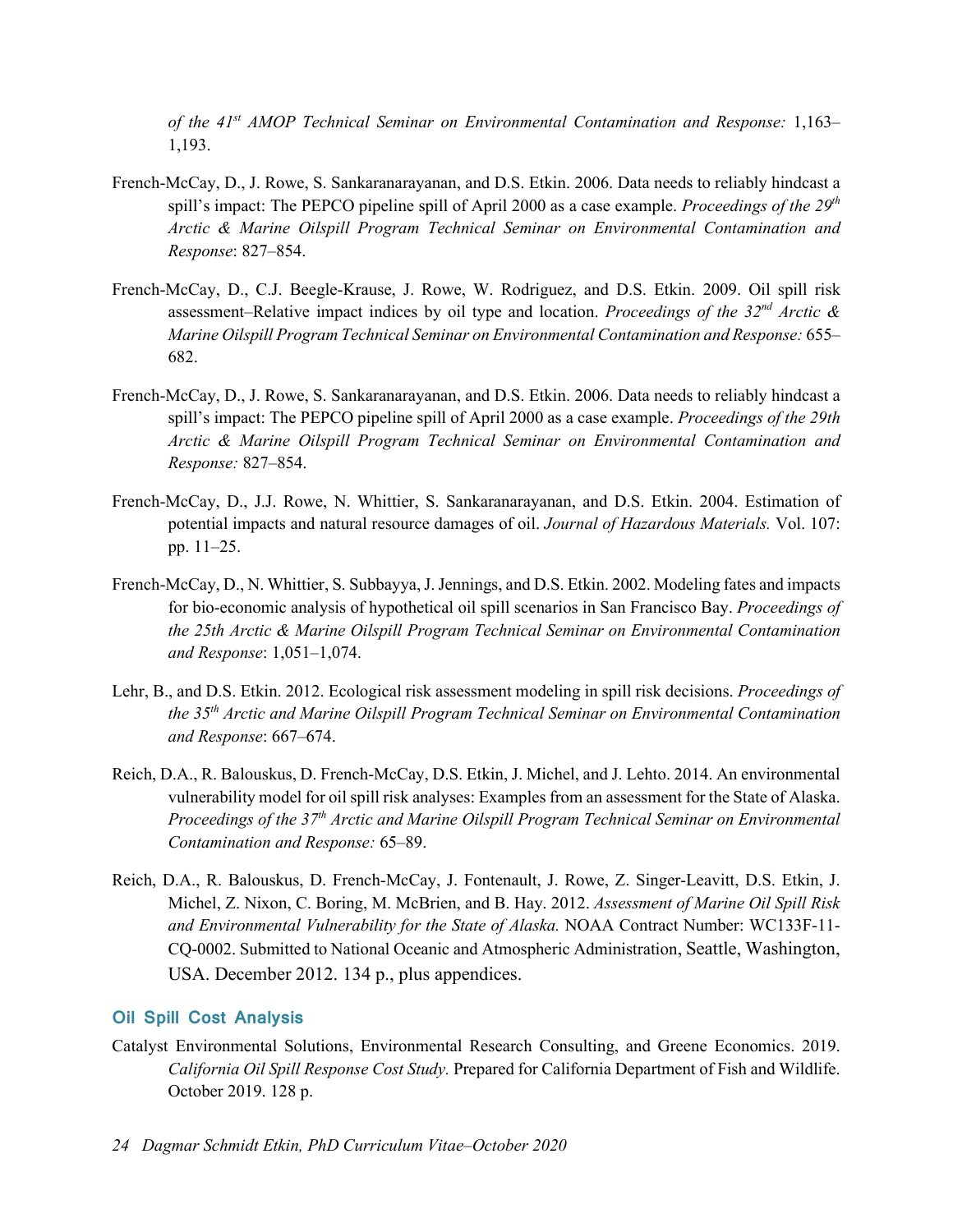- Etkin, D.S. 1998. *Financial Costs of Oil Spills in the US,* Cutter Info. Corp., Arlington, Massachusetts, 346 p.
- Etkin, D.S. 1998. *Financial Costs of Oil Spills Worldwide*, Cutter Info. Corp., Arlington, Massachusetts, 368 p.
- Etkin, D.S. 1999. Estimating cleanup costs for oil spills. *Proceedings of the 1999 International Oil Spill Conference*: 35–39.
- Etkin, D.S. 2000. *Mechanical Containment and Recovery Cost Models.* Prepared by Environmental Research Consulting for National Research Council Transportation Research Board Committee on Evaluating Alternative Tanker Designs. February 2000. 169 p.
- Etkin, D.S. 2000. Worldwide analysis of oil spill cleanup cost factors. *Proceedings of the 23rd Arctic & Marine Oilspill Program Technical Seminar on Environmental Contamination and Response*: 161– 174.
- Etkin, D.S. 2001. Comparative methodologies for estimating on-water response costs for marine oil spills. *Proceedings of the 2001 International Oil Spill Conference:* 1,281–1,289.
- Etkin, D.S. 2001. Methodologies for estimating shoreline cleanup costs. *Proceedings of the 24th Arctic & Marine Oilspill Program Technical Seminar on Environmental Contamination and Response*: 647– 670.
- Etkin, D.S. 2003. *Analysis of Oil Spill Data and the Benefits and Costs of EPA Oil Program Activities*. Prepared by Environmental Research Consulting for US Environmental Protection Agency Oil Program, Washington, DC. Contract No. 68-W-01-039. 323 p.
- Etkin, D.S. 2003. *Basic Oil Spill Cost Estimation Model: Model Structure and Preliminary Algorithms.* Prepared by Environmental Research Consulting for US Environmental Protection Agency Oil Program, Washington, DC. April 2003. 77 p.
- Etkin, D.S. 2003. *Bio-Economic Modeling for Oil Spills from Tanker/Freighter Groundings on Rock Pinnacles in San Francisco Bay: Spill Response Report.* Prepared by Applied Science Associates, Inc., and Environmental Research Consulting for US Army Corps of Engineers–San Francisco District, Sacramento, CA. Contract No. DACW07-01-R-0001. 153 p.
- Etkin, D.S. 2003. *Bio-Economic Modeling for Oil Spills from Tanker/Freighter Groundings on Rock Pinnacles in San Francisco Bay: Socioeconomic Report.* Prepared by Applied Science Associates, Inc., and Environmental Research Consulting for US Army Corps of Engineers–San Francisco District, Sacramento, CA. Contract No. DACW07-01-R-0001. 166 p.
- Etkin, D.S. 2003. Estimation of shoreline response cost factors. *Proceedings of the 2003 International Oil Spill Conference:* 1,243–1,253*.*
- Etkin, D.S. 2004. Modeling oil spill response and damage costs. *Proceedings of the 5th Biennial Freshwater Spills Symposium.*
- *25 Dagmar Schmidt Etkin, PhD Curriculum Vitae–October 2020*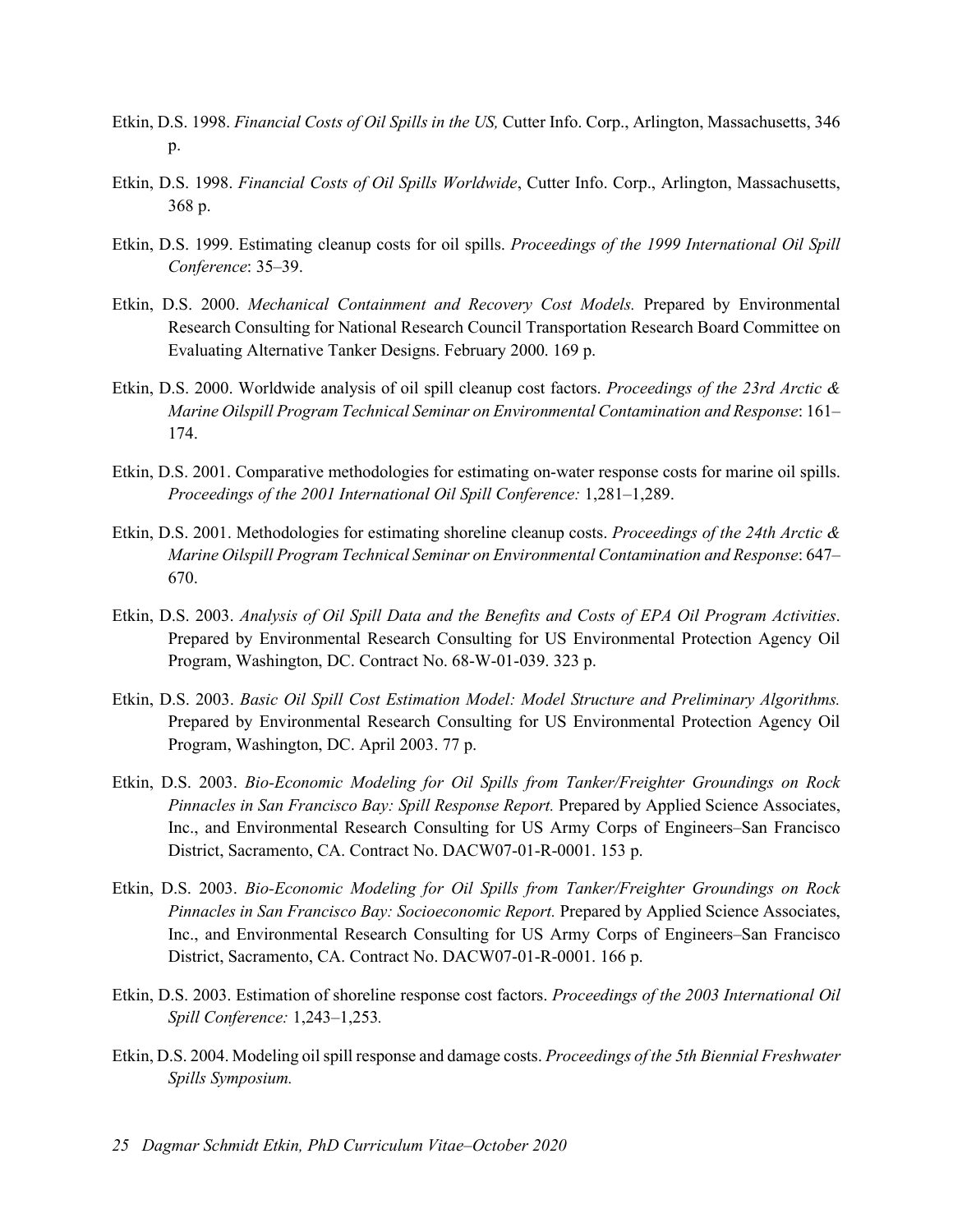- Etkin, D.S. 2004. *Response Cost Modeling for Washington State Oil Spill Scenarios.* Prepared by Environmental Research Consulting for Washington Department of Ecology, Olympia, WA. Contract No. C040018. June 2004. 56 p.
- Etkin, D.S. 2004. *Socioeconomic Cost Modeling for Washington State Oil Spill Scenarios.* Prepared by Environmental Research Consulting for Washington Department of Ecology, Olympia, WA. Contract No. C040018. July 2004. 83 p.
- Etkin, D.S. 2005. Development of an oil spill response cost-effectiveness analytical tool. *Proceedings of the 28th Arctic & Marine Oilspill Program Technical Seminar on Environmental Contamination and Response:* 889–922.
- Etkin, D.S. 2007. *Cost Analysis for Vessel-Sourced Oil Spills of \$1 Million or More in US Waters from 1990 through the Present*. Prepared by Environmental Research Consulting for US Government Accountability Office, Washington, DC. GAO No. 544127, Contract No. PC2007094. 84 p.
- Etkin, D.S., and C. Moore. 2019. *Oil Spill Cost Model for SeaRiver Maritime Global Marine Operations & High-Consequence Risk Management.* Prepared by Environmental Research Consulting and Herbert Engineering for SeaRiver Maritime, Spring, Texas. Contract SRM19010003S. 6 May 2019. 155 p.
- Etkin, D.S., and J. Welch. 2005. *Oil Spill Response Cost-Effectiveness Analytical Tool (OSRCEAT).* Prepared by Environmental Research Consulting for National Oceanic and Atmospheric Administration/University of New Hampshire Cooperative Institute for Coastal and Estuarine Environmental Technology (CICEET). Contract No. NA17OZ2607 (CFDA No. 11.419) Subcontract No. 03-689. February 2005. 61 p.
- Etkin, D.S., D. French-McCay, J. Jennings, N. Whittier, S. Subbayya, W. Saunders, and C. Dalton. 2003. Financial implications of hypothetical San Francisco bay oil spill scenarios: Response, socioeconomic, and natural resource damage costs. *Proceedings of the 2003 International Oil Spill Conference:* 1,317–1,325.
- Etkin, D.S., D. French-McCay, J. Rowe, N. Whittier, S. Sankaranarayanan, and L. Pilkey-Jarvis. 2005. Modeling impacts of response method and capability on oil spill costs and damages for Washington State spill scenarios. *Proceedings of the 2005 International Oil Spill Conference*: 457–462.
- Etkin, D.S., D. French-McCay, N. Whittier, S. Subbayya*,* and J. Jennings 2002. Modeling of response, socioeconomic, and natural resource damage costs for hypothetical oil spill scenarios in San Francisco Bay. *Proceedings of the 25th Arctic & Marine Oilspill Program Technical Seminar on Environmental Contamination and Response*: 1,075–1,102.
- Tebeau, P., D.S. Etkin, and D. French-McCay. 2006. *Heavy Oil Detection Cost-Benefit Analysis.* Prepared by Potomac Environmental Research Consulting, Potomac Management Group, Inc., and Applied Science Associates, Inc., for US Coast Guard Research & Development Center, Groton, CT. August 2006. 108 p.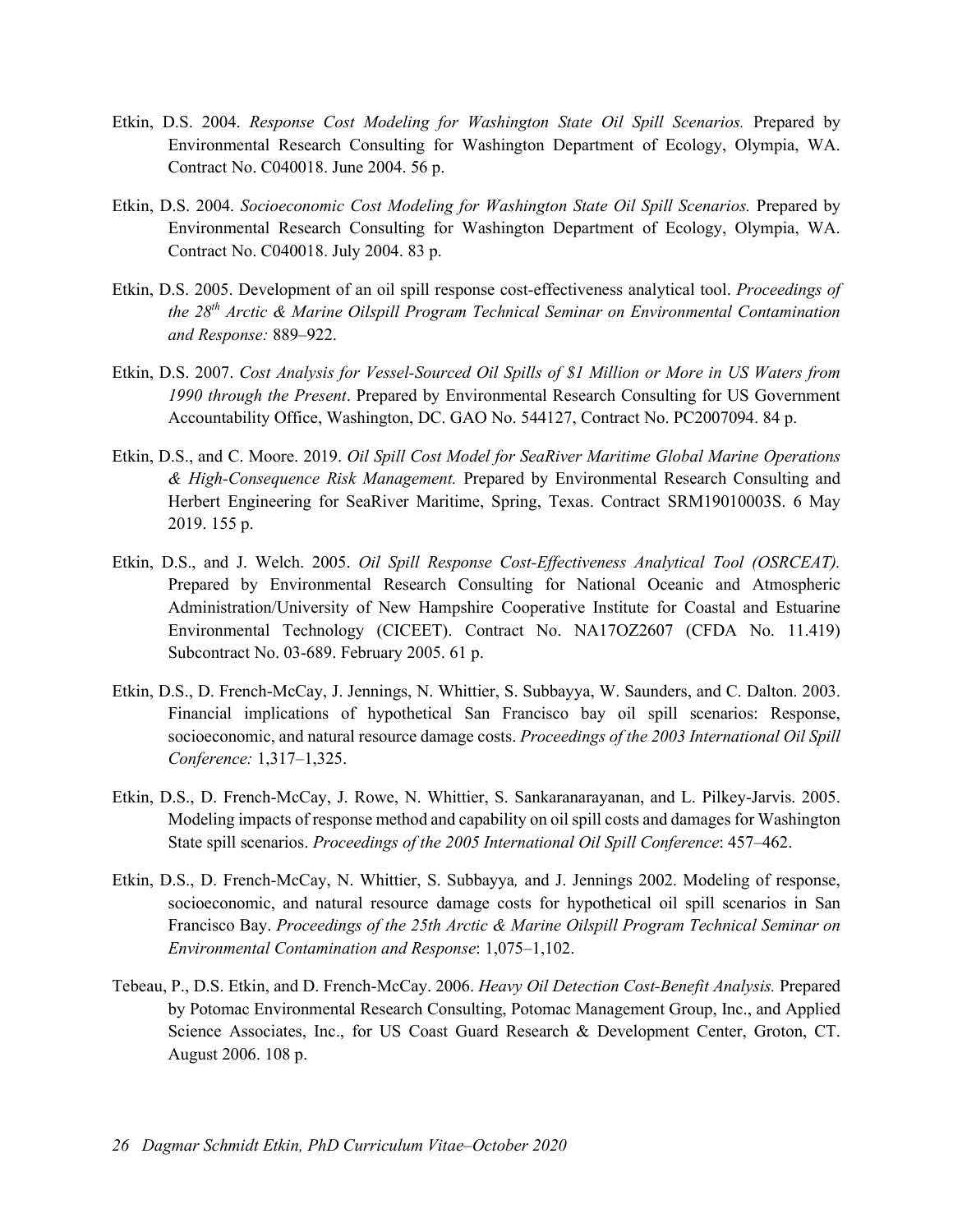#### **Oil Spill Response Analysis and Modeling**

- Buchholz, K., A. Krieger, J. Joeckel, G. Reiter, A-H. Walker, D.S. Etkin, J. Rowe, D. French-McCay, and R. Balouskus. 2016. *Oil Spill Response Equipment Capabilities Analysis (Volume II): Oil Spill Response Plan (OSRP) Equipment Capabilities Review, BPA No. E14PB00072*. Prepared for US Department of the Interior Bureau of Safety and Environmental Enforcement (BSEE). 29 February 2016. 363 p.
- Buchholz, K., A. Krieger, J. Joeckel, G. Reiter, A-H. Walker, D.S. Etkin, J. Rowe, D. French-McCay, and R. Balouskus. 2016. *Summary Report: Oil Spill Response Equipment Capabilities Review: Oil Spill Response Plan (OSRP) Equipment Capabilities Review, BPA No. E14PB00072*. Prepared for US Department of the Interior Bureau of Safety and Environmental Enforcement (BSEE). 29 February 2016. 28 p.
- Buchholz, K., A. Krieger, J. Rowe, D.S. Etkin, D. French-McCay, M. Schroder Gearon, M. Grennan, and J. Turner. 2016. *Worst Case Discharge Analysis (Volume I): Oil Spill Response Plan (OSRP) Equipment Capabilities Review, BPA No. E14PB00072*. Prepared for US Department of the Interior Bureau of Safety and Environmental Enforcement (BSEE). 29 February 2016. 182 p.
- Etkin, D.S. 1990. *Cold Water Oil Spills*. Cutter Information Corp., Arlington, Massachusetts. 61 pp.
- Etkin, D.S. 1994. *The Oil Spill Intelligence Report Reference Guide*. Cutter Information Corp., Arlington, Massachusetts. 28 pp.
- Etkin, D.S. 1996. *Case Study: The Morris J. Berman Oil Spill.* Cutter Information Corp., Arlington, Massachusetts. 135 pp.
- Etkin, D.S. 1998. Factors in the dispersant use decision-making process: An historical overview and look to the future. *Proceedings of the 21st Arctic & Marine Oilspill Program Technical Seminar on Environmental Contamination and Response*: 281–304.
- Etkin, D.S. 1999. *Oil Spill Dispersants: From Technology to Policy*, Cutter Info. Corp., Arlington, Massachusetts. 305 p.
- Etkin, D.S. 1999. *Oil Spill Dispersants: From Technology to Policy*. Cutter Information Corp., Arlington, Massachusetts. 305 pp.
- Etkin, D.S. 1999. *Oil Spill Response Reference Guide*. Cutter Information Corp., Arlington, Massachusetts. 70 pp.
- Etkin, D.S. 2009. *Effectiveness of Larger-Area Exclusion Booming to Protect Sensitive Sites in San Francisco Bay.* Prepared by Environmental Research Consulting for California Department of Fish and Game, Oil Spill Prevention and Response, Fairfield, CA. SSEP Contract No. P0775013. 58 p.
- Etkin, D.S. 2010. Twelve (Imperfect) Ways to Clean the Gulf. *New York Times* Op-Ed. 5 June 2010.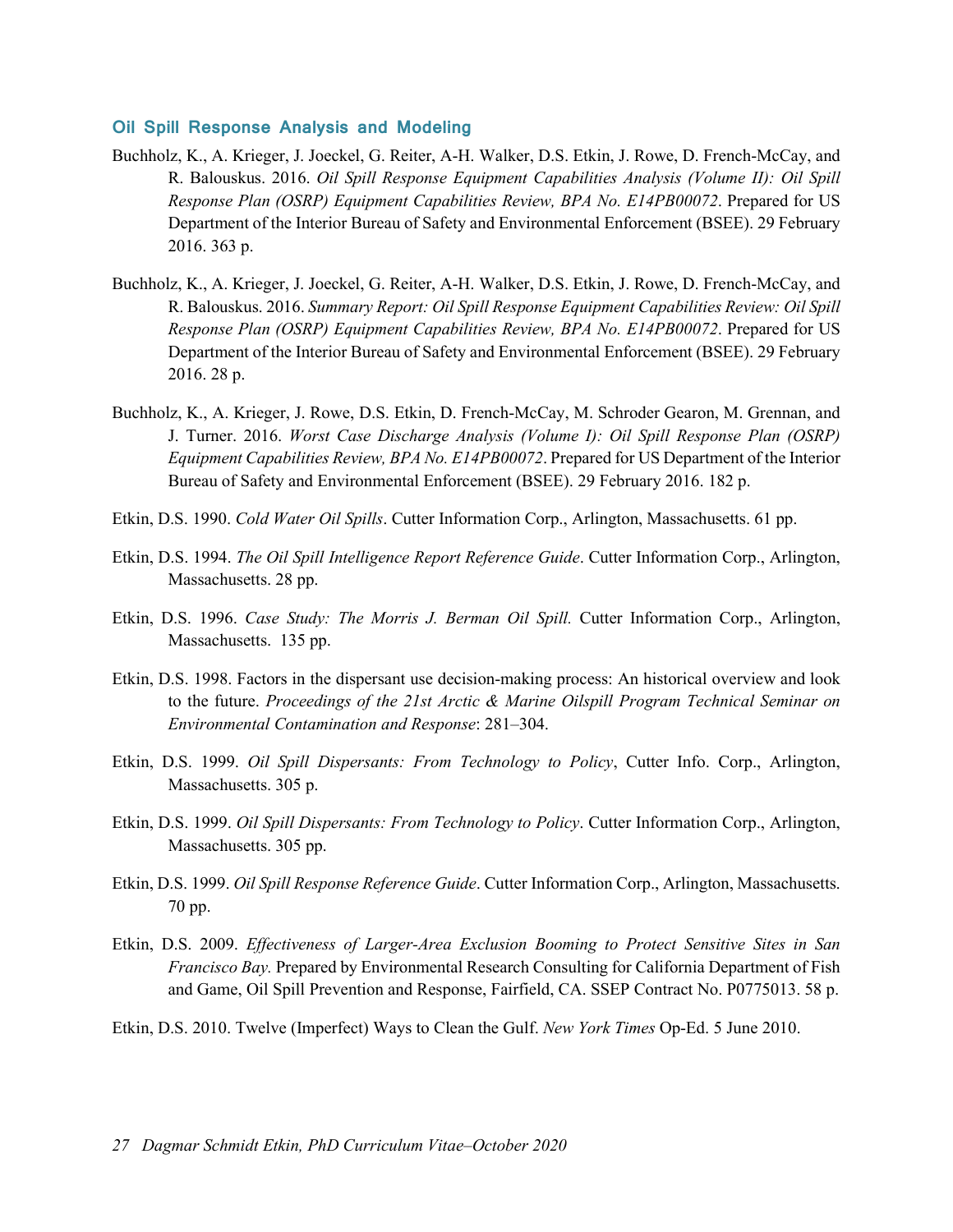- Etkin, D.S. 2019. *Challenges and Limitations for Mechanical Recovery of Large Oil Spills on Open Water*. Prepared for ExxonMobil Upstream Research, Spring, Texas. Contract 513465. November 2019. 33 p.
- Etkin, D.S. and P. Tebeau, P. 2003. Assessing progress and benefits of oil spill response technology development since Exxon Valdez. *Proceedings of the 2003 International Oil Spill Conference:*  843–850.
- Etkin, D.S., and T. Nedwed. 2021. Effectiveness of mechanical recovery for large offshore oil spills. *Marine Pollution Bulletin* Vol. 163: 111848.
- Etkin, D.S., D. French-McCay, and J. Rowe. 2006. Modeling to evaluate effectiveness of variations in spill response strategy. *Proceedings of the 29th Arctic & Marine Oilspill Program Technical Seminar on Environmental Contamination and Response*: 879–892.
- Etkin, D.S., D. French-McCay, and J. Rowe. 2006. Use of trajectory modeling to analyze variations on the response strategies for inland spills. *Proceedings of the 2006 Freshwater Spills Symposium*.
- Etkin, D.S., D. French-McCay, and J. Rowe. 2007. Using analytical methods to assess the benefits of oil spill response technology. *Proceedings of the 30th Arctic & Marine Oilspill Program Technical Seminar on Environmental Contamination and Response:* 657– 80.
- Etkin, D.S., D. French-McCay, and J. Rowe. 2008. Effectiveness of larger-area exclusion booming to protect sensitive sites. *Proceedings of the 31st Arctic & Marine Oilspill Program Technical Seminar on Environmental Contamination and Response:* 177–185.
- Etkin, D.S., D.B. Culpepper, and L. Martinez. 2013. Application of precision remote sensing for oil spill monitoring, response, and planning*. Proceedings of the 36th Arctic and Marine Oilspill Program Technical Seminar on Environmental Contamination and Response:* 522–538.
- Etkin, D.S., J. Rowe, S. Sankaranarayanan, D. French-McCay, and J. Reichert. 2007. Using current analysis to determine efficacy of pre-booming operations. *Proceedings of the 30th Arctic & Marine Oilspill Program Technical Seminar on Environmental Contamination and Response:* 355–370.
- French-McCay, D., J. Rowe, and D.S. Etkin. 2008. Transport and impacts of oil spills in San Francisco Bay–Implications for response. *Proceedings of the 31st Arctic & Marine Oilspill Program Technical Seminar on Environmental Contamination and Response:* 159–176.
- French-McCay, D., J. Rowe, N. Whittier, S. Sankaranarayanan, C. Suàrez, and D.S. Etkin. 2004. *Evaluation of the Consequences of Various Response Options Using Modeling of Fate, Effects, and NRDA Costs for Oil Spills into Washington Waters*. June 2004. 219 p. plus appendices.
- French-McCay, D., J. Rowe, N. Whittier, S. Sankaranarayanan, D.S. Etkin, and L. Pilkey-Jarvis. 2005. Evaluation of the consequences of various response options using modeling of fate, effects and NRDA costs of oil spills into Washington waters. *Proceedings of the 2005 International Oil Spill Conference*: 467–473.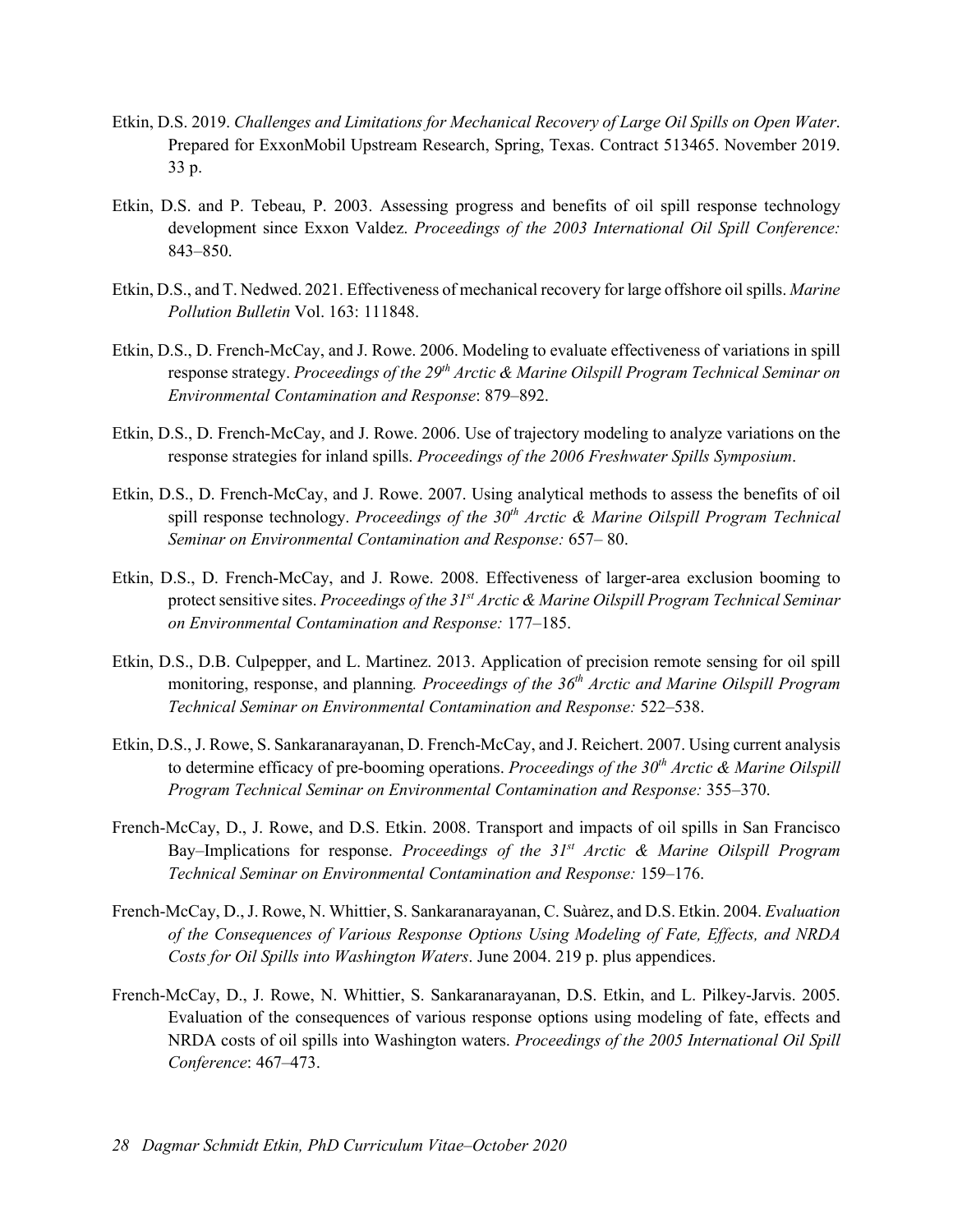#### **Environmental Impact Assessments/Statements**

- Etkin, D.S. 2002. *Analysis of Oil Inputs into the Arabian Gulf*. Prepared for United Nations Compensation Commission of UN Security Council: Section E Resolution 687 and Resolution S/22559 Compensation and Claims as Result of Iraq's Unlawful Occupation and Invasion of Kuwait. July 2002. 65 p.
- Etkin, D.S. 2002. *Inputs of Non-Petroleum Contaminants into the Arabian Gulf*. Prepared for United Nations Compensation Commission of UN Security Council: Section E Resolution 687 and Resolution S/22559 Compensation and Claims as Result of Iraq's Unlawful Occupation and Invasion of Kuwait. July 2002. 724 p.
- Etkin, D.S. 2003. *Oil Inputs into the Kuwaiti Waters of the Arabian Gulf*. Prepared for United Nations Compensation Commission of UN Security Council: Section E Resolution 687 and Resolution S/22559 Compensation and Claims as Result of Iraq's Unlawful Occupation and Invasion of Kuwait. July 2003. 70 p.
- Etkin, D.S. 2011. *Analysis of Operational Spillage at BP Cherry Point Marine Terminal*. Prepared by Environmental Research Consulting for US Army Corps of Engineers. Task Order 4118701 ERC 01. June 2011. 131 p.
- Etkin, D.S., and C. Moore 2017. *Vessel Spill Risk Analysis for the Proposed Vancouver Energy Distribution Terminal*. Washington State Energy Facility Site Evaluation Council Environmental Impact Statement. Appendix E. 28 September 2017. 91 p.
- Etkin, D.S., D. Hatzenbuhler, R.G. Patton, and E. Lyman. 2017. *Crude-by-Rail Spill Risk Analysis for the Proposed Vancouver Energy Distribution Terminal*. Washington State Energy Facility Site Evaluation Council Environmental Impact Statement. Appendix E. 28 September 2017. 167 p.

#### **Oil Spill Contingency Planning**

- Etkin, D.S. 2001. *Analysis of Washington State Vessel and Facility Oil Discharge Scenarios for Contingency Planning Standards*. Prepared by Environmental Research Consulting for Washington Department of Ecology, Olympia, WA. September 2001. Contract No. C0200096. 81 p.
- Etkin, D.S. 2002. Analysis of past marine oil spill rates and trends for future contingency planning. *Proceedings of the 25th Arctic & Marine Oilspill Program Technical Seminar on Environmental Contamination and Response*: 227–252.
- Etkin, D.S. 2003. Analysis of US oil spill trends to develop scenarios for contingency planning. *Proceedings of the 2003 International Oil Spill Conference:* 47–61.
- Etkin, D.S., D. French-McCay, and T. Reilly. 2011. A state-of-the-art risk-based approach to spill contingency planning. *Proceedings of the 34th Arctic & Marine Oilspill Program Technical Seminar on Environmental Contamination and Response*: 906–927.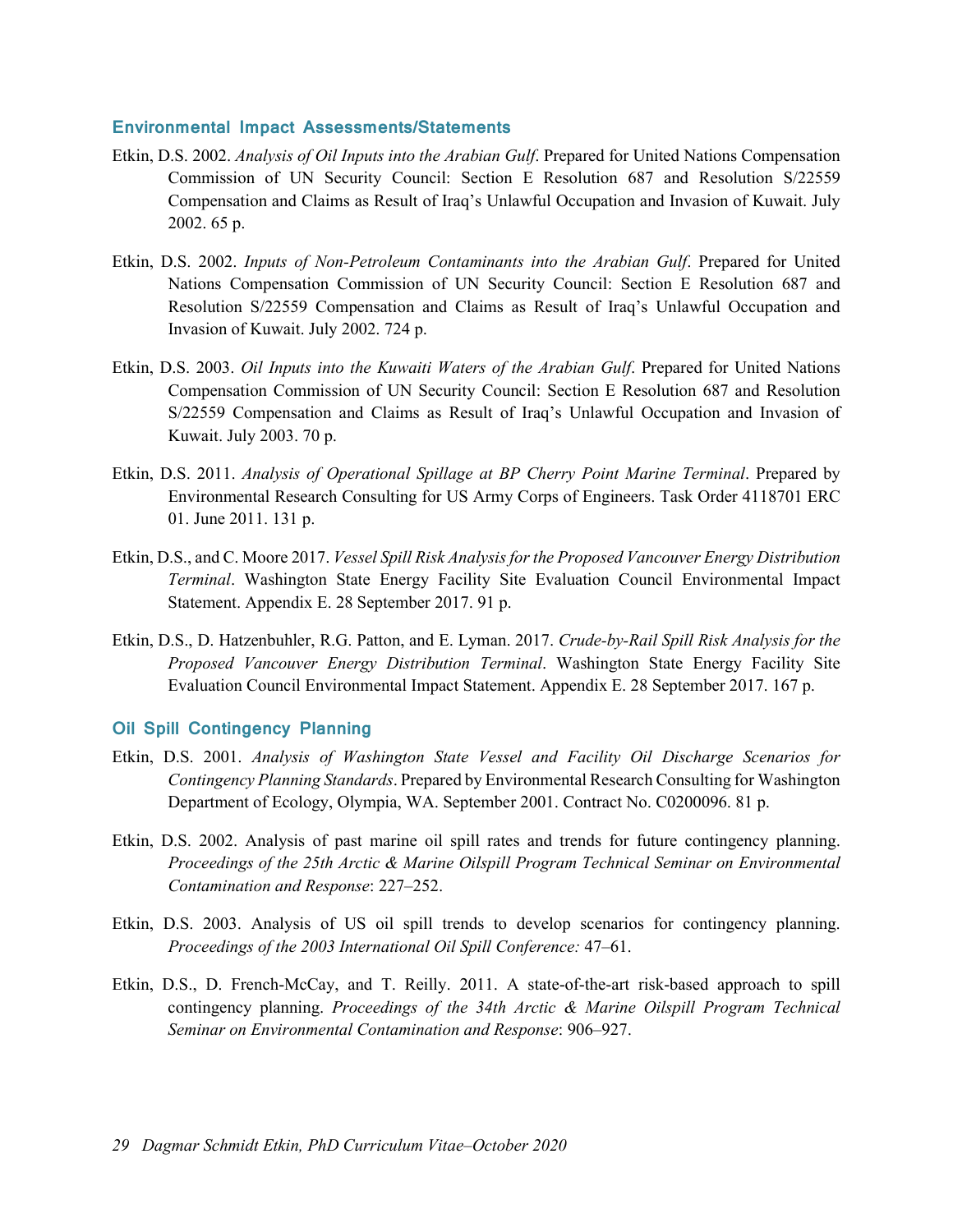#### **Oil Spill Policy Analysis**

- Burns, G., R. Pond, P. Tebeau, and D.S. Etkin. 2002. Looking to the future-Setting the agenda for oil spill prevention, preparedness, and response in the 21st century. *Spill Sci. and Technical Bull*. 7: 31–37.
- Etkin, D.S., and J. Neel. 2001. Investing in spill prevention-Has it reduced vessel spills and accidents in Washington state? *Proceedings of the 2001 International Oil Spill Conference:* 47–56.
- Tebeau, P., and D.S. Etkin. 2002. *Risk Assessment for the Coast Guard's Oil Spill Prevention, Preparedness, and Response (OSPPR) Program: Concept Development, Risk Characterization, and Issue Identification.* Prepared by Potomac Management Group, Inc., and Environmental Research Consulting for US Coast Guard Office of Response, Washington, DC. Contract No. DTCG23-00-MM3A01. August 2002.

#### **Oil Spill and Inputs Trend Analysis**

- Boelens, R., A. Baker, D.C.E. Bakker, C.T. Bowmer, R.A. Duce, F. Haag, N. Perera, and D.S. Etkin. 2009. *Pollution in the Open Oceans: A Review of Assessments and Related Studies*. Prepared for United Nations Joint Group of Experts on the Scientific Aspects of Marine Protection (GESAMP), London, UK. GESAMP Report No. 79. August 2009. 64 p.
- Etkin, D.S. 1999. Historical overview of oil spills from all sources (1960-1998). *Proceedings of the 1999 International Oil Spill Conference*: 1,097–1,102.
- Etkin, D.S. 2001. Analysis of oil spill trends US and worldwide. *Proceedings of the 2001 International Oil Spill Conference:* 1,291–1,300.
- Etkin, D.S. 2004. Twenty-year trend analysis of oil spills in EPA jurisdiction. *Proceedings of the 5th Biennial Freshwater Spills Symposium*.
- Etkin, D.S. 2009. *Analysis of US Oil Spillage*. Prepared by Environmental Research Consulting for American Petroleum Institute, Washington, DC. Publication 356. August 2009. 86 p.
- Etkin, D.S. 2010. Forty-year analysis of US oil spillage rates. *Proceedings of the 33rd Arctic & Marine Oilspill Program Technical Seminar on Environmental Contamination and Response:* pp. 505– 528.
- Etkin, D.S. 2010. Spill occurrences: A worldwide overview. In *Oil Spill Science and Technology*, edited by Mervin Fingas. Chapter 2, pp. 7–46. Elsevier, New York. 1,156 p.
- Etkin, D.S. 2011. *Addendum 1 to the Analysis of US Oil Spillage–Initial Data Summary for 2008–2010.* Prepared by SEA Consulting Group and Environmental Research Consulting for American Petroleum Institute, Washington, DC. Publication 356 Addendum 1. April 2011. 73 p.
- Etkin, D.S. 2014. *Analysis of US Oil Spillage 1968–2012.* Prepared for American Petroleum Institute, Washington, DC. Contract No. 2013-107931. 26 August 2014. 130 p.
- Etkin, D.S. 2021. Perspectives on oil spill statistics. *Proceedings of the 43rd Arctic & Marine Oilspill Program Technical Seminar on Environmental Contamination and Response.* 19 p.
- *30 Dagmar Schmidt Etkin, PhD Curriculum Vitae–October 2020*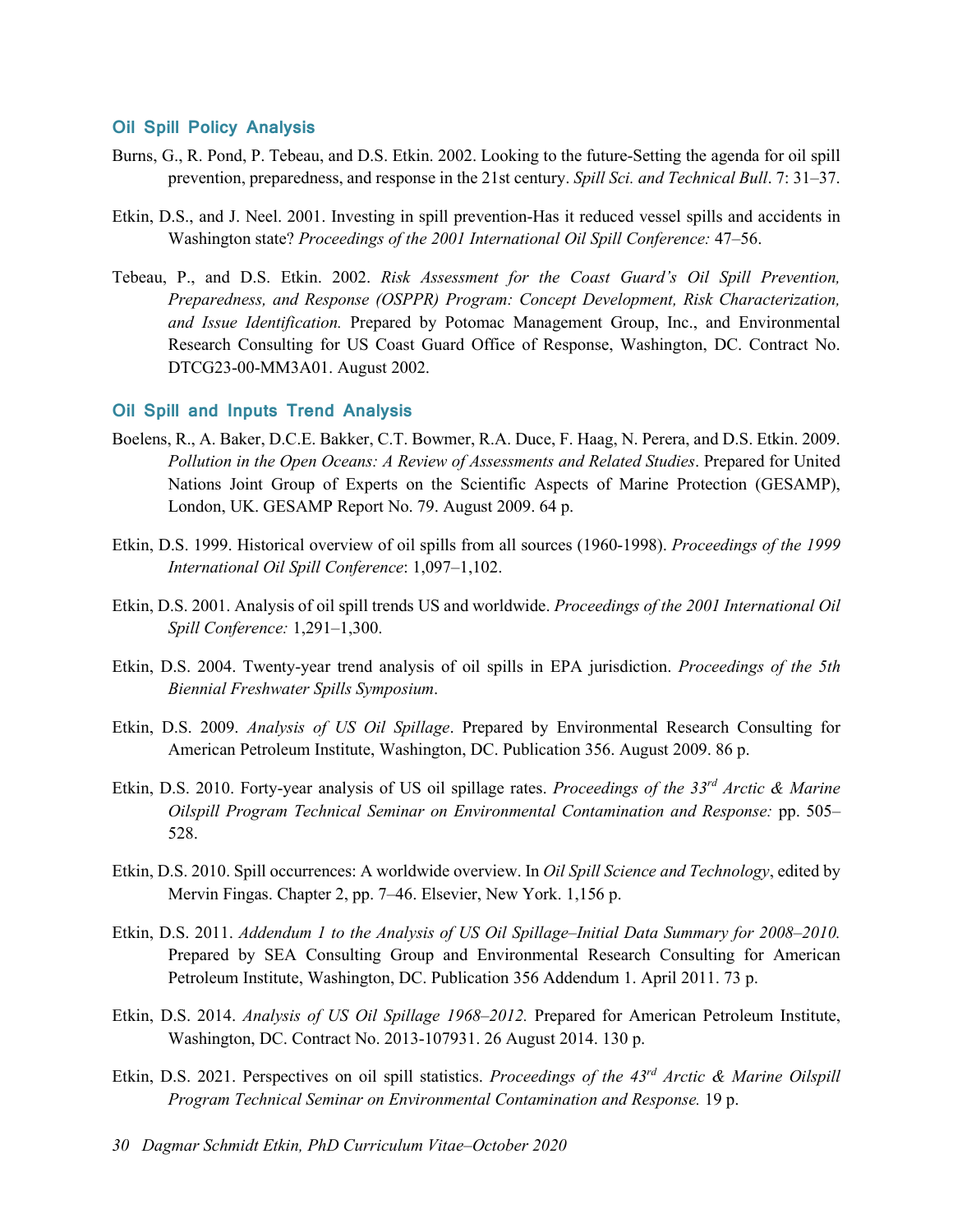- Etkin, D.S., P. Wells, M. Nauke, J. Campbell, C. Grey, J. Koefoed, T. Meyer, and P. Johnston. 1999. Estimates of Oil Entering the Marine Environment in the Past Decade: GESAMP Working Group 32 Project. *Proceedings of the 1999 International Oil Spill Conference*: 1,093–1,095.
- Etkin, D.S., P. Wells, M. Nauke, J. Campbell, C. Grey, J. Koefoed, T. Meyer, and P. Johnston. 1998. Estimates of Oil Entering the Marine Environment in the Past Decade: GESAMP Working Group 32 Project. *Proceedings of the 21st Arctic & Marine Oilspill Program Technical Seminar on Environmental Contamination and Response*: 903–910.
- Wells, P.G., J. Campbell, D.S. Etkin, J.S. Gray, C. Grey, P. Johnston, J. Koefoed, T.A. Meyer, F. Molloy, and T. Wilkins. 2007. *Estimates of Oil Entering the Marine Environment from Sea-Based Activities.*  Prepared for United Nations Joint Group of Experts on the Scientific Aspects of Marine Protection (GESAMP), London, UK. GESAMP Report No. 75. 83 p.

#### **Potentially-Polluting Shipwrecks**

- Etkin, D.S. 2019. Developments in risk assessments for potentially-polluting sunken vessels. *Proceedings of the 42nd Arctic & Marine Oilspill Program Technical Seminar on Environmental Contamination and Response*: 171–84.
- Etkin, D.S., J.A.C. van Rooij, and D. French-McCay. 2009. Risk assessment modeling approach for the prioritization of oil removal operations from sunken wrecks. *Proceedings of Interspill 2009*.
- French-McCay, D., D. Reich, J. Michel, D. Etkin, L. Symons, D. Helton, and J. Wagner. 2012. Oil spill consequence analyses of potentially-polluting shipwrecks*. Proceedings of the* 35th *Arctic & Marine Oilspill Program Technical Seminar on Environmental Contamination and Response:* 751–774.
- French-McCay, D., D. Reich, J. Michel, D. Etkin, L. Symons, D. Helton, and J. Wagner. 2014. For response planning: Predicted environmental contamination resulting from oil leakage from sunken vessels. *Proceedings of the 2014 International Oil Spill Conference:* 300108.
- Michel, J., D.S. Etkin, T. Gilbert, R. Urban, J. Waldron, and C.T. Blocksidge. 2005. *Potentially Polluting Wrecks in Marine Waters.* 2005 International Oil Spill Conference Issue Paper. 76 p.
- Symons, K., J. Wagner, J. Delgado, D. Helton, O. Varmer, L. Congaware, J. Michel, J. Weaver, C. Boring, B. Priest, J. Holmes, W. Early, Etkin, D.S., D. French-McCay, D. Reich, R. Balouskus, J. Fontenault, T. Isaji, J. Mendelsohn, and L. McStay. 2013*. Risk Assessment for Potentially Polluting Wrecks in US Waters.* Prepared for National Oceanic and Atmospheric Administration, Silver Spring, MD. March 2013. 127 p. plus 87 appendices.
- Symons, L., J. Michel, J. Delgado, D. Reich, D. French-McCay, D.S. Etkin, and D. Helton. 2014. The Remediation of Underwater Legacy Environmental Threats (RULET) risk assessment for potentially polluting shipwrecks in US waters. *Proceedings of the 2014 International Oil Spill Conference:* 783–793.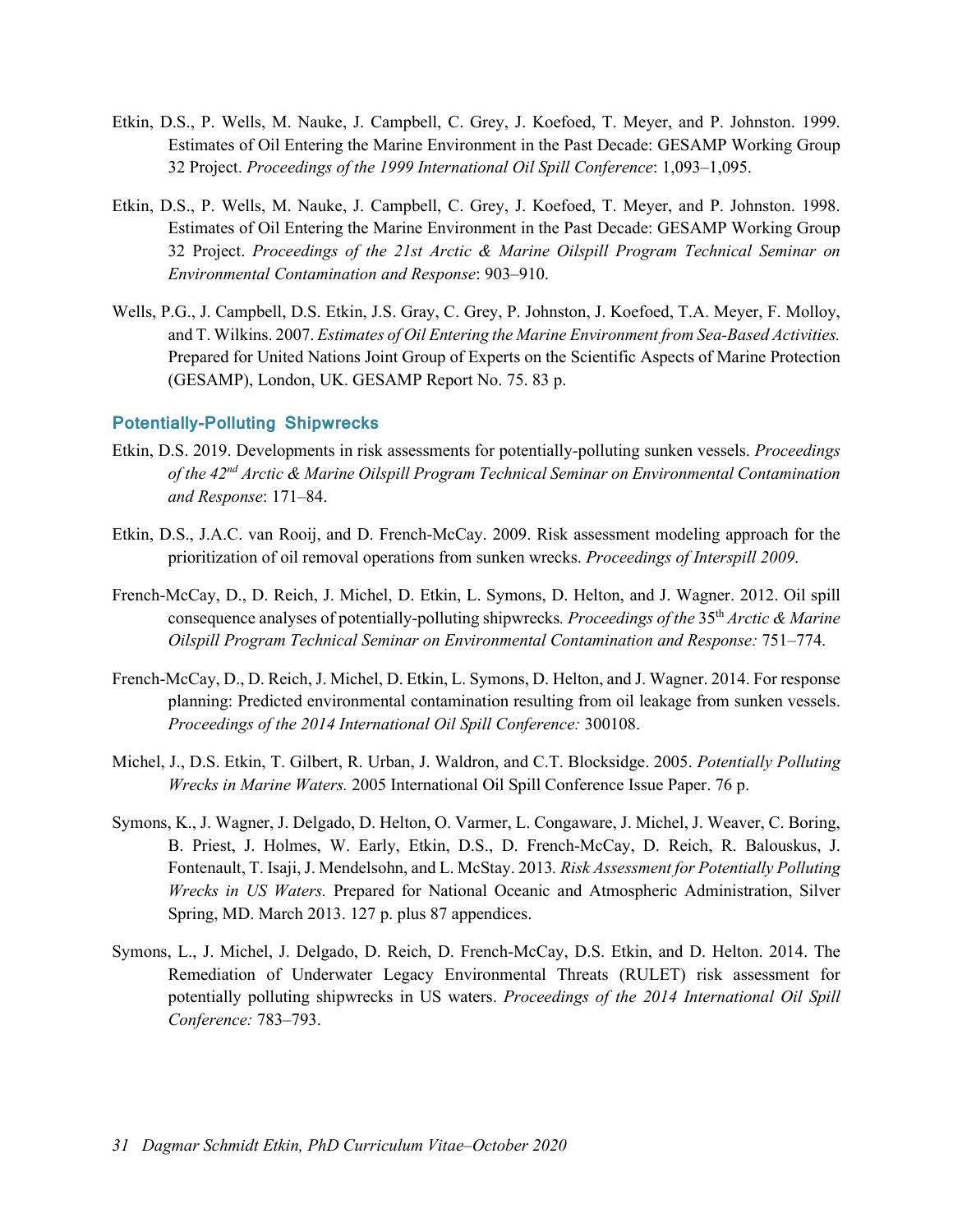#### **Offshore Wind Energy**

- Etkin, D.S. 2006. *Oil Spill Probability Analysis for the Cape Wind Energy Project in Nantucket Sound.* Prepared by Environmental Research Consulting for Cape Wind Associates, LLC, Boston, MA. Contract PO-192. December 2006. 31 p.
- Etkin, D.S. 2006. *Vessel Allision and Collision Oil Spill Analysis for the Cape Wind Energy Project in Nantucket Sound.* Prepared by Environmental Research Consulting for Cape Wind Associates, LLC, Boston, MA. Contract PO-192. December 2006. 73 p.
- Etkin, D.S. 2008. Oil spill risk analysis for Cape Wind Energy Project. *Proceedings of the 2008 International Oil Spill Conference:* 571–579.
- Morandi, A., S. Berkman, J. Rowe, R. Balouskus, D.S. Etkin, C. Moelter, and D. Reich. 2018. *Environmental Sensitivity and Associated Risk to Habitats and Species on the Pacific West Coast and Hawaii with Offshore Floating Wind Technologies; Volume 1: Final Report.* US Department of the Interior, Bureau of Ocean Energy Management, Pacific OCS Region, Camarillo, CA. OCS Study BOEM 2018-031. 100 p.
- Morandi, A., S. Berkman, J. Rowe, R. Balouskus, D.S. Etkin, C. Moelter, and D. Reich. 2018. *Environmental Sensitivity and Associated Risk to Habitats and Species on the Pacific West Coast and Hawaii with Offshore Floating Wind Technologies; Volume 2: Final Report Appendices.* US Department of the Interior, Bureau of Ocean Energy Management, Pacific OCS Region, Camarillo, CA. OCS Study BOEM 2018-031. 193 p.

#### **Vessel Operational Spillage**

- Etkin, D.S. 2009. *Analysis of Accidental Spillages and Operational Leakage and Discharges of Lubricants from Vessels in Ports.* Prepared by Environmental Research Consulting for Castrol Marine Ltd., Sunbury-on-Thames, UK. December 2009. 179 p.
- Etkin, D.S. 2010. Worldwide analysis of in-port vessel operational lubricant discharges and leakages. *Proceedings of the 33rd Arctic & Marine Oilspill Program Technical Seminar on Environmental Contamination and Response:* pp. 529–554.

#### **Non-Petroleum Pollution Issues**

- Etkin, D.S., D. French-McCay, and G. Greene. 2021. *Potential Natural Resource Damages Related to Polychlorinated Biphenyl (PCB) Discharges into the Hudson River.* Prepared for Scenic Hudson, Inc., Poughkeepsie, New York. 25 January. 152 p.
- Etkin, D.S., D. French-McCay, and S. Berkman. 2019. *Review of Natural Resource Damage Assessment (NRDA) Issues Related to Polychlorinated Biphenyl (PCB) Discharges into the Hudson River.*  Prepared for Scenic Hudson, Inc., Poughkeepsie, New York. August 2019. 159 p.
- French-McCay, D. R. Asch, N. Whittier, and D.S. Etkin. 2005. *Environmental Assessment: Hazardous Substance Response Plan Proposed Regulations for Tank Vessels and Marine Transfer-Related Facilities*. Prepared by Applied Science Associates, Inc., and Environmental Research Consulting for US Coast Guard Office of Standards Evaluation and Development, Washington, DC. 48 p.
- *32 Dagmar Schmidt Etkin, PhD Curriculum Vitae–October 2020*